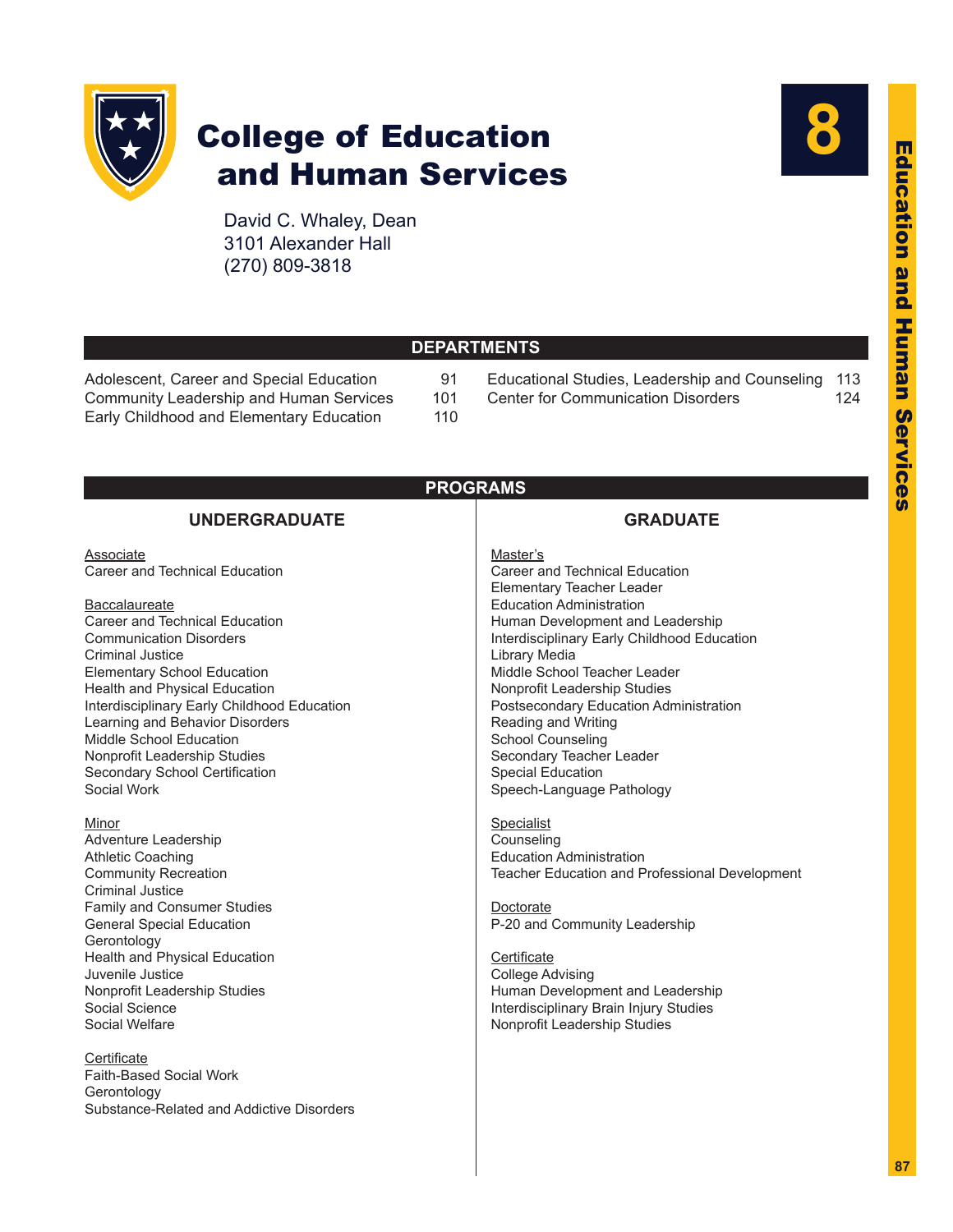# College of Education and Human Services

The mission of the Murray State University College of Education and Human Services is the preparation of leaders for successful careers that positively impact communities as advocates and practitioners, through student-centered, authentic and engaging academic programs.

The College is comprised of four departments which offer associate, baccalaureate, masters, post-masters, specialist in education, certifications, and doctorate degrees for teachers and other school personnel.

**Adolescent, Career and Special Education.** This department offers certification preparation programs for middle and secondary school teachers in a variety of disciplines. Areas are offered in business and marketing education, family and consumer sciences education, health and physical education, industrial education, engineering/technology education, learning and behavior disorders (elementary school and middle school), and middle school education. A non-certification degree in health and physical education is also available.

A student may complete a Master of Arts in Education in middle school education, secondary education, and special education. A Master of Science in Career and Technical Education is also offered.

**Community Leadership and Human Services.** This department offers a Bachelor of Social Work (B.S.W.), and baccalaureate degrees in nonprofit leadership studies and criminal justice. Students in the degree programs gain hands-on experience by working in a variety of settings in regional and state agencies.

**Early Childhood and Elementary Education.** This department offers baccalaureate degrees in interdisciplinary early childhood education (birth through kindergarten) and in elementary education (kindergarten through fifth grade). Master of Arts in Education degrees are offered in elementary education teacher leadership, reading and writing (leading to a literacy specialist endorsement P-12), interdisciplinary early childhood education teacher leadership, and interdisciplinary early childhood education certification programs. This department's student-centered, field-based practices and department faculty's experiential and academic expertise prepare future teachers to become highly-qualified, effective educators.

**Educational Studies, Leadership and Counseling.** This department houses the Ed.D. in P-20 and Community Leadership and the Master of Arts in Postsecondary Education. Other post-baccalaureate programs are offered in school administration and leadership, school counseling, and school psychology, designed to prepare students to work in pre-school through high school educational environments. The human development and leadership degree prepares students from human services fields to work in administrative positions and take leadership roles in a variety of settings. A clinical mental health counseling concentration for non-school settings is also available with the Ed.S. in Counseling.

The **Center for Communication Disorders** offers a baccalaureate degree in Communication Disorders and a Master of Science in Speech-Language Pathology. In addition to exemplary academic programs, the center is home to the Murray State University Speech and Hearing Clinic, which offers comprehensive evaluations and therapy for a variety of communication disorders. The Speech and Hearing Clinic serves individuals across the lifespan.

**Graduate certificates.** The College of Education and Human Services offers numerous programs toward Kentucky teacher certification at the post-baccalaureate, post-master's levels. In addition to degree and rank certification programs, the College of Education and Human Services also offers 12-15 hour endorsement programs in gifted education, environmental education, and instructional computer technology. All offerings are described under the appropriate departments. Community Leadership and Human Services offers a graduate certificate in nonprofit leadership studies as well.

The College of Education and Human Services is a member of the American Association of Colleges for Teacher Education and Teacher Education Council of State Colleges and Universities. All professional education programs are accredited by the Council for the Accreditation of Educator Preparation and the Kentucky Education Professional Standards Board. Counseling programs are approved by the Council for the Accreditation of Counseling and Related Programs.

# **Additional Services**

Special centers within the college focus resources in areas important to community service, educational reform, and the health and wellness of individuals, communities and school districts.

The **Center for Assessment and Counseling's** mission is twofold—to provide high quality, low cost psychoeducational assessment, counseling, and consultation services to schools, adults, children and their parents in the community, and to provide school psychology, special education, and counseling graduate students a venue to practice with close supervision, the skills acquired through their graduate preparation.

The **Center for Gifted Studies** serves as a resource to support excellence in gifted education. Special professional development programs for teachers and enrichment opportunities for gifted students are available during the academic year and the summer. The William O. Price Gifted Resource Collection contains books and other educational materials that are available for loan.

The **Center for Environmental Education** serves pre-service and in-service teachers and other interested persons in the Murray State University service region. Materials and consulting services are available through the center.

The **Teacher Quality Institute** coordinates instructional and direct service activities to support pre-service teacher preparation, teacher recruitment and in-service teacher professional development.

# **Teacher Education Services**

The Office of Teacher Education Services, located in 2101 Alexander Hall, is responsible for the coordination of all admission to teacher education processes, for teacher certification and rank change applications, and for a variety of data processing functions, and certification recommendations.

The office provides students enrolled in teacher education programs with a wide variety of clinical and field experiences/placements, including opportunities to observe and participate in regular public school classrooms.

### **Teacher Education and Student Teaching Admission Requirements**

Students shall not enroll in any educator preparation courses restricted to admitted candidates (16 KAR 5:020).

In order to be admitted to Teacher Education students must:

1) Attend an admission to teacher education orientation and complete the following:

(a) Beginning September 1, 2014, Core Academic Skills for Educators (CASE) with established minimum scores for Math (150) Reading (156), and Writing (162).

(b) Have completed a minimum of 24 credit hours with a minimum 2.75 GPA to include the following:

(1) ENG 104 or ENG 105 with grade of *B* or higher

(2) MAT 117 (or higher level math) with a grade of *B* or better

(3) COM 161 or HON 165 with a grade of *B* or better

(4) EDU 103 with a grade of *B* or better

2) An interview with major academic advisor or chair (or advisor may opt to write a letter of recommendation in lieu of an interview).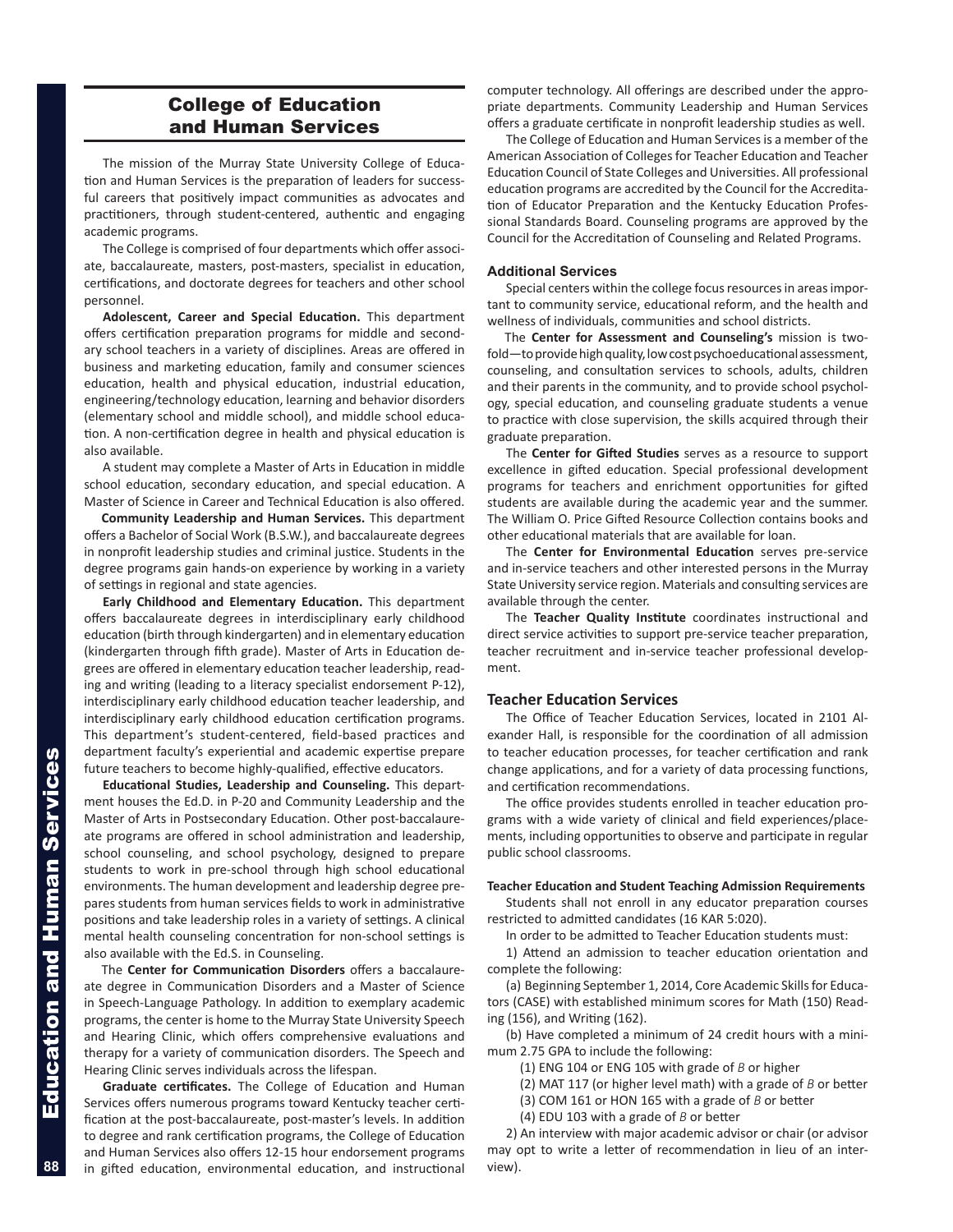3) Complete review of the Professional Code of Ethics for Kentucky School Personnel and a Declaration of Eligibility for Certification signed by the candidate affirming a commitment to upholding the code and acknowledging awareness of information required for state certification. If answers on the Declaration of Eligibility change during the time of participation in the teacher education program, the Director of Teacher Education Services must be notified immediately.

4) Have supplied TES with any other required information.

When all the above requirements have been met, the formal application can be submitted, accompanied by all required documentation. This includes official score report for the CASE requirement and a transcript showing all college work to date. Admission will only be granted following a successful review by the Admission to Teacher Education Committee. Students who have not been admitted to Teacher Education will not be eligible to enroll in specific upper level courses that specify admission to teacher education as a prerequisite.

# **Student Teaching**

In order to be admitted to student teaching, students must:

1) Have been granted admission to the Teacher Education program.

2) Have attended an admission orientation two semesters prior to the term in which student teaching is anticipated.

3) Have minimum 2.75 GPA in major/area(s), professional education, and overall.

4) Have student teaching placement interview the semester prior to student teaching.

5) Have demonstrated teaching ability in field and clinical situations.

6) Have completed 200 hours of field experiences and required components.

7) Have senior, irregular, or graduate status and have completed all major/specialty areas and professional education courses

(except student teaching.)

8) Have a current physical medical examination and TB risk assessment on file in Teacher Education Services.

9) Obtain a criminal records check.

10) Have supplied Teacher Education Services with any other required information.

11) Submit student teaching application.

After one (1) unsuccessful undergraduate student teaching placement (undergraduate placement) or graduate student teaching practicum placement (graduate placement) due to unsatisfactory performance, a plan for improvement may be deemed necessary (improvement plan) by the College of Education and Human Services. If an improvement plan is deemed necessary, a written plan will be prepared and reviewed with the student. No student may reapply for student teaching until the improvement plan has been successfully completed. Once the improvement plan has been successfully completed by the student, the student may reapply for admission to student teaching and, if admitted, a new placement will be selected. Successful completion of any plan of improvement does not guarantee readmission to student teaching.

Any student who has an unsuccessful undergraduate placement or graduate placement due to unsatisfactory performance may be refused readmittance to student teaching if it is determined that the student's performance/conduct during the placement was so egregious, unprofessional, or otherwise grossly incompetent as to render consideration of an improvement plan and/or a second placement inadvisable. A student who re-applies and is denied admission to student teaching on such grounds will be informed in writing by the Admission to Teacher Education Committee. The grounds stated here are not the exclusive reasons for denying readmission.

A student denied readmission to student teaching as per paragraphs 1 or 2 above may pursue an appeal as per the College of Education and Human Services Grievance Procedure.

Any student who has had two (2) unsuccessful undergraduate placements or graduate placements shall not be readmitted to student teaching. An unsuccessful placement includes, but is not limited to, termination of placement due to unsatisfactory performance or performance otherwise deemed to be unsatisfactory. An unsuccessful placement may exist regardless of any grade (e.g. *I*, *W*, or *E*) assigned.

# **General Requirements for Certification in the Commonwealth of Kentucky**

Any person who wishes initial certification in the Commonwealth of Kentucky must have:

• completed a teacher education program (including student teaching);

• earned a passing score on all required Praxis II Specialty Exam(s) and the Principles of Learning and Teaching exam; and

• applied for a statement of eligibility.

Students seeking certification or to add additional certification to current Kentucky teaching certificates should:

- complete and have signed a CA-1 form;
- request transcript to be sent to EPSB;
- pay fee to EPSB;

• mail completed/signed CA-1 form and transcript request form to MSU Teacher Education Services, 2101 Alexander Hall, Murray, KY 42071.

Records and information on all the above standards and requirements are maintained in the Teacher Education Services Office, 2101 Alexander Hall, 270-809-2054.

**NOTE: Requirements for teacher certification are established by the Kentucky Education Professional Standards Board (EPSB). Murray State University publishes these requirements as a service to students, but certification requirements outlined in this** *Bulletin* **may not reflect latest board policy. For up-to-date information, students should check with the chairs of the professional departments, the EPSB website at www.kyepsb.net, by calling EPSB at 888-598-7667, or by consulting** *Kentucky Administrative Regulations* **(available in the Legal Resources Library and the Kentucky Department of Education website www.kde.state.ky.us).**

# **Initial Teaching Certification for Graduate Students**

Graduate students who currently hold no teaching certificate may become eligible for certification if they enroll in an initial certification program, meet the criteria for admission to teacher education and student teaching, and fulfill the requirements for certification.

# **Master's Degree Programs**

These requirements are in addition to the general requirements for all graduate students listed in *Graduate Admissions*.

### **Requirements for Admission**

All students applying for admission to a master's degree program offered by the College of Education and Human Services must have completed a baccalaureate degree from a regionally accredited college or university. To see if the master's program requires a score on the general test  $(V + Q + A)$  of the Graduate Record Exam (GRE), please consult the departmental sections of this bulletin.

# **Unconditional**

To qualify for unconditional admission, an applicant must have an appropriate undergraduate major and an overall undergraduate GPA of 3.0. In addition, some programs in the college require a Kentucky letter of eligibility for the beginning teacher internship program or a Kentucky provisional certificate or comparable docu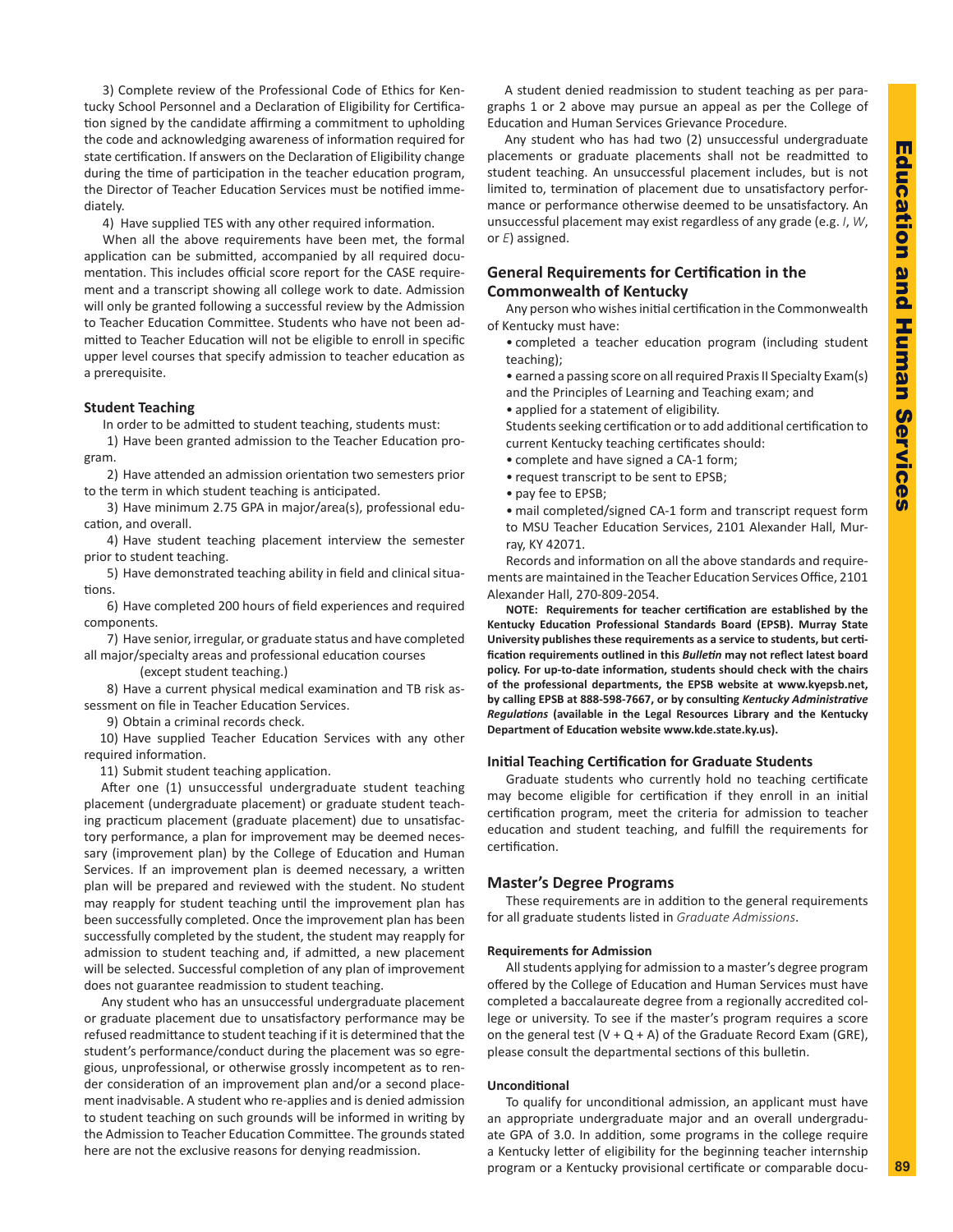mentation from another state department of education. Contact departmental chair for information. International students must meet TOEFL score requirements, listed in *Graduate Admissions,* as well as other requirements.

# **Conditional**

Conditional admission may be granted to students who have an overall undergraduate GPA of at least 2.5 but less than 3.0 or who meet all unconditional admission requirements except coursework to meet requirements for appropriate major or certification.

Students without appropriate certification may be admitted upon departmental review by signing a waiver acknowledging non-certification.

Students who do not meet specified admissions criteria may be reviewed by the appropriate departmental graduate committee. Following a full review of all student records, that committee will

A. recommend conditional admission (permissible only when the student meets university graduate admission requirements), carefully specifying conditions; or

B. recommend remediation and reschedule the student for departmental graduate committee admission review once remediation is complete; or

C. deny admission.

Students admitted conditionally who successfully complete nine hours of graduate work will be reassigned to unconditional status. A student admitted conditionally who has a GPA of less than 3.0 will be dropped from the graduate program. A graduate student dropped for academic reasons may reapply after remaining out of the graduate program for one semester.

### **Additional Requirements**

Per university regulations, students must complete all requirements for the degree within eight calendar years from beginning of first course.

Students may transfer up to 12 semester hours of credit from a regionally accredited institution, providing such credit is acceptable to the student's major department and approved by the student's advisor in advance. The grade in each transfer course must be *B* or better.

Some graduate programs in education have prerequisites that include teacher certification.

All candidates for the Master of Arts in Education degree should consult with appropriate program faculty for specific program course requirements.

Requirements for all master's programs include

• a grade average of *B* with no course accepted with a grade lower than *C*; and

• completion of all requirements for the degree within eight calendar years from beginning of first course (per university regulations).

Candidates may be required to pass a comprehensive examination developed and administered by the appropriate academic department and/or receive a *pass* on a professional portfolio or capstone project.

Upon admission to the program, an advisor will be assigned to guide the student's work. During the first semester of study, the student must submit a program of study that has been planned with the assigned advisor. The program of study must be approved by the student's advisor and the collegiate coordinator of graduate programs and filed in Teacher Education Services during the first semester of study.

Requirements for all post-master level programs include

• a grade average of *B* with no course accepted with a grade lower than *C*;

• a minimum of 15 hours earned at Murray State University; and

• completion of all requirements for the certification program with eight calendar years from beginning of first course or experience used in the program.

# **Admission of Non-Certified Applicants - MAEd in Elementary, Middle, or Secondary Teacher Leader**

International applicants with teaching experience and others without a teaching certificate may be admitted to the Elementary Teacher Leader, Middle School Teacher Leader or Secondary Teacher Leader master's degree programs. These applicants must submit a resume and a letter of application identifying a program of choice and stating the reasons for interest in the program. NOTE: If admitted, the candidate's advisor will evaluate the candidate's academic and experiential record and professional interests to ensure appropriate course placements. *Completion of a Teacher Leader master's degree on this type of admission will not lead to initial teacher certification or an endorsement.*

# **Specialist in Education Degrees**

The primary purpose of the specialist in education degree is to provide a plan of advanced study with greater depth of concentration than is possible at the master's level. Each candidate's plan of study is tailored to meet individual and career needs.

Programs leading to the specialist in education degree are offered in school counseling, mental health counseling, school administration, elementary education, middle school education, and secondary education.

**Admission to graduate study.** An individual seeking a specialist degree who is not already a graduate student at Murray State University must apply to Graduate Admissions for admission to graduate study. An individual who has completed requirements for a master's degree at Murray State University must apply for readmission before the individual can be accepted for the specialist in education degree program. In addition, official records of (1) all graduate work, (2) all undergraduate work, and (3) Graduate Record Examination scores, if applicable, must be sent to Graduate Admissions.

### **Requirements for Admission**

In addition to Murray State University requirements (see *Graduate Admissions*), depending on the program, an applicant may need

- a master's degree or acceptable alternative from a regionally accredited college or university;
- basic graduate courses in the areas of educational research, educational foundations, and curriculum if applicable;

• one year of successful experience in a certified position in an educational setting;

- evidence of satisfactory scholarship;
- selected an appropriate concentration;
- a satisfactory score on the aptitude section of the Graduate Record Examination, if required by the program;
- approval by the graduate faculty in the concentration; and
- a valid teaching certificate (where required).

# **Other Degree Requirements**

In addition to other Murray State University requirements (see *Academic Degree and Programs*), additional requirements for most post master's degree programs include a grade average of *B* with no course accepted with a grade lower than *C* and completion of all requirements for the degree within eight calendar years from beginning of first course (per university regulations).

**Committee.** The student's committee will be appointed by the collegiate coordinator of graduate programs during the first semester of work on the specialist in education degree. Until the committee is appointed, the chair of the department or a designated representative will act as the student's program advisor. This committee,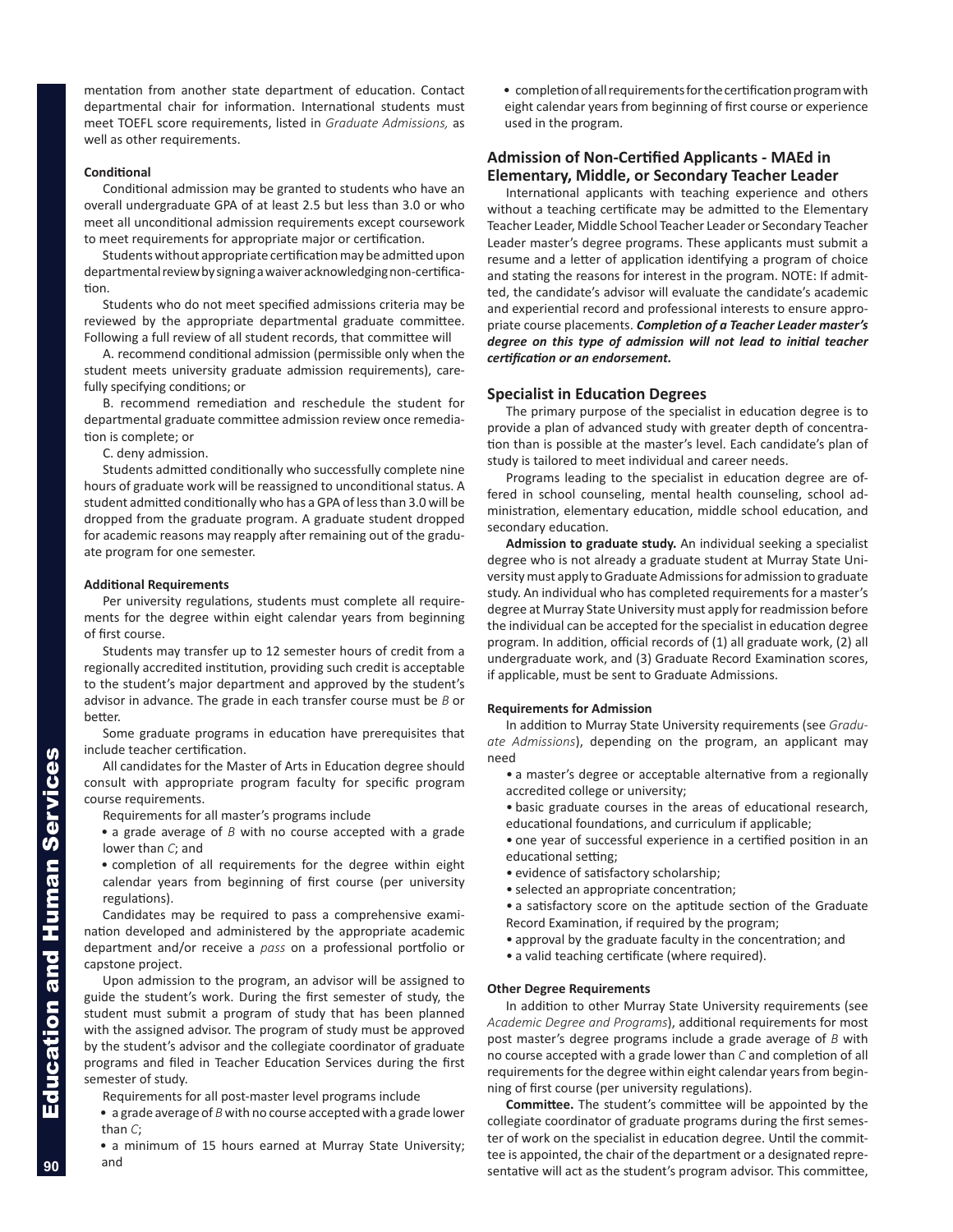in consultation with the student, will develop a plan of study and will guide the student's specialty study.

**Specialty study.** Specialty study (3-6 hours of credit) must embody results of a study directly related to the candidate's area of concentration. The form and style requirements of the specialty are described in *Guidelines for the Preparation of Master's Thesis or Specialty Paper* available from the Office of Graduate Education.

The specialty study topic must be approved by the student's committee after which the student may enroll for ADM/CNS/EDU 798.

# **Doctor of Education Degree**

Refer to the Department of Educational Studies, Leadership and Counseling for doctorate degree information, admission requirements, and program listings.

**Note:** L=literature; R=research; PT=professional training. See page 58.

# Department of Adolescent, Career and Special Education

3200D Alexander Hall 270-809-2538

**Chair:** Barbara Washington. **Faculty:** Campoy, Clemson, DeBella, Duncan, Epperson, Gomez, Mahoney, Musselman, Parr, Umstead, Washington.

The Department of Adolescent, Career and Special Education offers certification preparation programs for middle and secondary school teachers in a variety of disciplines. Areas are offered in business and marketing education, family and consumer sciences education, health and physical education, industrial education, engineering/technology education, learning and behavior disorders (elementary school and middle school), and middle school education. The department provides minor programs in athletic coaching, family and consumer studies, general special education, health and physical education, and social science. Bachelor of Arts, Bachelor of Science, and Associate of Science undergraduate degrees are offered. A non-certification degree in health and physical education is also available.

A student may complete a Master of Arts in Education in career and technical education, middle school education, secondary education, and special education. Several endorsement specializations are offered to those seeking the M.A.Ed. in Secondary Education Teacher Leader and may be found in this section or listed later in this chapter. In addition to the master's programs, The specialist degree is offered at the middle school and secondary school levels.

The department's faculty have all gained recognition for their quality teaching, research, and service to the public schools. Most full-time faculty hold doctoral degrees and have extensive teaching experience. Several of the intercollegiate athletic coaches teach departmental courses related to the sports they coach.

Upon completion of the certification, major and/or area programs students are eligible for Kentucky teacher internship and certification. Programs support national standards within the various disciplines and are accredited by the Council for the Accreditation of Educator Preparation and the Kentucky Educational Professional Standards Board.

All programs are housed in Alexander Hall. As needed, other university facilities are used. The health and physical education program makes use of the Carr Health Building and athletic fields. The career and technical education program makes use of various technology classrooms outside of Alexander Hall. Meaningful field experiences are a part of each of the certification programs.

# **Adolescent Education**

# **Health and Physical Education/P-12 Certification Track** Bachelor of Arts/Bachelor of Science CIP 13.1307

| ACCREDITED BY: Council for the Accreditation of Educator Preparation<br>(CAEP); Kentucky Education Professional Standards Board<br>(See Academic Degrees and Programs.)<br>University Studies selections must include:<br>• Scientific Inquiry, Methodologies, and Quantitative Skills<br>BIO 101 Biological Concepts<br>• Social and Self-Awareness and Responsible Citizenship<br>EDU 103 Issues and Practices of American Education<br>• University Studies Electives<br>EDP 260 Psychology of Human Development<br>Note: Certification also requires a grade of B or better in one English compo-<br>sition course and a grade of $B$ or better in a University Studies math course,<br>public speaking, and EDU 103 or equivalent course. Additional requirements<br>for admission to teacher education and student teaching must be met. See<br>advisor or Office of Teacher Education Services for details. | Dachelor of Attal Dachelor of Science | ----------- |
|--------------------------------------------------------------------------------------------------------------------------------------------------------------------------------------------------------------------------------------------------------------------------------------------------------------------------------------------------------------------------------------------------------------------------------------------------------------------------------------------------------------------------------------------------------------------------------------------------------------------------------------------------------------------------------------------------------------------------------------------------------------------------------------------------------------------------------------------------------------------------------------------------------------------|---------------------------------------|-------------|
|                                                                                                                                                                                                                                                                                                                                                                                                                                                                                                                                                                                                                                                                                                                                                                                                                                                                                                                    |                                       |             |
|                                                                                                                                                                                                                                                                                                                                                                                                                                                                                                                                                                                                                                                                                                                                                                                                                                                                                                                    |                                       |             |
|                                                                                                                                                                                                                                                                                                                                                                                                                                                                                                                                                                                                                                                                                                                                                                                                                                                                                                                    |                                       |             |
|                                                                                                                                                                                                                                                                                                                                                                                                                                                                                                                                                                                                                                                                                                                                                                                                                                                                                                                    |                                       |             |
|                                                                                                                                                                                                                                                                                                                                                                                                                                                                                                                                                                                                                                                                                                                                                                                                                                                                                                                    |                                       |             |

|  | HPE 175 Foundations of Health and Physical Education |
|--|------------------------------------------------------|

- HPE 360 Teaching Strategies in Sex Education
- HPE 370 Teaching Substance Abuse Education
- HPE 450 Teaching Strategies in Health Education
- NTN 230 Nutrition
- PHE 200 Health Implications for HPE Professionals
- PHE 205 Lifetime Activities
- PHE 206 Team Sports
- PHE 306 Dance and Gymnastics
- PHE 330 Movement Concepts and Skill Themes
- PHE 375 Movement Analysis for Physical Educators
- PHE 400 Teaching Physical Education in Elementary Schools
- PHE 405 Physiology of Exercise and Fitness
- PHE 459 Teaching Adolescent Physical Education
- REA 427 Teaching Content Area Literacy in the Secondary School<sup>1</sup>
- SOC 436 Sociology of Sport

# **Required for Teacher Certification ...................................... 36 hrs**

- CSC 199 Introduction to Information Technology<sup>2</sup>
- EDU 100T Transitions
- EDU 303 Strategies of Teaching
- EDU 403 Structures and Foundations of Education
- EDU 405 Evaluation and Measurement in Education<sup>3</sup>
- ELE 421 Student Teaching Elementary P-5, IECE
- SEC 420 Practicum in Secondary Schools<sup>3</sup>
- SEC 421 Student Teaching in the Secondary School
- SEC 422 Extended Practicum<sup>4</sup>
- SED 300 Educating Students with Disabilities

# **Total Curriculum Requirements ................................. 121-125 hrs**

1 Must be taken concurrently with SEC 420. 2 With a grade of *C* or better.

3 EDU 405 and SEC 420 must be taken two semesters before student teaching.

4 Must be taken one semester before student teaching.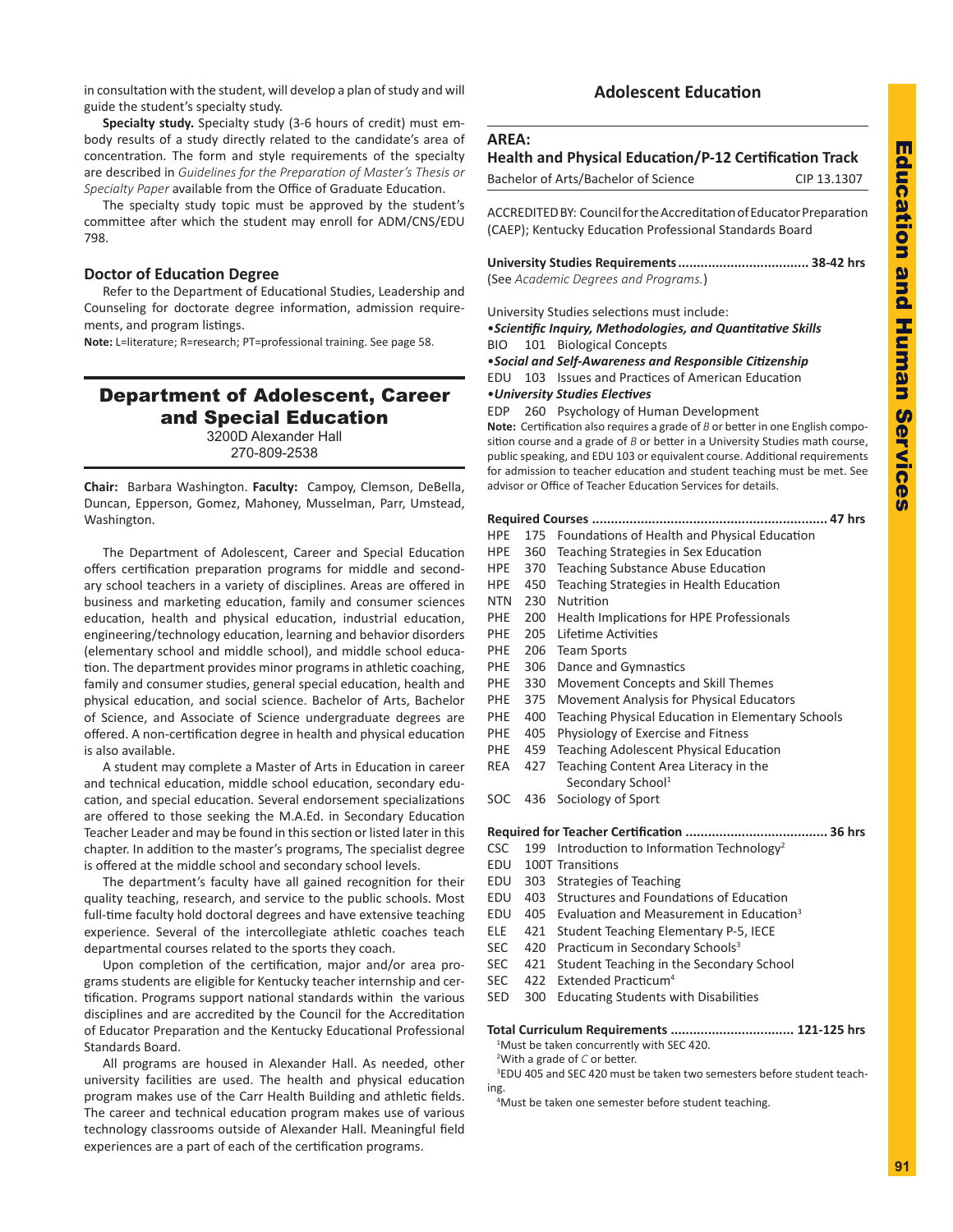|             |            | (See Academic Degrees and Programs.)                                      |
|-------------|------------|---------------------------------------------------------------------------|
|             |            | University Studies selections must include:                               |
|             |            | <i><b>•Scientific Inquiry, Methodologies, and Quantitative Skills</b></i> |
| BIO         |            | 101 Biological Concepts                                                   |
|             |            | •Social and Self-Awareness and Responsible Citizenship                    |
| edu         |            | 103 Issues and Practices of American Education                            |
| EDP         |            | • University Studies Electives<br>260 Psychology of Human Development     |
|             |            |                                                                           |
|             |            |                                                                           |
| <b>EXS</b>  | 385        | Sport and Exercise Psychology                                             |
| HPE         | 175        | Foundations of Health and Physical Education <sup>1</sup>                 |
| HPE         | 360        | Teaching Strategies in Sex Education                                      |
| HPE.        | 370        | <b>Teaching Substance Abuse Education</b>                                 |
| HPE         | 450        | Teaching Strategies in Health Education                                   |
| NTN         | 230        | Nutrition                                                                 |
| PHE<br>PHE. | 200<br>205 | Health Implications for HPE Professionals<br>Lifetime Activities          |
| PHE.        | 206        | <b>Team Sports</b>                                                        |
| PHE         | 306        | Dance and Gymnastics                                                      |
| PHE         | 330        | Movement Concepts and Skill Themes                                        |
| PHE         | 375        | Movement Analysis for Physical Educators                                  |
| PHE         | 400        | Teaching Physical Education in Elementary Schools                         |
| PHE         | 405        | Physiology of Exercise and Fitness                                        |
| PHE.        | 459        | <b>Teaching Adolescent Physical Education</b>                             |
| SOC         | 436        | Sociology of Sport                                                        |
|             |            |                                                                           |
| EDU         |            | 100T Transitions                                                          |
| EDU         |            | 330 Teaching Strategies for Non-Certification Majors                      |
| EDU         | 490        | Internship I                                                              |
| EDU         |            | 491 Internship II                                                         |
| GUI         | 100        | Self-Development and Career Exploration                                   |
| <b>HPE</b>  | 409        | Evaluation and Assessment in Health and                                   |
|             |            | <b>Physical Education</b>                                                 |
| NLS         | 290        | Introduction to the Role of Service and the                               |
|             |            | Nonprofit Sector <sup>2</sup>                                             |
| PHE         | 304        | <b>Adapted Physical Education</b>                                         |
| PHE         | 310        | <b>Fundamentals of Athletic Coaching</b>                                  |
| PHE         | 475        | Policy and Professional Practice in Athletic Settings                     |
|             |            | Choose one of the following:                                              |
| SOC         | 231        | <b>Social Problems</b>                                                    |
| SOC         | 331        | The Family                                                                |
| SOC         | 332        | Socialization of Youth                                                    |
|             |            |                                                                           |
|             |            | Choose two of the following:                                              |
| PHE         |            | 285 Football and Basketball Officiating                                   |
| <b>PHE</b>  |            | 312 Coaching Football I                                                   |
| PHE         |            | 314 Coaching Basketball I                                                 |
| PHE         | 316        | <b>Coaching Baseball I</b>                                                |
| PHE         | 318        | Coaching Track and Field I                                                |
|             | 319        | <b>Coaching Soccer</b>                                                    |

<sup>2</sup>May be counted as a University Studies requirement under the Social and Self-Awareness and Responsible Citizenship category.

**Health and Physical Education Minor. . 21 hrs** HPE 175; PHE 205, 206, 310, 375, 405 and three hours of HPE, PHE or other pre-approved 300-400 level electives. Cannot take courses that require admission to Teacher Education.

# **AREA:**

# **Middle School Education/5-9 Certification Track**

| Bachelor of Science/Bachelor of Arts | CIP 13.1203 |
|--------------------------------------|-------------|
|                                      |             |

ACCREDITED BY: Council for the Accreditation of Educator Preparation (CAEP); Kentucky Education Professional Standards Board *Note: Students are advised requirements may change after publication of this bulletin. Students should check with an advisor in this department.*

# **-ONE ACADEMIC TRACK-**

**University Studies Requirements................................38-44 hrs** (See *Academic Degrees and Programs.*)

University Studies selections must include:

# •*University Studies Electives*

CSC 199 Introduction to Information Technology<sup>1</sup>

EDP 260 Psychology of Human Development

**Note:** Certification requires a grade of *B* or better in one English composition course and a *B* or better in a University Studies math course and public speaking. Additional requirements for admission to teacher education and student teaching must be met. See advisor and/or Office of Teacher Education Services for details.

# **Required Courses for Certification ...................................... 39 hrs**

- EDU 100T Transitions
- EDU 103 Issues and Practices of American Education
- EDU 403 Structures and Foundations of Education
- MID 307 Middle School Language Arts
- MID 342 Middle Level Teaching Strategies
- MID 395 Advanced Strategies of Teaching in the Middle Grades<sup>2</sup>
- MID 421 Middle School Student Teaching
- MID 422 Extended Practicum<sup>3</sup>
- REA 407 Middle School Reading
- SED 300 Educating Students with Disabilities

# **Students must select and complete 30 hours in one academic specialization field from the following:4, 5**

# **English and Communication**<sup>5</sup>

- ENG 221 Introduction to English Studies
- ENG 228 Standard English Usage
- ENG 310 Introduction to English Linguistics
- ENG 425 Teaching Literature, Writing and Grammar in Middle Schools

# *and*

- *One of the following:* ENG 204 Advanced Expository Writing
- ENG 214 Introduction to Creative Writing
- ENG 224 Writing in the Profession

# *Three courses as listed below:*

- *One of the following:*
- ENG 303 British Literature to 1760
- ENG 304 British Literature, 1760 to the Present
- *One of the following:*
- ENG 307 World Literature to 1830
- ENG 308 World Literature 1830 to the Present
- *One of the following:*
- ENG 311 American Literature to 1890
- ENG 312 American Literature, 1890 to the Present *and*

Two approved 300-400 level English electives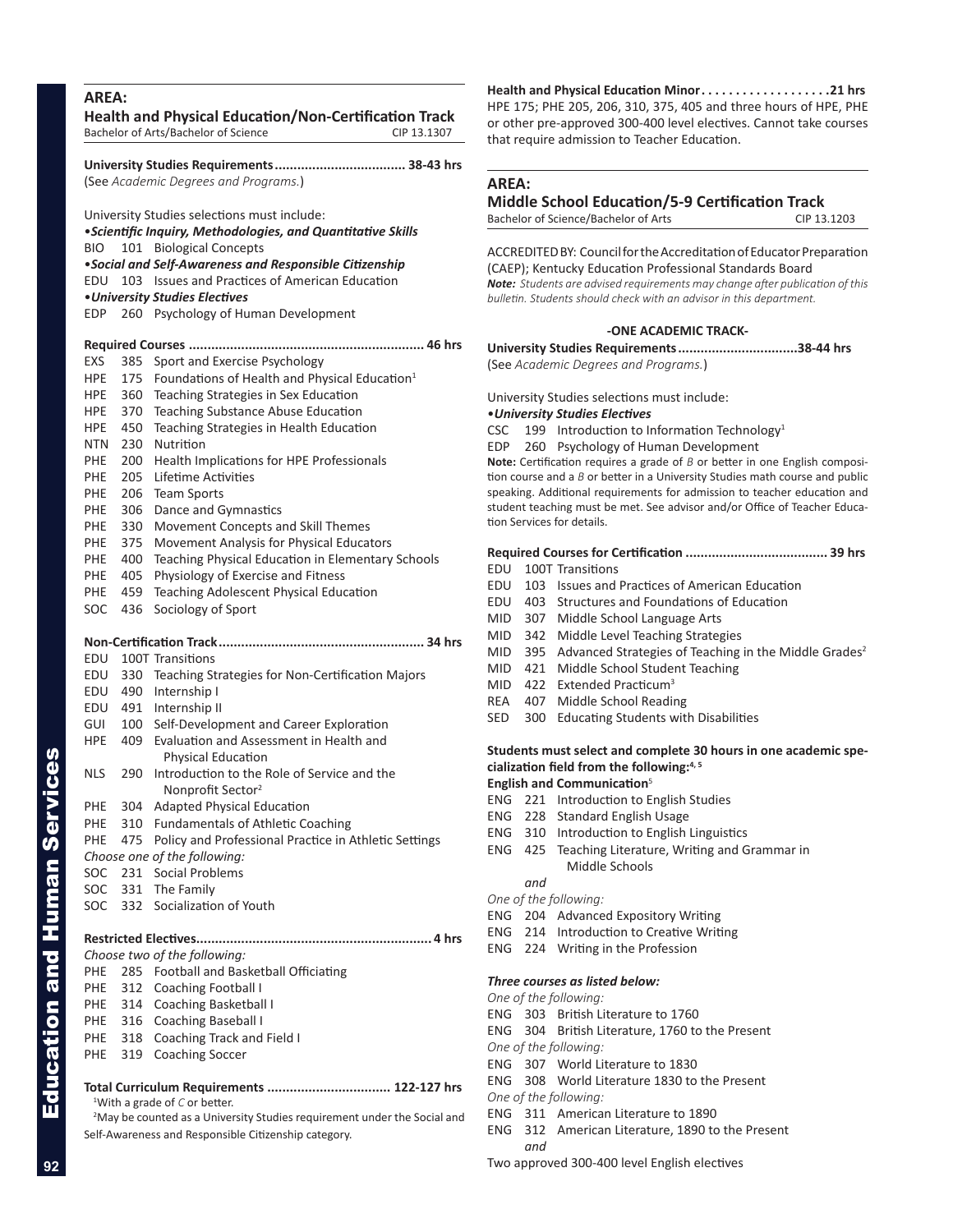# Education Education and Human Services pue Human Service **in**

**93**

# Mathematics<sup>5</sup>

- MAT 115 Mathematics for Middle and Elementary Teachers I
- MAT 117 Mathematical Concepts
- MAT 140 College Algebra
- MAT 145 Trigonometry
- MAT 215 Mathematics for Middle and Elementary Teachers II
- MAT 250 Calculus and Analytical Geometry I
- MAT 305 Intermediate Geometry
- MAT 399 Sets, Logic and Functions
- STA 135 Introduction to Probability and Statistics

# **Science<sup>4</sup>**

- AST 115/116 Introductory Astronomy/Laboratory
- BIO 101 Biological Concepts
- BIO 216 Biological Inquiry and Analysis
- CHE 105 Introductory Chemistry
- GSC 101 The Earth and the Environment
- GSC 125 Weather and Climate
- PHY 125/126 Brief Introductory Physics/Laboratory *and*

One approved science elective

# **Social Studies<sup>5</sup>**

- CIV 201 World Civilizations I
- CIV 202 World Civilizations II
- ECO 230 Principles of Macroeconomics
- ECO 231 Principles of Microeconomics
- GSC 110 World Geography
- HIS 221 American Experience to 1865
- HIS 222 American Experience since 1865
- POL 140 American National Government
- SOC 133 Introduction to Sociology

# *and three hours from the following:*

- HIS 301 Ancient History to the Fall of Rome
- HIS 302 Medieval Europe
- HIS 305 Irish Diaspora
- HIS 306 Europe in Renaissance and Reformation
- HIS 309 Survey of World Religions
- HIS 316 Women and Gender in World History
- HIS 340 Modern East Asia
- HIS 350 History of Latin America
- HIS 354 Ancient Near East
- HIS 355 Islamic Middle East
- HIS 356 Modern Middle East
- HIS 359 Early India
- HIS 360 Modern India
- HIS 362 Ancient Egypt
- HIS 363 Ancient Greece
- HIS 364 Ancient Rome
- HIS 370 History of Africa

# *and three hours from the following:*

- HIS 407 Modern Imperialism and Colonialism
- HIS 415 Women in History
- HIS 421 U.S. Social and Cultural History to 1865
- HIS 422 U.S. Social and Cultural History Since 1865
- HIS 430 Colonial America to 1763
- HIS 446 History of Kentucky
- HIS 449 Islam in the Modern World
- HIS 450 Modern Africa
- HIS 451 Slavery and Africa
- HIS 459 Genocide in World History

**Restricted Content Electives ............................................ 1-20 hrs** *Must have prior approval of advisor and may include or enhance academic track.*

**Total Curriculum Requirements ................................. 120-123 hrs** 1 With a grade of *C* or better. <sup>2</sup>Must be taken two semesters before student teaching. <sup>3</sup>Must be taken one semester before student teaching.

4 Substitutions can only be made with prior approval by advisor in the department concerned.

5 Academic specialization coursework may include University Studies requirements.

# **AREA:**

# **Middle School Education/5-9 Certification Track**

Bachelor of Science/Bachelor of Arts CIP 13.1203

ACCREDITED BY: Council for the Accreditation of Educator Preparation (CAEP); Kentucky Education Professional Standards Board

*Note: Students are advised requirements may change after publication of this bulletin. Students should check with an advisor in this department.*

# **-TWO ACADEMIC TRACKS-**

**University Studies Requirements................................... 38-44 hrs** (See *Academic Degrees and Programs.*)

# University Studies selections must include:

# •*University Studies Electives*

- CSC 199 Introduction to Information Technology<sup>1</sup>
- EDP 260 Psychology of Human Development

**Note:** Certification requires a grade of *B* or better in one English composition course and a *B* or better in a University Studies math course and public speaking. Additional requirements for admission to teacher education and student teaching must be met. See advisor and/or Office of Teacher Education Services for details.

# **Required Courses for Certification ...................................... 39 hrs**

- EDU 100T Transitions
- EDU 103 Issues and Practices of American Education
- EDU 403 Structures and Foundations of Education
- MID 307 Middle School Language Arts
- MID 342 Middle Level Teaching Strategies
- MID 395 Advanced Strategies of Teaching in the Middle Grades<sup>2</sup>
- MID 421 Middle School Student Teaching
- MID 422 Extended Practicum<sup>3</sup>
- REA 407 Middle School Reading
- SED 300 Educating Students with Disabilities

# **Students must select and complete 24 hours in two academic specialization fields from the following:4,5**

# **English and Communication**

- ENG 221 Introduction to English Studies
- ENG 228 Standard English Usage
- ENG 310 Introduction to English Linguistics
- ENG 425 Teaching Literature, Writing and Grammar in Middle Schools

*and*

# *One of the following:*

- ENG 204 Advanced Expository Writing
- ENG 214 Introduction to Creative Writing

ENG 304 British Literature, 1760 to the Present

ENG 224 Writing in the Professions

# *Three courses as listed below:*

*One of the following:*

ENG 303 British Literature to 1760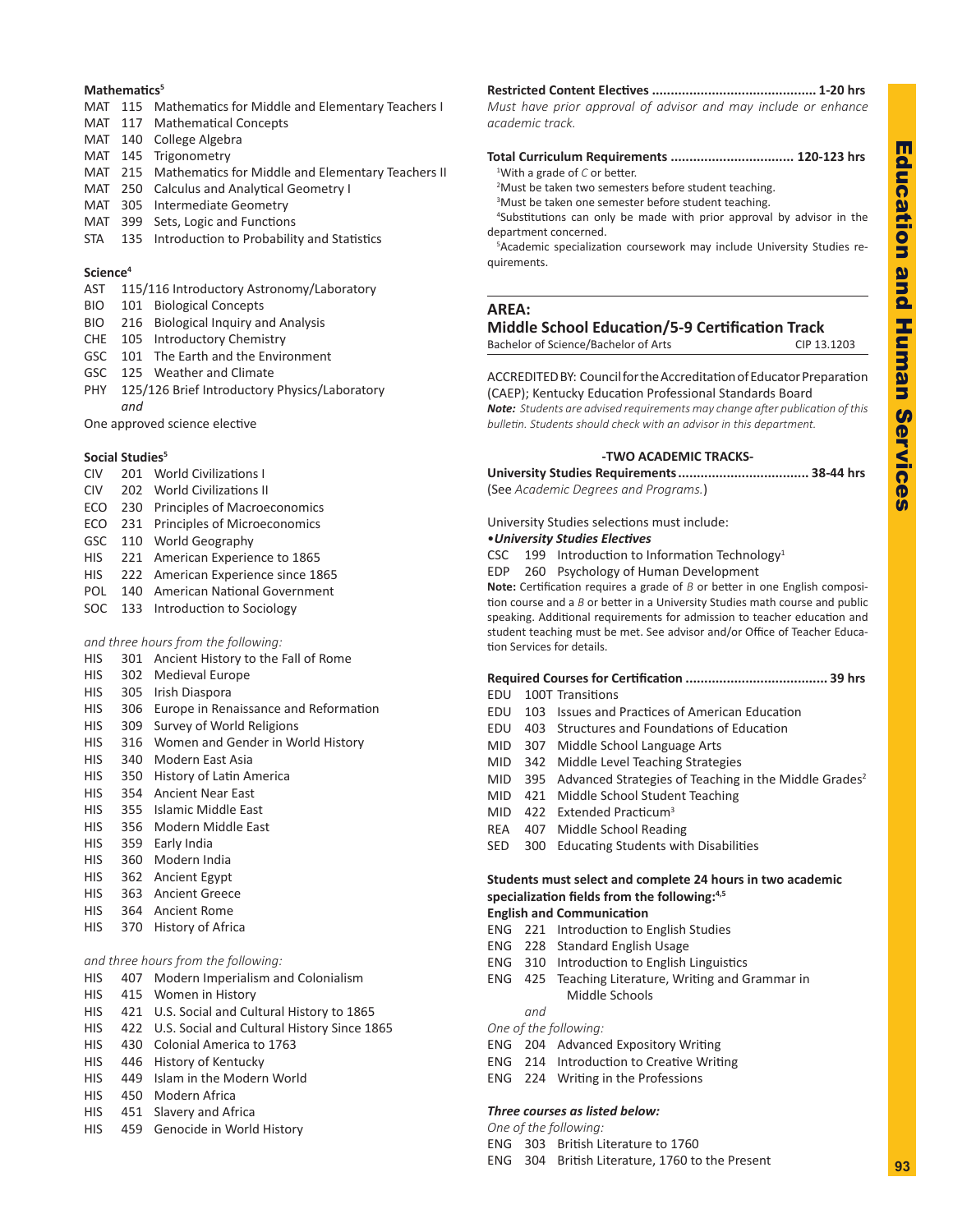# *One of the following:*

- ENG 305 Survey of World Literature, 1700-1945
- ENG 306 Contemporary Literature
- ENG 307 World Literature to 1830
- ENG 308 World Literature, 1830 to the Present
- ENG 320 Survey in African-American Literature

*One of the following:*

ENG 311 American Literature to 1890

ENG 312 American Literature, 1890 to the Present

# **Mathematics**<sup>5</sup>

- MAT 115 Mathematics for Middle and Elementary Teachers I
- MAT 215 Mathematics for Middle and Elementary Teachers II
- MAT 250 Calculus and Analytical Geometry I
- MAT 305 Intermediate Geometry
- MAT 399 Sets, Logic and Functions
- STA 135 Introduction to Probability and Statistics
- *Choose between the following:*
- MAT 140 College Algebra
	- *and*
- MAT 145 Trigonometry
	- *or*

MAT 150 Algebra and Trigonometry

### **Science<sup>4</sup>**

- AST 115/116 Introductory Astronomy/Laboratory
- BIO 101 Biological Concepts
- BIO 216 Biological Inquiry and Analysis
- CHE 105 Introductory Chemistry
- GSC 199 Earth Science
- PHY 125/126 Brief Introductory Physics/Laboratory

### **Social Studies<sup>5</sup>**

- CIV 201 World Civilizations I
- CIV 202 World Civilizations II
- ECO 140 Contemporary Economics
- GSC 110 World Geography
- HIS 221 American Experience to 1865
- HIS 222 American Experience since 1865
- POL 140 American National Government
- *and three hours from the following:*
- HIS 301 Ancient History to the Fall of Rome
- HIS 302 Medieval Europe
- HIS 305 Irish Diaspora
- HIS 306 Europe in Renaissance and Reformation
- HIS 309 Survey of World Religions
- HIS 316 Women and Gender in World History
- HIS 340 Modern East Asia
- HIS 350 History of Latin America
- HIS 354 Ancient Near East
- HIS 355 Islamic Middle East
- HIS 356 Modern Middle East
- HIS 359 Early India
- HIS 360 Modern India

Education and Human Services

**Education and Human Services** 

**94**

- HIS 362 Ancient Egypt
- HIS 363 Ancient Greece
- HIS 364 Ancient Rome
- HIS 370 History of Africa

# *and three hours from the following:*

- HIS 407 Modern Imperialism and Colonialism
- HIS 415 Women in History
- HIS 421 U.S. Social and Cultural History to 1865
- HIS 422 U.S. Social and Cultural History Since 1865
- HIS 430 Colonial America to 1763
- HIS 446 History of Kentucky
- HIS 449 Islam in the Modern World
- HIS 450 Modern Africa
- HIS 451 Slavery and Africa
- HIS 459 Genocide in World History

### **Total Curriculum Requirements ........................................ 125 hrs**

1 With a grade of *C* or better.

<sup>2</sup>Must be taken two semesters before student teaching.

<sup>3</sup>Must be taken one semester before student teaching.

4 Academic track coursework may include University Studies requirements.

5 Substitutions can only be made with prior approval by advisor in the department concerned.

# **CERTIFICATION: Secondary School Teacher (8-12)**

ACCREDITED BY: Council for the Accreditation of Educator Preparation (CAEP); Kentucky Education Professional Standards Board

**University Studies Requirements................................... 38-44 hrs** (See *Academic Degrees and Programs.*)

University Studies selections must include:

### *•University Studies Approved Elective:*

CSC 199 Introduction to Information Technology<sup>1</sup> **Note:** Certification requires a grade of *B* or better in one English composition course and a *B* or better in a University Studies math course, public speaking, and EDU 103 or equivalent course. Additional requirements for admission to teacher education and student teaching must be met. See advisor and/or Office of Teacher Education Services for details.

# **Required Courses for Certification ...................................... 39 hrs**

- EDP 260 Psychology of Human Development<sup>2</sup>
- EDU 103 Issues and Practices of American Education<sup>2</sup>
- EDU 303 Strategies of Teaching<sup>3</sup>
- EDU 403 Structures and Foundations of Education
- EDU 405 Evaluation and Measurement in Education<sup>4</sup>
- REA 427 Teaching Content Area Literacy in the Secondary School<sup>5</sup>
- SEC 420 Practicum in Secondary Schools<sup>4</sup>
- SEC 421 Student Teaching in the Secondary School
- SEC 422 Extended Practicum<sup>6</sup>
- SED 300 Educating Students with Disabilities

# **Area/Major/Minor/Unrestricted Electives**

*See individual programs for specific requirements.*

# **Total Curriculum Requirements ........................................ 120 hrs**

*See individual programs for specific requirements. A minimum of 120 hours is required.* 

- 1 With a grade of *C* or better.
- <sup>2</sup>These courses may be used for University Studies Requirements.

<sup>3</sup>Students in some teaching fields may be required to take a methods course in that discipline instead of EDU 303. Check with advisor or consult with department chair for specific information.

4 EDU 405 and SEC 420 must be taken two semesters before student teaching.

5 Must be taken concurrently with SEC 420; some programs may address content area literacy within content method courses.

6 Must be taken one semester before student teaching.

**Note:** The Kentucky Education Professional Standards Board has restrictions on the combinations of majors one may select for certification to teach in high school. Students should check with their education advisors to ensure their selections are certifiable by the state. Teachers may no longer use a minor to get additional certifications.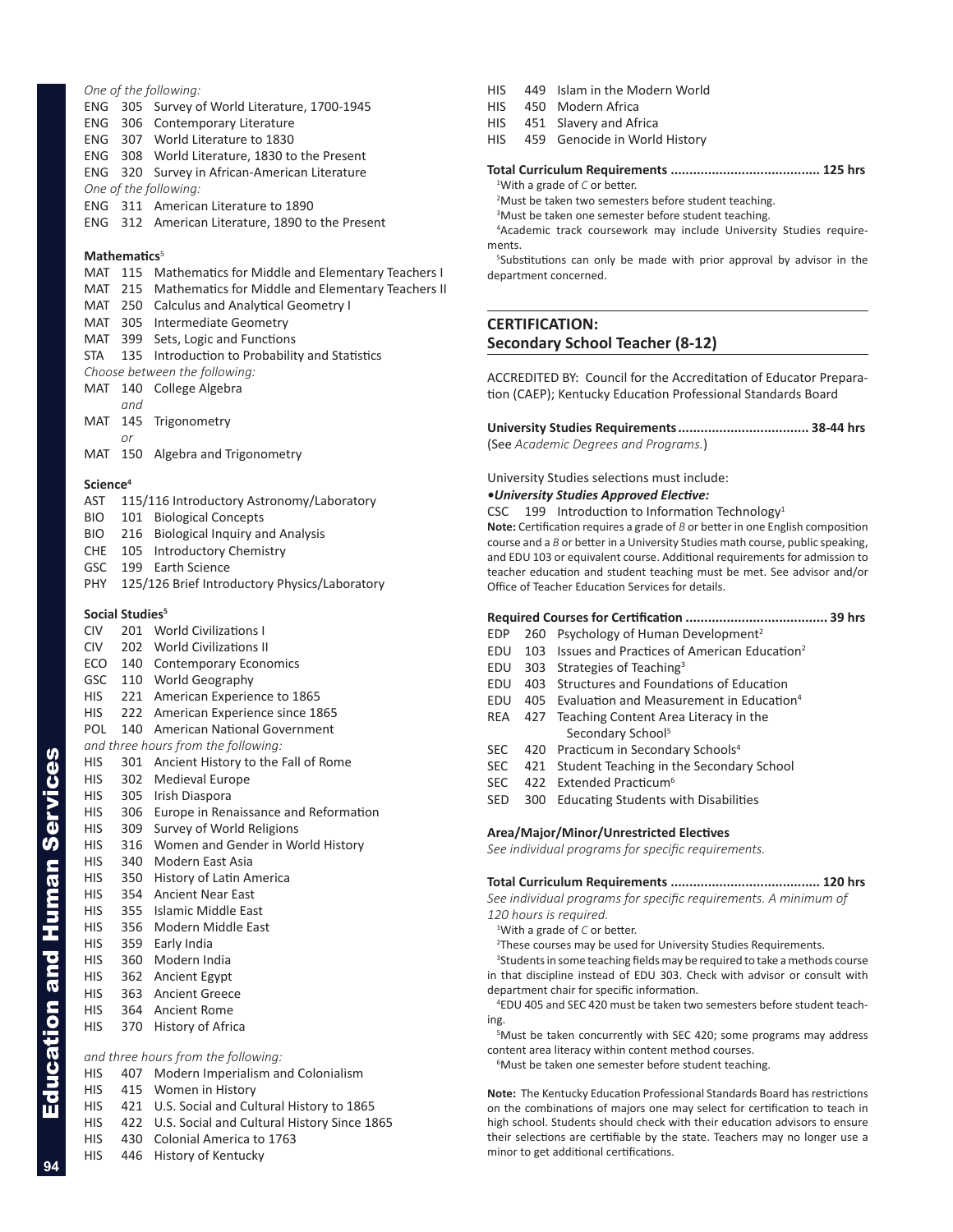**Athletic Coaching Minor..................................................... 22 hrs** EXS 385 or PSY 222 or SOC 436; PHE 310, 375 and 405; and 10 hours from the following: PHE 285, 289, 312, 314, 316, 318, 319, 414, 416. Six hours must be upper-level courses.

**Social Science Minor (recommended)................................. 24 hrs** *Open only to majors in economics, geography, history, or political science who seek secondary certification in social studies.* ECO 231, GSC 110, HIS 221, 222, POL 140, SOC 133; and six hours of upper level courses (300 or above) from the social science disciplines with approval of advisor. Courses required for a major may not be counted toward the minor; substitutions must be from a social science discipline other than the major and be approved by the advisor; and requirements for certification for teaching secondary school social studies, grades 8 through 12 through the College of Education and Human Services must also be met.

# **Middle and Secondary Graduate Programs**

| <b>Master of Arts in Education</b>  |             |
|-------------------------------------|-------------|
| <b>Middle School Teacher Leader</b> | CIP 13.1203 |

ACCREDITED BY: Council for the Accreditation of Educator Preparation (CAEP).

|--|--|--|

- EDU 600 Introduction to Teacher Leadership
- EDU 631 Classroom Management and Student Motivation
- EDU 633 Curriculum Development
- EDU 637 Instruction for Diverse Learners
- EDU 639 Research to Improve Student Learning<sup>R</sup>
- EDU 640 Exit Seminar in Teacher Leadership<sup>L</sup>

# **Other Course Requirements**

EDP 675 Advanced Educational Psychology Advisor approved courses supporting the teaching field or an educational endorsement specialization. (12 hrs)

# **Other Degree Requirements**

Students must complete EDU 600 before enrolling in EDU 639.

# **ALTERNATIVE CERTIFICATION1**

- **Total Course Requirements............................................. 30 hours**
- EDU 600 Introduction to Teacher Leadership
- EDU 631 Classroom Management and Student Motivation
- EDU 633 Curriculum Development
- EDU 637 Instruction for Diverse Learners
- EDU 639 Research to Improve Student Learning<sup>R</sup>
- EDU 640 Exit Seminar in Teacher LeadershipL

# **Other Course Requirements**

- ADM 627 School Law and Finance for Teachers
- EDP 675 Advanced Educational Psychology
- EDU 626 Integration of Educational Technology
- EDU 650 Workshop in Education
- SED 606 Procedures for Classroom Management and Discipline

# **Other Degree Requirements**

Students must complete EDU 600 before enrolling in EDU 639. 1 Requires dean and chair approval.

# **Master of Arts in Education Secondary Teacher Leader** CIP 13.1205

ACCREDITED BY: Council for the Accreditation of Educator Preparation (CAEP).

# **Total Course Requirements............................................. 30 hours**

- EDU 600 Introduction to Teacher Leadership EDU 631 Classroom Management and Student Motivation
- EDU 633 Curriculum Development
- EDU 637 Instruction for Diverse Learners
- EDU 639 Research to Improve Student Learning<sup>R</sup>
- EDU 640 Exit Seminar in Teacher LeadershipL

# **Other Course Requirements**

- EDU 621 Advanced Methods of Teaching
- Advisor approved courses supporting the teaching field or an educational endorsement. (12 hrs)

# **Other Degree Requirements**

Students must complete EDU 600 before enrolling in EDU 639.

# **ALTERNATIVE CERTIFICATION1**

- **Total Course Requirements............................................. 30 hours**
- EDU 600 Introduction to Teacher Leadership EDU 631 Classroom Management and Student Motivation
- EDU 633 Curriculum Development
- EDU 637 Instruction for Diverse Learners
- EDU 639 Research to Improve Student Learning<sup>R</sup>
- EDU 640 Exit Seminar in Teacher Leadership
- 

# **Other Course Requirements**

- ADM 627 School Law and Finance for Teachers
- EDU 621 Advanced Methods of Teaching
- EDU 626 Integration of Educational Technology
- EDU 650 Workshop in Education
- SED 606 Procedures for Classroom Management and Discipline

# **Other Degree Requirements**

Students must complete EDU 600 before enrolling in EDU 639. 1 Requires dean and chair approval.

# **Secondary Education Academic Concentrations**

The following academic concentrations for the M.A.Ed. in Secondary Teacher Leader are offered in collaboration with the academic concentration host department. Admission for all M.A.Ed. programs is determined by the College of Education and Human Services in conjunction with the concentration program director.

Chemistry History English Studio Art

Biology French, German, or Spanish Economics Mathematics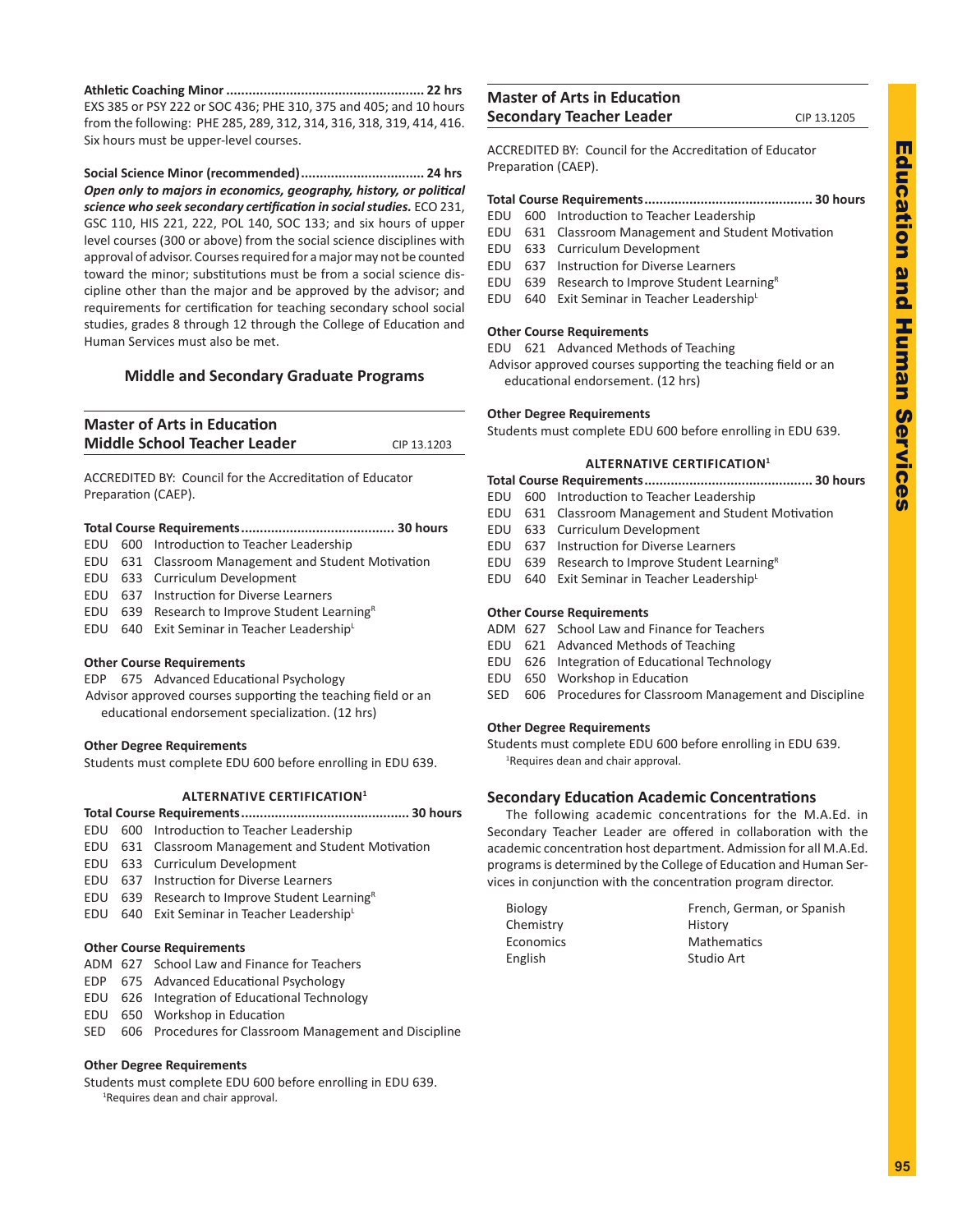# **Specialist in Education Teacher Education and Professional Development** CIP 13.1206

# **Total Course Requirements.....................................30 hours** EDP 675 Advanced Educational Psychology EDU 622 Philosophy of Education EDU 798 Specialty StudyL, R ELE 647 Curriculum in the Elementary School *or* MID 640 Middle School Curriculum *or*

SEC 641 Building the Curriculum of the Secondary School Courses approved in advance by the student's specialist committee (15 hrs)

# **Other Degree Requirements**

Defense of specialty study. See MSU/COE requirements.

# **Career Education**

|              |         | <b>Career and Technical Education</b><br>Associate of Science Degree                                                                         | CIP 13.1320 |
|--------------|---------|----------------------------------------------------------------------------------------------------------------------------------------------|-------------|
|              |         | University Studies Requirements 19-21 hrs<br>(See Academic Degrees and Programs.)<br>. Social and Self-Awareness and Responsible Citizenship |             |
| <b>EDP</b>   |         | 260 Psychology of Human Development                                                                                                          |             |
|              |         |                                                                                                                                              |             |
| <b>CTE</b>   |         | 270 Basic Structures and Foundations of CTE                                                                                                  |             |
|              | CTE 272 | Organizing and Managing School Learning Facilities                                                                                           |             |
| <b>CTE</b>   | 274     | Basic Assessment and Curricula for Career<br>and Technical Education                                                                         |             |
| <b>CTE</b>   | 312     | Teaching Content Area Literacy in Career<br>and Technical Education                                                                          |             |
| CTE          |         | 371 Methods of Instruction in Career<br>and Technical Education                                                                              |             |
| <b>CTE</b>   | 201     | Introduction to Career and Technical Education                                                                                               |             |
|              |         | for Initial Certification                                                                                                                    |             |
| CTE.         | 381     | Career and Technical Experiences                                                                                                             |             |
|              |         | <b>Other Degree Requirement</b>                                                                                                              |             |
|              |         | Current First Aid and Safety Certification required for graduation.                                                                          |             |
|              |         |                                                                                                                                              |             |
| <b>AREA:</b> |         |                                                                                                                                              |             |
|              |         | <b>Career and Technical Education/</b>                                                                                                       |             |
|              |         | <b>Business and Marketing Education/5-12 Certification Track</b>                                                                             |             |
|              |         | Bachelor of Arts/Bachelor of Science                                                                                                         | CIP 13.1399 |
|              |         |                                                                                                                                              |             |
|              |         | ACCREDITED BY: Council for the Accreditation of Educator Prepara-                                                                            |             |
|              |         | tion (CAEP); Kentucky Education Professional Standards Board                                                                                 |             |

**University Studies Requirements................................... 40-50 hrs** (See *Academic Degrees and Programs.*)

University Studies selections must include:

•*Global Awareness, Cultural Diversity, and the World's Artistic Traditions*

ANT 140 Cultural Anthropology

# •*Scientific Inquiry, Methodologies, and Quantitative Skills*

MAT 140 College Algebra

STA 135 Introduction to Probability and Statistics

•*Social and Self-Awareness and Responsible Citizenship*

EDP 260 Psychology of Human Development

•*University Studies Approved Electives*

ECO 230 Principles of Macroeconomics

ECO 231 Principles of Microeconomics

**Note:** Certification requires a grade of *B* or better in one English composition course and a *B* or better in a University Studies math course, public speaking, and EDU 103 or the CTE equivalent course, CTE 200. Additional requirements for admission to teacher education and student teaching must be met. See advisor and/or Office of Teacher Education Services for details.

# **Professional Education Courses .......................................... 50 hrs**

- EDU 303 Strategies of Teaching
- CSC 199 Introduction to Information Technology<sup>1</sup>
- CTE 200 Introduction to Career and Technical Education
- CTE 501 Structures and Foundations of CTE
- CTE 502 Assessment and Curricula in Career and Technical Education
- CTE 503 Planning and Implementing Instruction in CTE
- EDU 100T Transitions
- EDU 405 Evaluation and Measurement in Education<sup>2</sup>
- MID 270 Teaching and Learning in the Middle Grades
- REA 427 Teaching Content Area Literacy in the Secondary School<sup>3</sup>
- SEC 420 Practicum in Secondary Schools<sup>2</sup>
- SEC 421 Student Teaching in the Secondary School
- SEC 422 Extended Practicum<sup>4</sup>
- SED 300 Educating Students with Disabilities

# **Support Courses................................................................. 33 hrs** ACC 200 Principles of Financial Accounting ACC 201 Principles of Managerial Accounting

- BUS 140 Foundations of Business
- BUS 215 Business Communications
- CSC 125 Internet and Web Page Design
- FIN 330 Principles of Finance
- LST 240 Legal Environment of Business
- MGT 350 Fundamentals of Management
- MKT 285 Emerging Technologies in Marketing
- MKT 360 Principles of Marketing
- MKT 463 Consumer Behavior

# **Other Degree Requirement**

Current First Aid and Safety Certification required for student teaching.

# **Total Curriculum Requirements ........................................ 123 hrs**

1 With a grade of *C* or better.

2 EDU 405 and SEC 420 must be taken two semesters before student teaching.

<sup>3</sup>Must be taken concurrently with SEC 420.

4 Must be taken one semester before student teaching.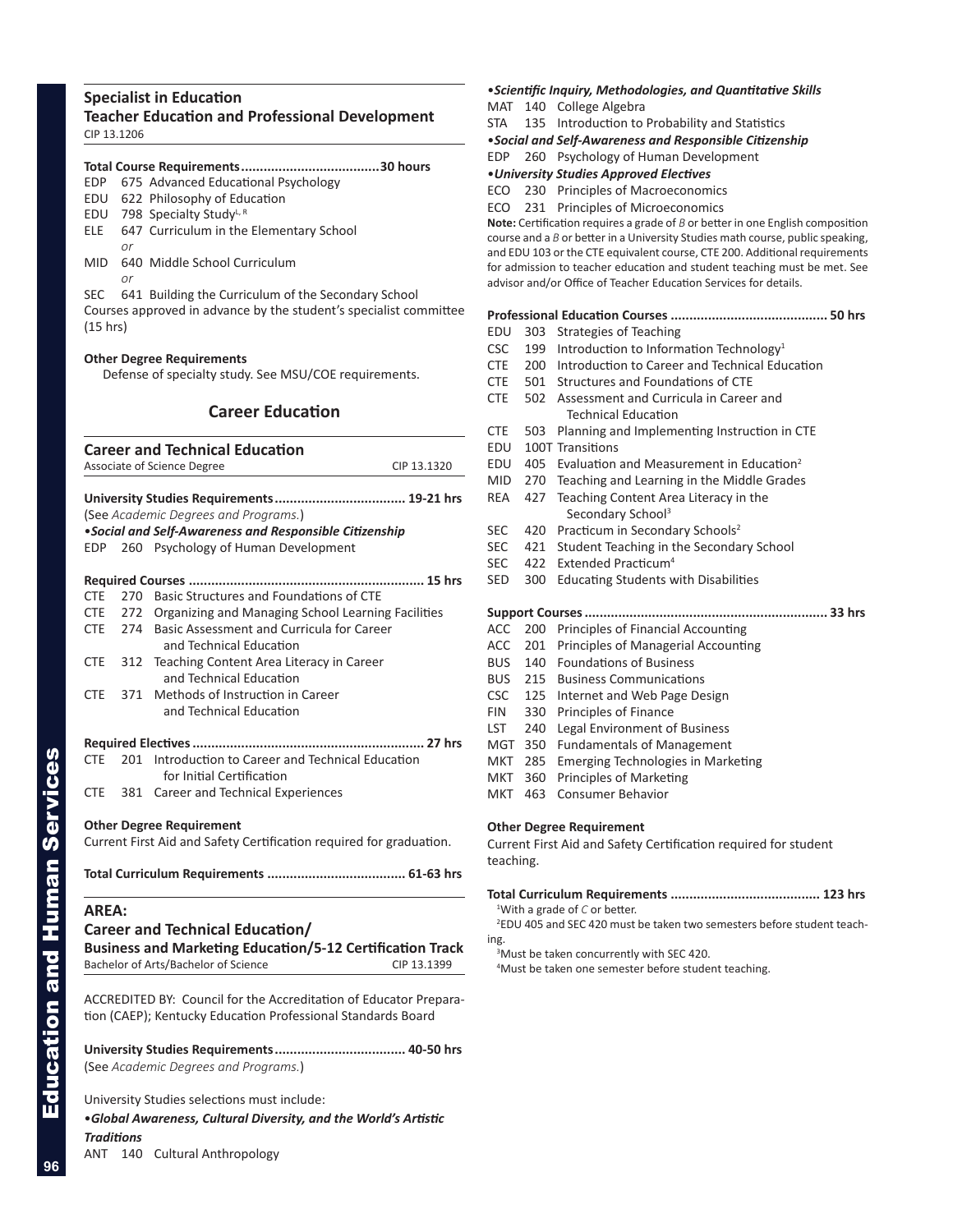# **AREA:**

**Career and Technical Education/**

**Engineering and Technology Education/5-12 Certification Track** Bachelor of Science CIP 13.1399

ACCREDITED BY: Council for the Accreditation of Educator Preparation (CAEP); Kentucky Education Professional Standards Board

**University Studies Requirements................................... 40-42 hrs** (See *Academic Degrees and Programs.*)

University Studies selections must include:

*•Scientific Inquiry, Methodologies, and Quantitative Skills*

MAT 150 Algebra and Trigonometry

PHY 130 General Physics I

PHY 131 General Physics I Laboratory

*•Social and Self-Awareness and Responsible Citizenship* EDP 260 Psychology of Human Development

**Note:** Certification requires a grade of *B* or better in one English composition course and a *B* or better in a University Studies math course, public speaking, and EDU 103 or the CTE equivalent course, CTE 200. Additional requirements for admission to teacher education and student teaching must be met. See advisor and/or Office of Teacher Education Services for details.

# **Professional Education Courses .......................................... 50 hrs**

- CSC 199 Introduction to Information Technology<sup>1</sup>
- CTE 200 Introduction to Career and Technical Education
- CTE 501 Structures and Foundations of CTE
- CTE 502 Assessment and Curricula in Career and Technical Education
- CTE 503 Planning and Implementing Instruction in CTE
- EDU 100T Transitions
- EDU 405 Evaluation and Measurement in Education<sup>2</sup>
- MID 270 Teaching and Learning in the Middle Grades REA 427 Teaching Content Area Literacy in the
- Secondary School<sup>3</sup>
- SEC 420 Practicum in Secondary Schools<sup>2</sup>
- SEC 421 Student Teaching in the Secondary School
- SEC 422 Extended Practicum<sup>4</sup>
- SED 300 Educating Students with Disabilities
- TTE 554 Teaching in the Modular and Systems Environment

# **Support Courses................................................................. 37 hrs**

- EMT 110 Electrical Systems I
- EMT 261 Introduction to Fluid Power Systems
- EMT 262 Introduction to Fluid Power Systems Laboratory
- ITD 101 Introduction to Design and Graphic Communications
- ITD 104 Computer Aided Design
- ITD 130 Manufacturing Processes and Materials
- ITD 301 Architectural Design I
- ITD 330 Machine Tool Processes
- ITD 350 Construction Systems
- TSM 133 Telecommunications Technology and Methods
- TSM 241 Networking Fundamentals

# **Other Degree Requirement**

Current First Aid and Safety Certification required for student teaching.

**Total Curriculum Requirements ................................. 127-129 hrs** 1 With a grade of *C* or better.

2 EDU 405 and SEC 420 must be taken two semesters before student teaching.

<sup>3</sup>Must be taken concurrently with SEC 420.

4 Must be taken one semester before student teaching.

# **AREA:**

# **Career and Technical Education/**

**Family and Consumer Sciences Education/ 5-12 Certification Track** Bachelor of Science CIP 13.1399

ACCREDITED BY: Council for the Accreditation of Educator Preparation (CAEP); Kentucky Education Professional Standards Board

**University Studies Requirements........................................ 39 hrs** (See *Academic Degrees and Programs.*)

University Studies selections must include:

# •*Global Awareness, Cultural Diversity and the World's Artistic Traditions*

- GDS 201 Introduction to Gender and Diversity
- •*Scientific Inquiry, Methodologies, and Quantitative Skills*
- BIO 101 Biological Concepts
- CHE 101 Consumer Chemistry
- MAT 117 Mathematical Concepts

•*Social and Self-Awareness and Responsible Citizenship*

EDP 260 Psychology of Human Development

# *•University Studies Approved Electives*

CSC 199 Introduction to Information Technology<sup>1</sup>

**Note:** Certification requires a grade of *B* or better in one English composition course and a *B* or better in a University Studies math course, public speaking, and EDU 103 or the CTE equivalent course, CTE 200. Additional requirements for admission to teacher education and student teaching must be met. See advisor and/or Office of Teacher Education Services for details.

# **Professional Education Courses .......................................... 47 hrs**

- CTE 200 Introduction to Career and Technical Education
- CTE 501 Structures and Foundations of CTE
- CTE 502 Assessment and Curricula in Career and Technical Education
- CTE 503 Planning and Implementing Instruction in CTE
- EDU 100T Transitions
- EDU 405 Evaluation and Measurement in Education<sup>2</sup>
- FCS 359 Methods of Teaching Family and Consumer Sciences
- MID 270 Teaching and Learning in the Middle Grades
- REA 427 Teaching Content Area Literacy in the Secondary School<sup>3</sup>
- SEC 420 Practicum in Secondary Schools<sup>2</sup>
- SEC 421 Student Teaching in the Secondary School
- SEC 422 Extended Practicum<sup>4</sup>
- SED 300 Education of Students with Disabilities

# **Support Courses................................................................. 39 hrs**

- FCS 111 Family and Its Environment
- FCS 241 Family Economics
- FCS 250 Early Childhood Development
- FCS 330 Housing and the Family
- FCS 342 Consumer Decision Making
- FCS 413 Marriage and Family Relationships
- FCS 442 Family Resource Management
- FCS 469 Curriculum in Family and Consumer Sciences
- GSC 305 Introduction to Cartography
- HEA 201 Introduction to Public and Community Health
- NTN 230 Nutrition
- NTN 231 Principles of Food Science and Preparation
- SWK 371 Biopsychosocial Aspects of Aging

# **Other Degree Requirement**

Current 1) adult first aid and safety and 2) food safety certifications are required for student teaching.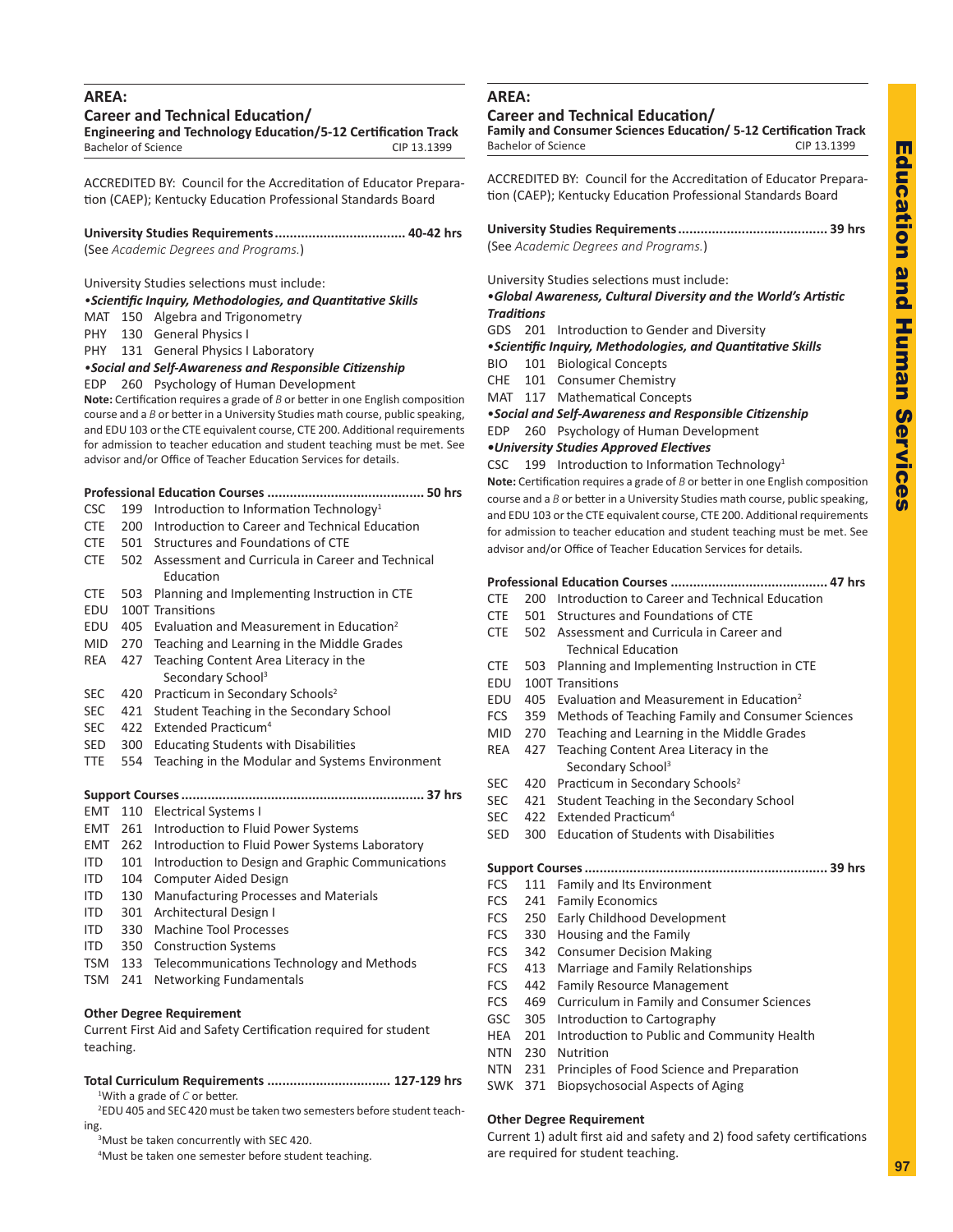# **Total Curriculum Requirements ........................................ 125 hrs**

1 With a grade of *C* or better. 2 EDU 405 and SEC 420 must be taken two semesters before student

teaching. <sup>3</sup>Must be taken concurrently with SEC 420.

4 Must be taken one semester before student teaching.

# **Family and Consumer Studies Minor .................................. 21 hrs**

A student must complete 21 hours in family and consumer studies in consultation with a faculty advisor in the area of interest. Six hours must be upper-level courses.

# **AREA:**

# **Career and Technical Education/ Industrial Education/5-12 Certification Track** Bachelor of Science CIP 13.1399

ACCREDITED BY: Council for the Accreditation of Educator Preparation (CAEP); Kentucky Education Professional Standards Board

**University Studies Requirements................................... 38-43 hrs** (See *Academic Degrees and Programs.*)

University Studies selections must include:

*•Social and Self-Awareness and Responsible Citizenship*

EDP 260 Psychology of Human Development

**Note:** Certification requires a grade of *B* or better in one English composition course and a *C* or better in a University Studies math course, public speaking, and EDU 103 or the CTE equivalent course, CTE 200. Additional requirements for admission to teacher education and student teaching must be met. See advisor and/or Office of Teacher Education Services for details.

| CSC                  |     | 199 Introduction to Information Technology <sup>1</sup>                         |
|----------------------|-----|---------------------------------------------------------------------------------|
| <b>CTE</b>           |     | 201 Introduction to Career and Technical Education for<br>Initial Certification |
| <b>CTE</b>           |     | 501 Structures and Foundations of CTE                                           |
| <b>CTE</b>           |     | 502 Assessment and Curricula in Career and                                      |
|                      |     | Technical Education                                                             |
| <b>CTE</b>           |     | 503 Planning and Implementing Instruction in CTE                                |
| EDU                  |     | 100T Transitions                                                                |
| SEC                  |     | 421 Student Teaching in the Secondary School <sup>2</sup>                       |
| SED                  | 300 | <b>Educating Students with Disabilities</b>                                     |
| Approved by advisor. |     |                                                                                 |
|                      |     |                                                                                 |
| CTE                  |     | 312 Teaching Content Area Literacy in Career and<br><b>Technical Education</b>  |

*and 12 hours approved by advisor*

# **Other Degree Requirement**

Current First Aid and Safety Certification required for student teaching.

### **Total Curriculum Requirements ................................. 122-127 hrs** 1 With a grade of *C* or better.

<sup>2</sup> Teacher certification allows substitution of CTE 463 and 10 hours advisorapproved teacher education support courses for in-service teachers with four years teaching experience who are seeking certification in-service.

**Note:** Teacher certification allows substitution of CTE 463 and 10 hours advisor approved teacher education support courses for in-service teachers with four years teaching experience who are seeking certification in-service.

# **Master of Science Career and Technical Education** CIP 13.1309

ACCREDITED BY: Council for the Accreditation of Educator Preparation (CAEP).

This Master of Science in Career and Technical Leadership Education is appropriate for teachers concentrating in agriculture, business and marketing, family and consumer sciences, technology education, and industrial education.

# **TRACK A**

This degree may be used to achieve Rank II classification for certified teachers in the career and technical education disciplines.

# **Total Course Requirements............................................. 30 hours Core Requirements**

- EDU 631 Classroom Management and Student Motivation
- CTE 665 Program Planning and Evaluation
- CTE 667 Emerging Trends in Instructional Technology
- CTE 672 Managing Career and Technical Learning Facilities
- CTE 676 Organization and Administration of Career and Technical Education

# **Other Course Requirements**

- EDU 600 Introduction to Teacher Leadership
- EDU 633 Curriculum Development
- EDU 639 Research to Improve Student Learning
- EDU 640 Exit Seminar in Teacher Leadership
- CTE 671 Philosophy of Career and Technical Education

# **Other Degree Requirements**

Successful completion of capstone project is required. Students must complete EDU 600 before enrolling in EDU 639.

# **TRACK B**

This degree may be used to become eligible for initial certification in career and technical education (grades 5-12) when combined with an appropriate technical bachelor's degree and/or other needed technical courses.

# **Admission Requirements for Initial Certification**

To become eligible for initial certification in career and technical education (grades 5-12), students must

• hold an appropriate technical bachelor's degree and/or other needed technical courses;

- be employed by a school district in the area where certification is required;
- attend mandatory state training for certification;
- maintain a minimum graduate GPA of 3.0 as detailed in the *MSU Bulletin*; and
- have successful completion of program portfolio .

# **Total Course Requirements............................................. 31 hours**

# **Core Requirements**

- EDU 631 Classroom Management and Student Motivation
- CTE 665 Program Planning and Evaluation

Technical Education

- CTE 667 Emerging Trends in Instructional Technology
- CTE 672 Managing Career and Technical Learning Facilities CTE 676 Organization and Administration of Career and

# **Other Requirements**

CTE 601 Introduction to Career and Technical Education for Initial Certification

Education and Human Services

**Education and Human Services**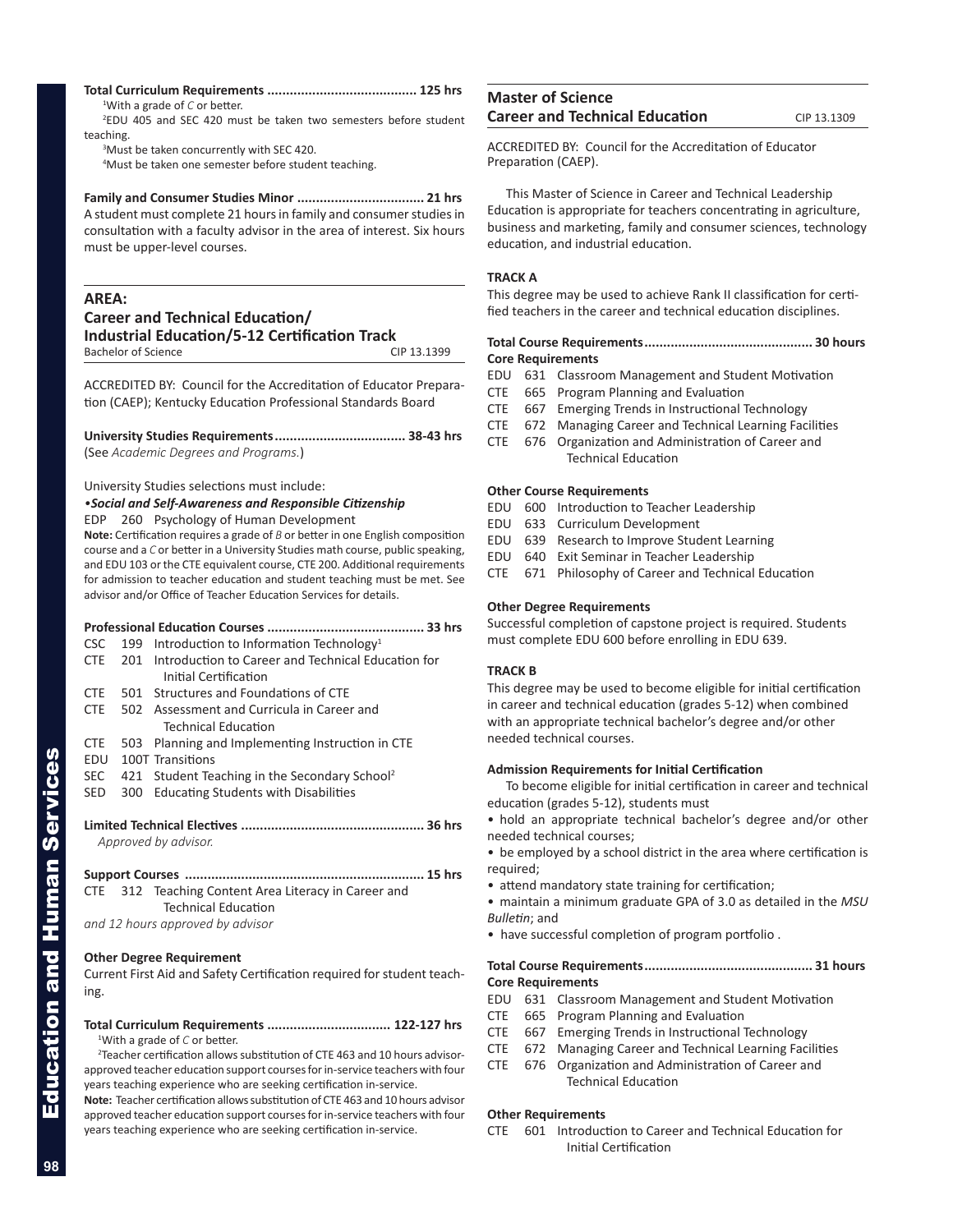- CTE 678 Review of Professional Literature in Career and Technical Education
- CTE 680 Exit Seminar in Career and Technical Education
- EDP 675 Advanced Educational Psychology
- REA 612 Foundations of Literacy
- SED 605 Characteristics and Needs of Child/Youth with Mild Disabilities

# **Other Degree Requirements**

Current First Aid and Safety certification required at graduation. Successful completion of program portfolio is required.

# **Additional Requirements**

Contact Teacher Education Services for details on admission to student teaching.

**Note:** Teacher certification requires a bachelors degree with major or area in approved technical discipline; additional prerequisite courses may be required; students must successfully complete all required assessments as identified in 704 KAR 20:305; additional requirements for admission to teacher education and student teaching must be met. See advisor for details. To become certified students must successfully complete the internship program identified in 704 KAR 10:690.

# Special Education

# **AREA:**

| <b>Learning and Behavior Disorders/Elementary Track</b> |             |
|---------------------------------------------------------|-------------|
| Bachelor of Science/Bachelor of Arts                    | CIP 13.1001 |

ACCREDITED BY: Council for the Accreditation of Educator Preparation (CAEP); Kentucky Education Professional Standards Board **Note:** Students must be admitted to Teacher Education by the time they complete nine semester hours of professional education.

**University Studies Requirements................................... 38-43 hrs** (See *Academic Degrees and Programs.*)

University Studies selections must include:

•*Social and Self-Awareness and Responsible Citizenship*

PSY 180 General Psychology

•*University Studies Electives*

CSC  $199$  Introduction to Information Technology<sup>1</sup>

EDP 260 Psychology of Human Development

**Note:** Certification requires a grade of *B* or better in one English composition course and a *B* or better in a University Studies math course, public speaking, and EDU 103 or EDU 104. Additional requirements for admission to teacher education and student teaching must be met. See advisor and/or Office of Teacher Education Services for details.

| ART        |  | 343 Art Materials and Techniques for the Classroom         |  |
|------------|--|------------------------------------------------------------|--|
|            |  | Teacher                                                    |  |
| <b>CDI</b> |  | 205 Introduction to Communication Disorders                |  |
| <b>ELE</b> |  | 304 Teaching Elementary Mathematics                        |  |
| <b>ELE</b> |  | 305 Children's Literature for Early and Developing Readers |  |
| <b>ELE</b> |  | 307 Teaching Elementary Language Arts                      |  |
| ELE.       |  | 390 Introduction to Kindergarten                           |  |
| <b>ELE</b> |  | 401 Teaching Elementary Social Studies                     |  |
| <b>ELE</b> |  | 402 Teaching Elementary Science                            |  |
| MAT        |  | 115 Mathematics for Middle and Elementary Teachers I       |  |

- MAT 215 Mathematics for Middle and Elementary Teachers II
- MID 270 Teaching and Learning in the Middle Grades
- REA 306 Literacy Development in the Elementary School
- REA 427 Teaching Content Area Literacy in the Secondary School
- SED 350 Roles and Procedures in Special Education
- SED 408 Functional Behavior Analysis
- SED 409 Instructional Procedures-Students with MSD
- SED 410 Characteristics of and Strategies for Teaching Students with Mild Disabilities
- SED 425 Specialized Reading for Students with Mild Disabilities
- SED 455 Practicum
- SED 537 Diagnostic Methods

# **Professional Education Courses .......................................... 24 hrs**

- EDU 100T Transitions
- EDU 103 Issues and Practices of American Education<sup>2</sup>
- EDU 303 Strategies of Teaching
- ELE 421 Student Teaching Elementary P-5, IECE
- SED 300 Educating Students with Disabilities
- SED 421 Student Teaching in Special Education

# **Total Curriculum Requirements ................................. 120-125 hrs**

1 With a grade of *C* or better. 2 With a grade of *B* or better.

# **AREA:**

**Learning and Behavior Disorders/Middle School Track** Bachelor of Science/Bachelor of Arts CIP 13.1001

ACCREDITED BY: Council for the Accreditation of Educator Preparation (CAEP); Kentucky Education Professional Standards Board

**University Studies Requirements................................... 38-43 hrs** (See *Academic Degrees and Programs.*)

University Studies selections must include:

# •*Social and Self-Awareness and Responsible Citizenship* PSY 180 General Psychology

# •*University Studies Electives*

- 
- CSC 199 Introduction to Information Technology<sup>1</sup>
- EDP 260 Psychology of Human Development

**Note:** Certification requires a grade of *B* or better in one English composition course and a *B* or better in a University Studies math course, public speaking, and EDU 103 or EDU 104. Additional requirements for admission to teacher education and student teaching must be met. See advisor and/or Office of Teacher Education Services for details.

# **Required Courses .............................................................. 51 hrs**

- CDI 205 Introduction to Communication Disorders
- ELE 304 Teaching Elementary Mathematics
- ELE 401 Teaching Elementary Social Studies<sup>2</sup>
- ELE 402 Teaching Elementary Science<sup>3</sup>
- MAT 115 Mathematics for Middle and Elementary Teachers I
- MAT 215 Mathematics for Middle and Elementary Teachers II
- MID 307 Middle School Language Arts<sup>4</sup>
- MID 342 Middle Level Teaching Strategies
- MID 395 Advanced Strategies of Teaching in the Middle Grades
- REA 407 Middle School Reading
- SED 350 Roles and Procedures in Special Education
- SED 408 Functional Behavior Analysis
- SED 409 Instructional Procedures-Students with MSD
- SED 410 Characteristics of and Strategies for Teaching Students with Mild Disabilities
- SED 425 Specialized Reading for Students with Mild Disabilities
- SED 455 Practicum
- SED 537 Diagnostic Methods

# **Professional Education Courses .......................................... 21 hrs**

- EDU 100T Transitions
- EDU 103 Issues and Practices of American Education<sup>5</sup>
- MID 421 Middle School Student Teaching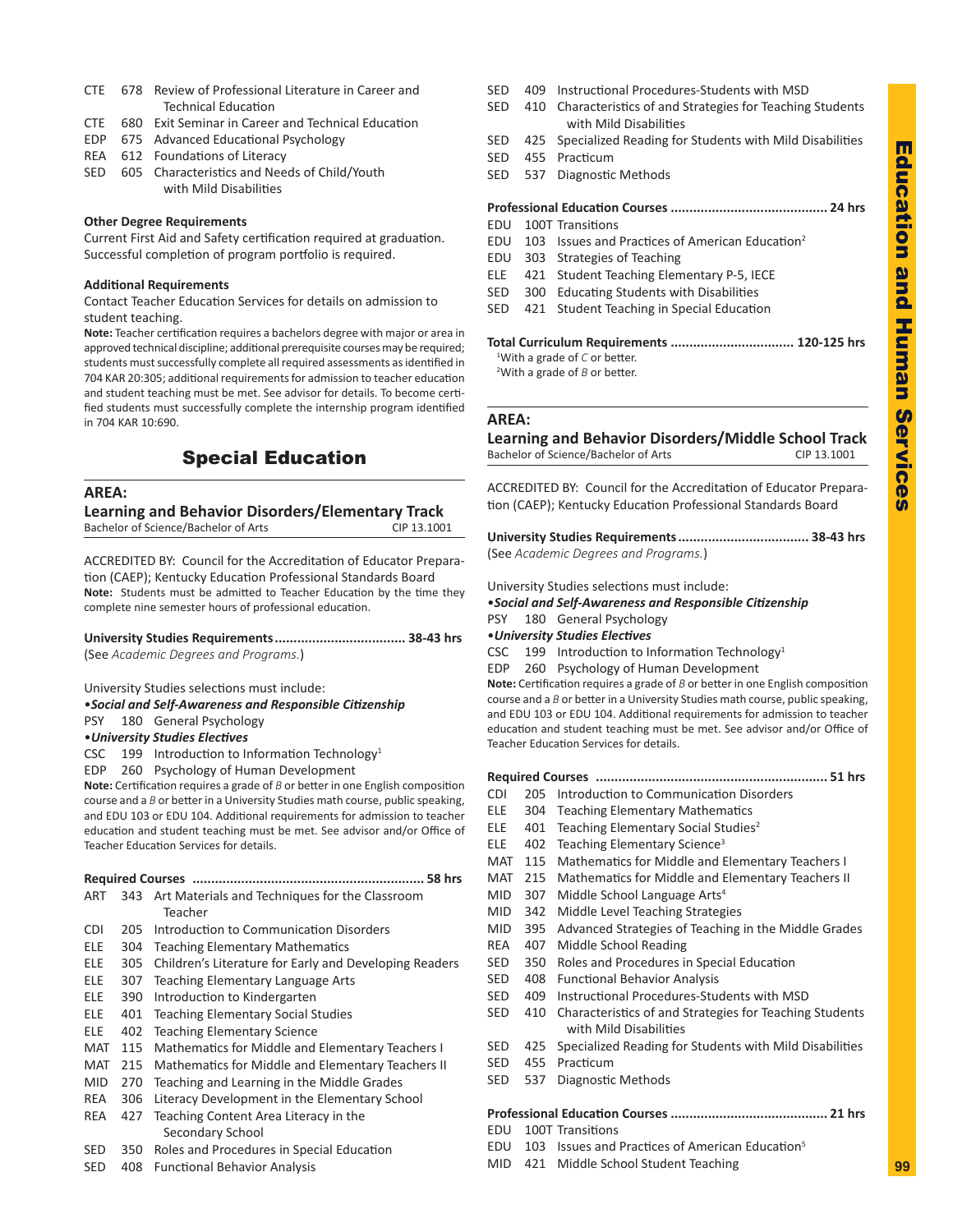| SED<br>SED               | 421 | 300 Educating Students with Disabilities<br>Student Teaching in Special Education |
|--------------------------|-----|-----------------------------------------------------------------------------------|
|                          |     | Students must select one of the following academic tracks. <sup>7</sup>           |
|                          |     | English and Communication <sup>7</sup>                                            |
|                          |     | <b>ENG</b> 221 Introduction to English Studies                                    |
|                          |     | ENG 228 Standard English Usage                                                    |
|                          |     | ENG 310 Introduction to English Linguistics                                       |
| ENG 425                  |     | Teaching Literature, Writing and Grammar in<br>Middle Schools                     |
|                          | and |                                                                                   |
|                          |     | One of the following:                                                             |
|                          |     | ENG 204 Advanced Expository Writing                                               |
|                          |     | ENG 214 Introduction to Creative Writing                                          |
|                          |     | ENG 224 Writing in the Professions                                                |
|                          |     | Three courses as listed below:                                                    |
|                          |     | One of the following:                                                             |
|                          |     | ENG 303 British Literature to 1760                                                |
| ENG                      |     | 304 British Literature, 1760 to the Present                                       |
|                          |     | One of the following:                                                             |
|                          |     | ENG 305 Survey of World Literature, 1700-1945                                     |
|                          |     | ENG 306 Contemporary Literature                                                   |
|                          |     | ENG 307 World Literature to 1830                                                  |
|                          |     | ENG 308 World Literature 1830 to the Present                                      |
| ENG                      |     | 320 Survey in African-American Literature                                         |
|                          |     | One of the following:                                                             |
|                          |     | ENG 311 American Literature to 1890                                               |
| ENG                      |     | 312 American Literature, 1890 to the Present                                      |
| Mathematics <sup>7</sup> |     |                                                                                   |
|                          |     | MAT 115 Mathematics for Middle and Elementary Teachers I                          |
| MAT 215                  |     | Mathematics for Middle and Elementary Teachers II                                 |
| MAT                      |     | 250 Calculus and Analytical Geometry I                                            |
| MAT 305                  |     | Intermediate Geometry                                                             |
| MAT                      | 399 | Sets, Logic and Functions                                                         |
| STA                      | 135 | Introduction to Probability and Statistics                                        |
|                          |     | Choose between the following:                                                     |
|                          |     | MAT 140 College Algebra                                                           |
|                          | and |                                                                                   |
| MAT                      | 145 | Trigonometry                                                                      |
|                          | or  |                                                                                   |
| MAT                      | 150 | Algebra and Trigonometry                                                          |
|                          |     |                                                                                   |

- **Science<sup>7</sup>**
- AST 115/116 Introductory Astronomy/Laboratory BIO 101 Biological Concepts BIO 216 Biological Inquiry and Analysis CHE 105 Introductory Chemistry GSC 199 Earth Science PHY 125/126 Brief Introductory Physics/Laboratory

# **Social Studies<sup>7</sup>**

- CIV 201 World Civilizations I
- CIV 202 World Civilizations II
- ECO 140 Contemporary Economics
- GSC 110 World Geography
- HIS 221 American Experience to 1865
- HIS 222 American Experience since 1865
- POL 140 American National Government
- *and three hours from the following:*
- HIS 301 Ancient History to the Fall of Rome
- HIS 302 Medieval Europe
- HIS 305 Irish Diaspora
- HIS 306 Europe in Renaissance and Reformation
- HIS 309 Survey of World Religions
- HIS 316 Women and Gender in World History
- HIS 340 Modern East Asia
- HIS 350 History of Latin America
- HIS 354 Ancient Near East
- HIS 355 Islamic Middle East
- HIS 356 Modern Middle East
- HIS 359 Early India
- HIS 360 Modern India
- HIS 362 Ancient Egypt
- HIS 364 Ancient Rome
- HIS 370 History of Africa
- *and three hours from the following:*
- HIS 407 Modern Imperialism and Colonialism
- HIS 415 Women in History
- HIS 421 U.S. Social and Cultural History to 1865
- HIS 422 U.S.Social and Cultural History Since 1865
- HIS 430 Colonial America to 1763
- HIS 446 History of Kentucky
- HIS 449 Islam in the Modern World
- HIS 450 Modern Africa
- HIS 451 Slavery and Africa
- HIS 459 Genocide in World History

**Total Curriculum Requirements ................................. 123-128 hrs**

- 1 With a grade of *C* or better.
- 2 Not required in Social Studies Track.
- <sup>3</sup>Not required in Science Track.
- 4 Not required in English Track.
- 5 With a grade of *B* or better.

6 Substitutions can only be made with prior approval by advisor in the department concerned.

<sup>7</sup> Academic track coursework may include University Studies requirements.

**General Special Education Minor........................................ 21 hrs** Non-teaching minor. Minors are individualized. Please see your advisor. Six hours of the minor must be upper-level courses.

# **Master of Arts in Education Special Education/Mild Learning and Behavior Disorders P-12 Certification Concentration** CIP 13.1001

ACCREDITED BY: Council for the Accreditation of Educator Preparation (CAEP).

This program is designed for individuals certified in general education who want certification in learning and behavior disorders. This program is also for individuals who hold a categorical special education certificate in one or more areas and want learning and behavior disorders certification. Individuals participating in the alternative route to learning and behavior disorders certification program may also apply for admission to this program once they have received their temporary provisional certificate. Admission to the Teacher Education Program must be obtained. This program can also be used by students with a Rank II status to obtain Rank I status.

|  |    | ADM 630 Methods of Research <sup>u, R</sup> |  |  |
|--|----|---------------------------------------------|--|--|
|  | nr |                                             |  |  |

- EDU 639 Research to Improve Student Learning<sup>L, R</sup>
- CDI 635 Graduate Seminar in Communication Disorders
- SED 606 Procedures for Classroom Management and Discipline

**100**

Education and Human Services

**Education and Human Services**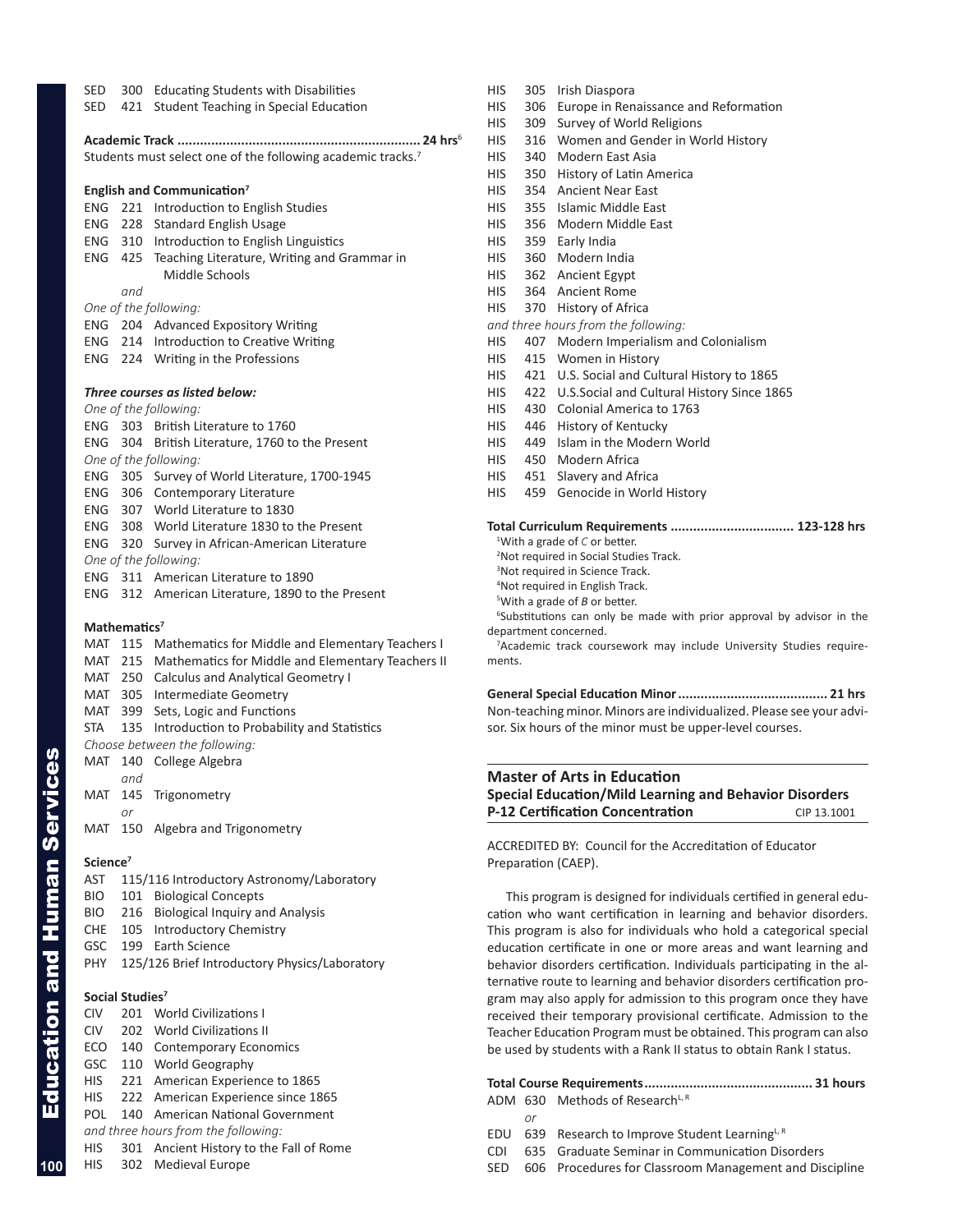- SED 608 Functional Behavior Analysis
- SED 602 Family-Professional Partnerships
- SED 603 Special Education Law and Procedures
- SED 605 Characteristics and Needs of Children and Youth with Mild Disabilities
- SED 615 Collaboration Skills for Educators
- SED 625 Instructional Techniques for Children and Youth with Mild Disabilities SED 637 Advanced Diagnostic Procedures
- SED 690 Exit Seminar in Special Education
- 

# **Undergraduate Certification Deficiencies**

REA 618 Content Area Literacy K-12

*(Must be taken to satisfy undergraduate deficiencies or an approved reading course.)*

# **Master of Arts in Education Special Education/Moderate to Severe Disabilities P-12 Certification Concentration** CIP 13.1001

# ACCREDITED BY: Council for the Accreditation of Educator Preparation (CAEP).

This program is for individuals with any elementary, middle, secondary, special education, or IECE certification who wish to obtain a P-12 certificate in moderate to severe disabilities. This program can also be used by students with a Rank II status to obtain Rank I status.

|            |     | ADM 630 Methods of Research <sup>L, R</sup>          |  |  |  |
|------------|-----|------------------------------------------------------|--|--|--|
|            | or  |                                                      |  |  |  |
| EDU        | 639 | Research to Improve Student Learning <sup>L, R</sup> |  |  |  |
| SED        | 602 | <b>Family-Professional Partnerships</b>              |  |  |  |
| <b>SED</b> | 603 | Special Education Law and Procedures                 |  |  |  |
| <b>SED</b> | 607 | Transdisciplinary Assessment of Individuals with     |  |  |  |
|            |     | Moderate to Severe Disabilities                      |  |  |  |
| SED        | 608 | <b>Functional Behavior Analysis</b>                  |  |  |  |
| SED        | 609 | Instructional Procedures - Students with MSD         |  |  |  |
| SED.       | 614 | Advanced Instructional Technology                    |  |  |  |
| SED        | 631 | Nature and Needs of Individuals with Moderate to     |  |  |  |
|            |     | Severe Disabilities                                  |  |  |  |
| SED        | 645 | Strategies for Students with Autism                  |  |  |  |
| SED        | 655 | Special Education Transition                         |  |  |  |
| SED        | 690 | <b>Exit Seminar in Special Education</b>             |  |  |  |

**Note:** If any of the above courses were completed for initial certification, other SED courses will be utilized to complete this program.

# **Master of Arts in Education Special Education/Advanced Studies in Learning and Behavior Disorders Teacher Leader Concentration** CIP 13.1001

ACCREDITED BY: Council for the Accreditation of Educator Preparation (CAEP).

This program is designed for individuals certified in learning and behavior disorders. The program can also be used as a basis for developing a Rank I program.

# **TEACHER LEADERSHIP**

|  | EDU 600 Introduction to Teacher Leadership |  |
|--|--------------------------------------------|--|

- EDU 631 Classroom Management and Student Motivation
- EDU 633 Curriculum Development
- EDU 637 Instruction for Diverse Learners
- EDU 639 Research to Improve Student Learning<sup>L, R</sup>
- EDU 640 Exit Seminar in Teacher Leadership<sup>L, R</sup>

# **Additional Courses ............................................................ 15 hrs**

- SED 613 Advanced Behavior Support
- SED 614 Advanced Instructional Technology
- SED 651 Social Competence for Safe Environments

SED 655 Special Education Transition

SED elective (3 hrs) approved by advisor.

# **Other Degree Requirements**

Students must complete EDU 600 before enrolling in EDU 639.

# **Moderate to Severe Disabilities**

This program is designed for teachers certified in learning and behavior disorders who wish to obtain a P-12 certification in moderate to severe disabilities. A valid learning and behavioral teaching certificate is required for entrance. The student's progress will be continuously assessed throughout the program using established program checkpoints and portfolio entries addressing Kentucky teacher standards.

# **Total Course Requirements............................................. 19 hours**

- SED 607 Transdisciplinary Assessment of Individuals with Moderate to Severe Disabilities
- SED 609 Instructional Procedures Students with MSD
- SED 614 Advanced Instructional Technology
- SED 631 Nature and Needs of Individuals with Moderate to Severe Disabilities
- SED 645 Strategies for Students with Autism
- SED 655 Special Education Transition
- SED 690 Exit Seminar in Special Education

# Department of Community Leadership and Human Services

108 Carr Health Building

270-809-6802

**Chair:** Paul Lucko. **Faculty:** Brookhiser, Chakradhar, Esau, Ferreira, Gowen, Hancock, Hepworth, Meriedeth, Pittman-Munke, Rogers, Simon, Weber, Weis, Wylie.

The Department of Community Leadership and Human Services offers areas in criminal justice and social work, majors in criminal justice, nonprofit leadership studies, and minors in adventure leadership, community recreation, criminal justice, gerontology, juvenile justice, nonprofit leadership studies, and social welfare.

**Criminal Justice -** The criminal justice program affords students a broad-based overview of the criminal justice system and its components as well as the ability to specialize in an area of the student's interest. Through the choice of electives, students can emphasize policing, corrections, the nature of crime, and crime causation. Criminal justice graduates are prepared for a variety of professional careers as well as graduate studies in criminal justice or law.

**Social Work -** The primary purpose of the social work program is to prepare students for entry-level professional generalist practice as social workers in a variety of social service agencies and organizations. To accomplish this purpose, a well-developed curriculum is offered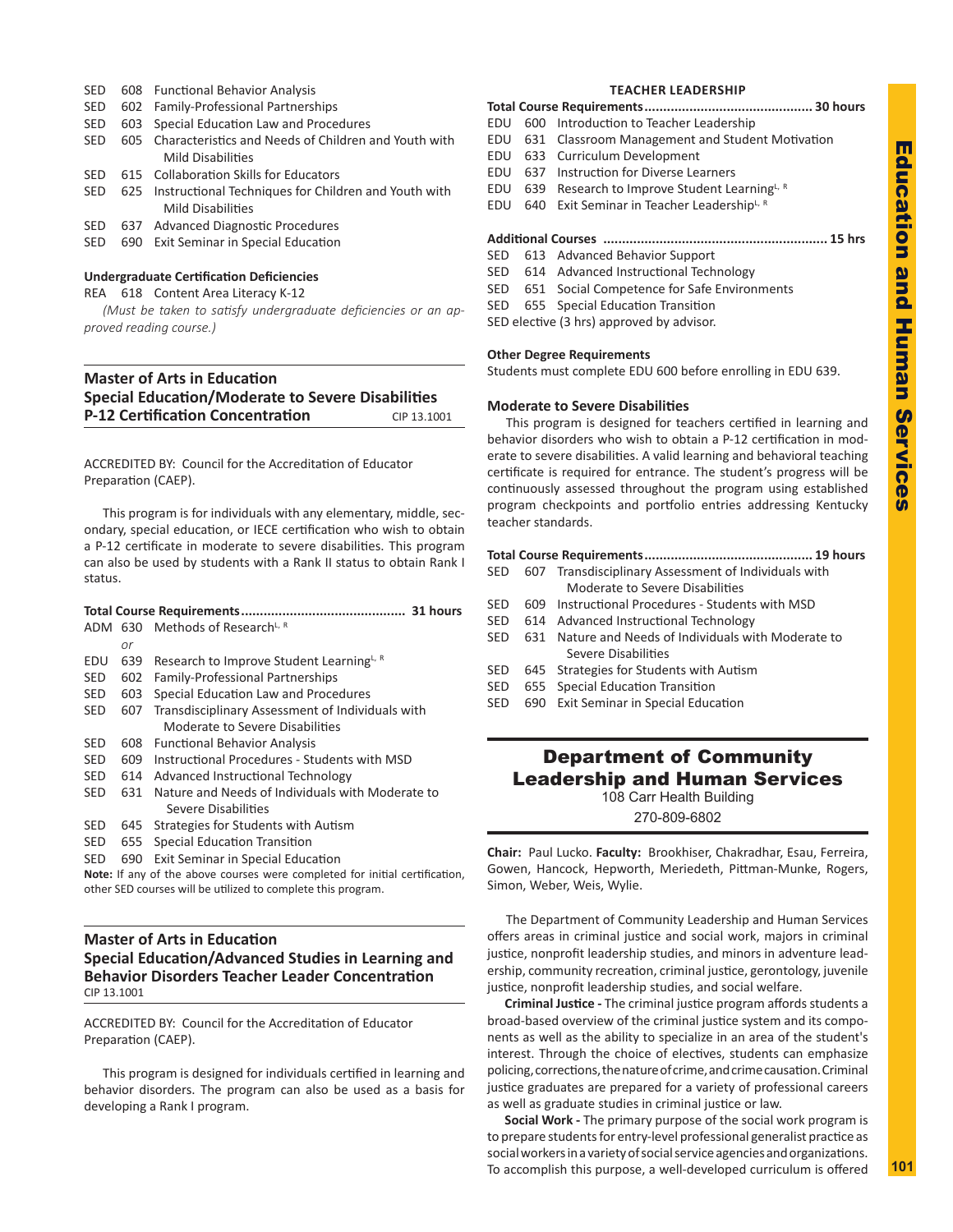that is responsive to the social problems and issues confronting society today, and which provides students a stimulating and provocative approach to preparing themselves for a social work career.

**Nonprofit Leadership Studies -** The Nonprofit Leadership Studies program is designed to develop the next generation of nonprofit sector leaders, prepared to engage as highly effective and dedicated professionals committed to improving the quality of life for people around the world. Undergraduate and graduate programs of study are offered. The undergraduate program has two tracks: nonprofit management and outdoor recreation. Graduates from the Outdoor Recreation track are eligible to take the national examination to become Certified Park and Recreation Professionals (CRRP).

# **Criminal Justice**

The criminal justice program offers students a broad-based overview of the criminal justice system and its components as well as the opportunity to focus in an area of the student's interest by taking specific elective courses. Criminal justice graduates are prepared for a variety of professional careers as well as criminal justice graduate study or law school.

This program leads to a Bachelor of Arts or a Bachelor of Science in criminal justice. The University Studies component provides the necessary liberal arts education, while the criminal justice area or major further develops the individual student's oral, written, analytical, leadership, and problem-solving skills. Internship experiences in a variety of agencies are available during the junior and senior years and are an excellent way to find employment in federal or state agencies.

The faculty encourages all students to be actively involved in student organizations, which provide opportunities for students to network with criminal justice practitioners and gain valuable leadership experiences. Available is a criminal justice student organization, the Criminal Justice Society.

# **Requirements for Admission**

Students should declare criminal justice as their intended area, major, or minor as early as possible so that they can be properly advised. In order to enroll in any upper-level CRJ course, a student must 1) have a minimum GPA of 2.50; and 2) have completed CRJ 140 with a *C* or higher grade. Any student, regardless of major or minor, in addition to meeting course prerequisites, must have a minimum GPA of 2.50 in order to enroll in any 300-level or higher CRJ course.

**Requirements to Graduate:** To graduate with a criminal justice area, major, or minor, all students must: 1) have a GPA of 2.50 overall; and 2) must earn a grade of *C* or higher in all CRJ courses counting towards the area, major, or minor, including CRJ electives needed to graduate.

**Note to Auditors:** Students who desire to take a CRJ course without a grade (for no credit) may do so if such an audit is approved by the course professor in writing by the last day to add a course. If a student is having trouble with a course and is expecting to fail the course, it should be dropped before the drop or withdrawal deadline to secure a *W* grade. If a student changes from normal grade to audit after the first week of class, all course work must still be completed and full attendance is expected. The audit will turn into an *E* (failing final grade) if the student receives less than a *D* as the final grade.

# **AREA: Criminal Justice1**

Bachelor of Arts/Bachelor of Science CIP 43.0104

**University Studies Requirements................................... 39-46 hrs** (See *Academic Degrees and Programs*.)

University Studies selections must include:

- *Oral and Written Communication*
- COM 161 Introduction to Public Speaking
- *Scientific Inquiry, Methodologies, and Quantitative Skills*
- STA 135 Introduction to Probability and Statistics<sup>2</sup>
- *Social and Self-Awareness and Responsible Citizenship*
- POL 140 American National Government
- PSY 180 General Psychology
- *University Studies Electives*
- CSC 199 Introduction to Information Technology
- SOC 133 Introduction to Sociology
- SOC 231 Social Problems

*or*

**Required Courses ............................................................... 35 hrs**

- CRJ 100T Transitions
- CRJ 140 Introduction to Criminal Justice
- CRJ 220 Law Enforcement CRI 240 Corrections
- 
- CRJ 300 Crime and Criminals<sup>3</sup>
- CRJ 320 Juvenile Justice
- CRJ 325 Criminal Justice Ethics
- CRJ 385 Violent Crime
- CRJ 400 Applied Criminal Justice Research
- CRJ 445 Criminal Justice Diversity
- CRJ 499 Senior Seminar in Criminal Justice
- CRJ 544 Constitutional and Legal Issues in Criminal Justice
- *and one of the following:*
- ENG 204 Advanced Expository Writing
- ENG 205 Writing for the Social Science
- ENG 224 Writing in the Professions
- ENG 324 Technical Writing

**Required 300-level and above CRJ Electives........................ 15 hrs Note:** Only six hours of credit toward the area may be received from CRJ 305, 488, or 489. CRJ 448 may be repeated as long as the topic differs.

### **Collateral/Support Courses................................................. 12 hrs**

### **Business**

- *Choose one course from the following:*
- ACC 200 Principles of Financial Accounting
- BUS 140 Foundations of Business
- BUS 215 Business Communication
- 
- 
- ECO 200 Economics and Politics
- FIN 230 Personal Financial Planning
- MGT 350 Fundamentals of Management
- MKT 360 Principles of Marketing

### **Critical Thinking, Computers and Technology**

*Choose one course from the following:*

- COM 261 Debate and Advocacy
- COM 367 Communication and Critical Thought
- COM 422 Communication and Technology
- CSC 101 Introduction to Problem Solving Using Computers
- CSC 125 Internet and Web Page design

ECO 140 Contemporary Economics ECO 190 Consumer Economics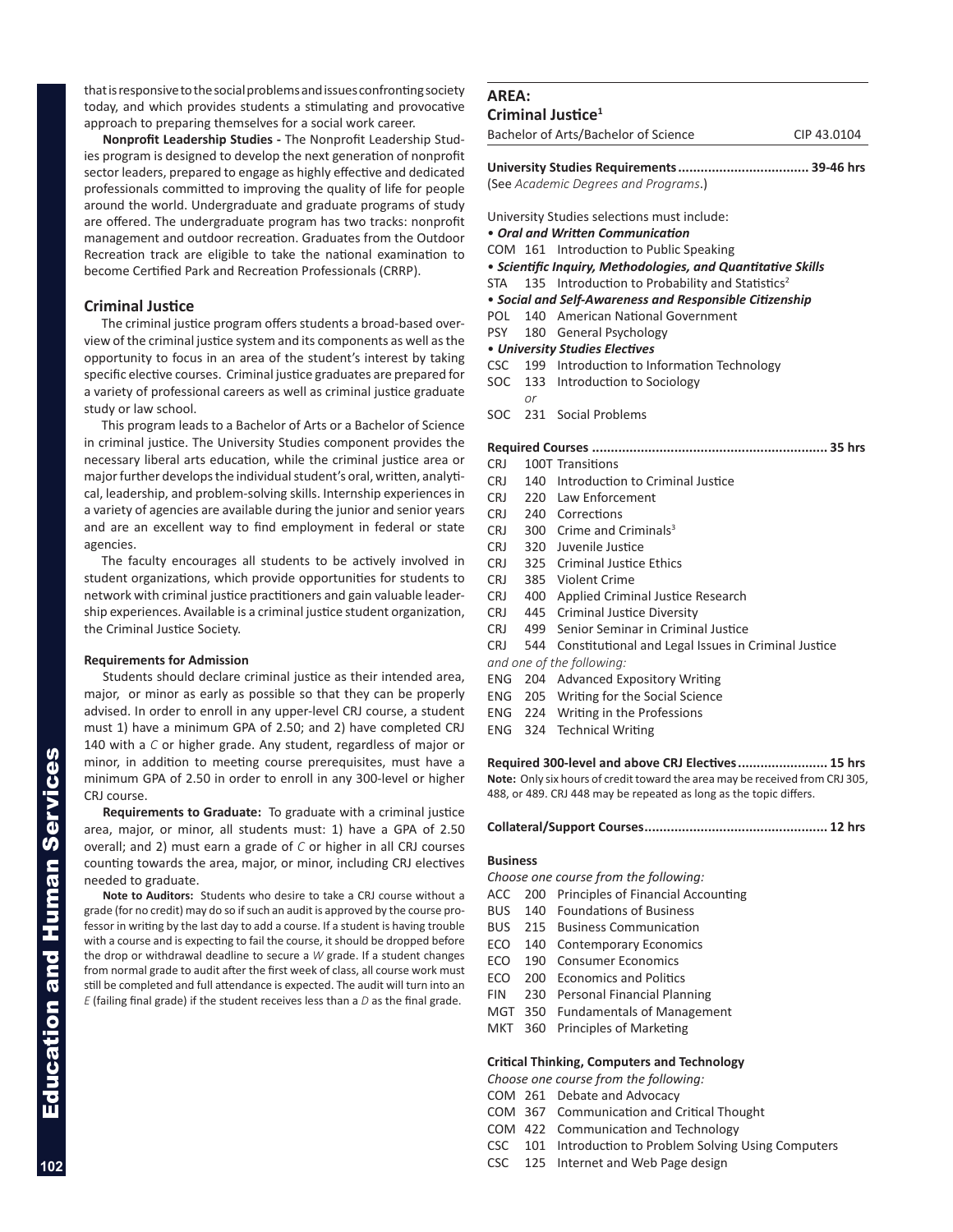| EGR | 140 Introduction to computing Applications in Science |
|-----|-------------------------------------------------------|
|     | and Engineering                                       |

- ENG 226 Argument and Discourse
- MKT 285 Emerging Technologies in Marketing
- PHI 103 Critical Thinking
- PHI 203 Symbolic Logic
- PSY 327 Problem-Solving and Decision-Making
- REC 410 Application of Technology to Recreation Decision Making
- TSM 132 Network Technical Support

### **Communications**

*Choose one course from the following:*

COM 131 Introduction to Interpersonal Communication

- COM 331 Interpersonal Communication
- COM 353 Team Communication and Leadership
- COM 361 Career Presentations
- COM 380 Organizational Communication
- COM 384 Communication Skills for Professionals
- COM 439 Conflict and Communication
- COM 461 Persuasive Communication

# **Psychology**

*Choose one course from the following:*

- PSY 245 Law and Psychology
- PSY 322 Motivation and Emotion
- PSY 325 Introduction to Clinical Psychology
- PSY 404 Drugs, Alcohol and Behavior
- PSY 405 Industrial and Organizational Psychology
- PSY 406 Personality
- PSY 407 Abnormal Psychology
- PSY 471 Behavior Modification

# **Career-Focused Electives............................................... 12-19 hrs**

### **Total Curriculum Requirements ........................................ 120 hrs**

<sup>1</sup>No substitutions and/or alterations in the above curriculum shall be made without the recommendation of a criminal justice advisor and the written approval of a criminal justice program director in accordance with criminal justice program policies.

<sup>2</sup>Students may receive credit for another statistics course of at least three credit hours, such as PSY 300.

<sup>3</sup> **CRJ 300** is **not** the same as the MSU course SOC 338. CRJ 300 cannot be substituted with any course from another institution if it was called "Criminology" and/or offered as a sociology course.

| <b>MAJOR:</b> |                                                                   |                                                              |             |  |  |  |
|---------------|-------------------------------------------------------------------|--------------------------------------------------------------|-------------|--|--|--|
|               |                                                                   | Criminal Justice <sup>1</sup>                                |             |  |  |  |
|               |                                                                   | Bachelor of Arts/Bachelor of Science                         | CIP 43.0104 |  |  |  |
|               |                                                                   |                                                              |             |  |  |  |
|               |                                                                   |                                                              |             |  |  |  |
|               |                                                                   | (See Academic Degrees and Programs.)                         |             |  |  |  |
|               |                                                                   | University Studies selections must include:                  |             |  |  |  |
|               |                                                                   | • Oral and Written Communication                             |             |  |  |  |
|               |                                                                   | COM 161 Introduction to Public Speaking                      |             |  |  |  |
|               |                                                                   | • Scientific Inquiry, Methodologies, and Quantitative Skills |             |  |  |  |
|               | $STA$ 135 Introduction to Probability and Statistics <sup>2</sup> |                                                              |             |  |  |  |
|               |                                                                   | • Social and Self-Awareness and Responsible Citizenship      |             |  |  |  |
|               |                                                                   | POL 140 American National Government                         |             |  |  |  |
|               |                                                                   | PSY 180 General Psychology                                   |             |  |  |  |
|               |                                                                   | • University Studies Electives                               |             |  |  |  |
|               | CSC 199 Introduction to Information Technology                    |                                                              |             |  |  |  |
|               | SOC 133 Introduction to Sociology                                 |                                                              |             |  |  |  |
|               | or                                                                |                                                              |             |  |  |  |

SOC 231 Social Problems

| CRJ        |     | 100T Transitions                                        |
|------------|-----|---------------------------------------------------------|
| CRJ        |     | 140 Introduction to Criminal Justice                    |
| <b>CRJ</b> |     | 220 Law Enforcement                                     |
| CRJ        |     | 240 Corrections                                         |
| <b>CRJ</b> |     | 300 Crime and Criminals <sup>3</sup>                    |
| <b>CRJ</b> | 400 | Applied Criminal Justice Research                       |
| CRJ        |     | 499 Senior Seminar in Criminal Justice                  |
|            |     | and two of the following:                               |
| CRJ        |     | 320 Juvenile Justice                                    |
|            |     | CRJ 325 Criminal Justice Ethics                         |
| CRJ        |     | 385 Violent Crime                                       |
|            |     | CRJ 445 Criminal Justice Diversity                      |
| <b>CRJ</b> |     | 544 Constitutional and Legal Issues in Criminal Justice |
|            |     | and one of the following:                               |
| ENG.       |     | 204 Advanced Expository Writing                         |
|            |     | ENG 205 Writing for the Social Science                  |
|            |     | ENG 224 Writing in the Professions                      |
|            |     | <b>ENG</b> 324 Technical Writing                        |
|            |     |                                                         |

**Required 300-level and above CRJ Electives........................ 12 hrs Note:** Only six hours of credit toward the major may be received from CRJ 305, 488, or 489. CRJ 448 may be repeated as long as the topic differs.

**Total Curriculum Requirements ........................................ 120 hrs** <sup>1</sup>No substitutions and/or alterations in the above curriculum shall be made without the recommendation of a criminal justice advisor and the written approval of a criminal justice program director in accordance with

criminal justice program policies. <sup>2</sup>Students may receive credit for another statistics course of at least three

credit hours, such as PSY 300. <sup>3</sup> **CRJ 300** is **not** the same as the MSU course SOC 338. CRJ 300 cannot be substituted with any course from another institution if it was called "Crimi-

nology" and/or offered as a sociology course. <sup>4</sup>A second major can replace the required minor.

**Criminal Justice Minor........................................................ 21 hrs** CRJ 140 and CRJ 300<sup>3</sup>; two courses from CRJ 220, 240, 320, or 355; and nine hours of CRJ electives. Only three hours are allowed from CRJ 305, 488, or 489. At least 12 hours must be completed at the upper-level. Students must maintain a 2.50 overall GPA and can only apply courses in which they earned a *C* or higher toward the minor. Students are expected to take the necessary prerequisites listed under CRJ course descriptions. No substitutions and/or alterations in the above curriculum shall be made without written approval of the criminal justice program director. A minimum 2.50 overall GPA is required for admission and retention in the criminal justice minor.

**Juvenile Justice Minor ........................................................ 21 hrs** CRJ 140 and CRJ 320; one course from CRJ 533, 537, or 573; two courses from EDP 260, PSY 260, 261, 262, SOC 441, SWK 336, 395, or 405; and two courses from CRJ 220, 240, 300<sup>3</sup>, 325, 455, 470, 505, 533, 537, or 573. At least 12 hours must be completed at the upper-level. Students must maintain a 2.50 overall GPA and can only apply courses in which they earned a *C* or higher toward the minor. Students are expected to take the necessary prerequisites listed under course descriptions. No substitutions and/or alterations in the above curriculum shall be made without written approval of the criminal justice program director. A minimum 2.50 overall GPA is required for admission and retention in the juvenile justice minor. This minor cannot be taken by students in the CRJ major or area.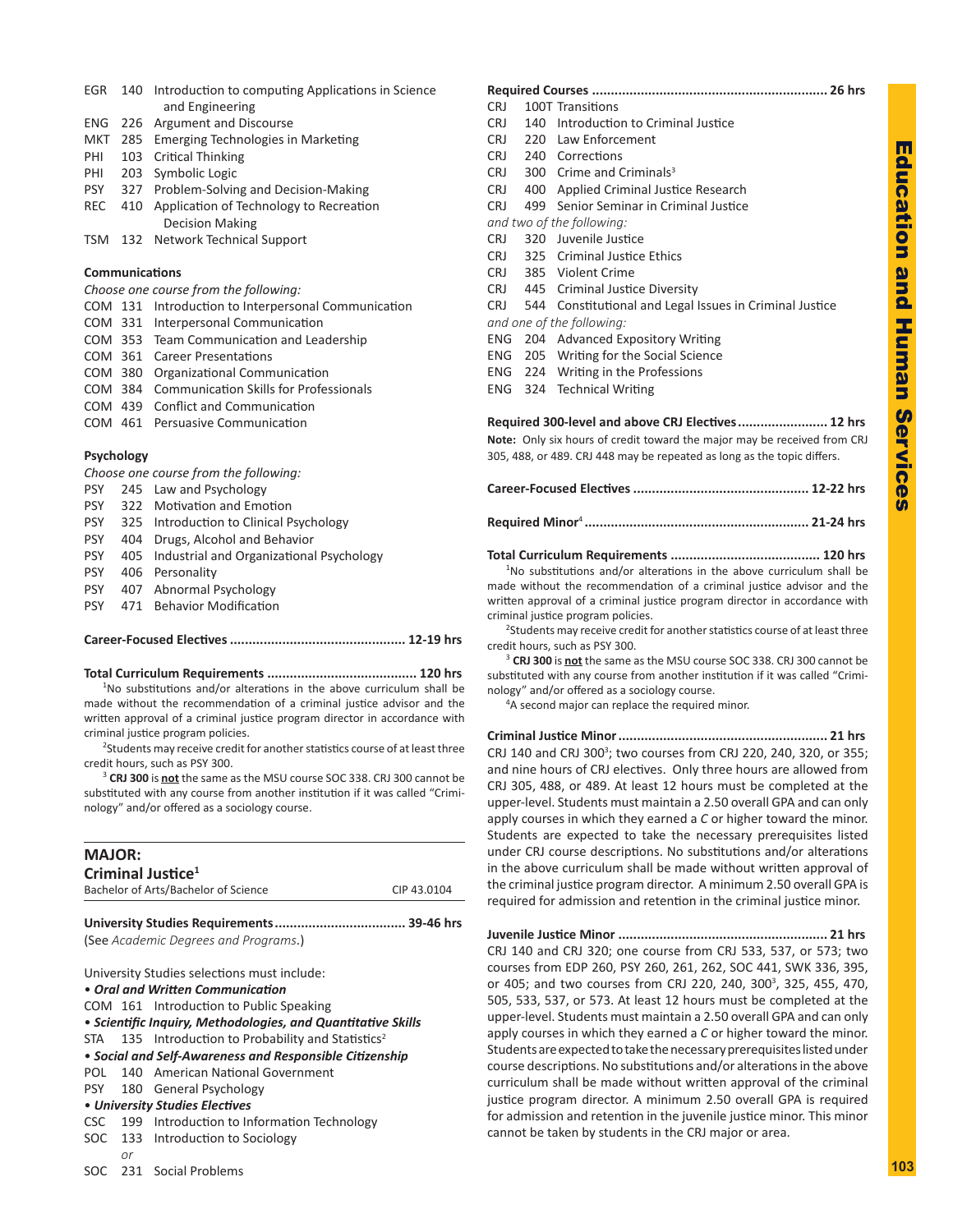# **Social Work**

The primary purpose of the social work program is to prepare students for entry-level professional generalist practice as social workers in a variety of social service agencies and organizations. To accomplish this purpose, a well-developed curriculum is offered that is responsive to the social problems and issues confronting society today, providing students with a stimulating and provocative approach to preparing themselves for a social work career. The undergraduate social work program is has been accredited by the Council on Social Work Education since 1974.

The social work program is designed to meet the career interests of students in such fields as family and children's services, health, substance abuse, mental health, aging, education and corrections.

Undergraduate social work practitioners work in such settings as: recreational programs for children; group homes; public and private child welfare programs; public assistance programs; public housing programs; domestic violence shelters; hospitals; nursing homes; home health agencies; programs serving the chronically mentally ill; alcohol/drug rehabilitation and prevention programs; programs serving persons with physical and/or developmental disabilities; senior citizens programs; preschools; elementary and secondary schools; probation and parole; prisons and other court-related programs. Another important function of the program is to provide a sound academic foundation for students entering graduate study in social work or related fields of human service.

Students must earn a grade of *C* or better in all social work course work. Any social work course with a grade of less than *C* must be repeated. Students must have a GPA of at least 2.5 in social work program courses, and a minimum overall GPA of 2.5 in order to be graduated.

# **Requirements for Admission**

In order to be admitted to the social work program, a student must 1) have completed 60 semester hours of course work with a minimum GPA of 2.50; 2) have completed SWK 190, 201, 225, and 301 or 302 with a minimum GPA of 2.50 and no grades in a SWK class below *C*; 3) complete an application for admission to the program; 4) be successfully reviewed by the social work program admissions committee; 5) complete any other requirements or testing that the social work program admissions committee members deem necessary for admission; and 6) sign a statement indicating that he/she has read and will follow the Code of Ethics of the National Association of Social Workers.

### **Field Practicum**

In order to be admitted to SWK 499 Field Practicum, a student must 1) have been formally admitted to the social work program; 2) have completed SWK 310, 311, 312, 313, and 498; and 3) be successfully reviewed by the social work field education review committee, and 4) must have completed all other course work needed for graduation. No student is guaranteed a field placement since agencies have final authority to accept or reject a potential student.

# **AREA:**

**Social Work** Bachelor of Social Work Degree CIP 44.0701

ACCREDITED BY: Council on Social Work Education (CSWE)

University Studies selections must include:

# •*Global Awareness, Cultural Diversity, and the World's Artistic Traditions*

One University Studies elective in this category

•*Scientific Inquiry, Methodologies, and Quantitative Skills*

One University Studies BIO course in this category

STA 135 Introduction to Probability and Statistics

One University Studies math or science elective in this category

•*Social and Self-Awareness and Responsible Citizenship*

- POL 140 American National Government
- SOC 133 Introduction to Sociology

•*University Studies Electives*

- CSC 199 Introduction to Information Technology
- PSY 180 General Psychology

|         |  | SWK 100T Transitions                                 |  |  |  |
|---------|--|------------------------------------------------------|--|--|--|
|         |  | SWK 190 Introduction to Social Work                  |  |  |  |
|         |  | SWK 201 Social Work and Social Welfare               |  |  |  |
|         |  | SWK 225 Human Diversity                              |  |  |  |
|         |  | SWK 301 Human Behavior and the Social Environment I  |  |  |  |
|         |  | SWK 302 Human Behavior and the Social Environment II |  |  |  |
| SWK 303 |  | Principles and Methods of Research                   |  |  |  |
|         |  | SWK 310 Social Work Practice I                       |  |  |  |
|         |  | SWK 311 Social Work Practice Skills                  |  |  |  |
|         |  | SWK 312 Social Work Practice II                      |  |  |  |
|         |  | SWK 313 Social Work Practice III                     |  |  |  |
|         |  | SWK 350 Social Welfare Policies and Services         |  |  |  |
|         |  | SWK 385 Social Work in Mental Health Settings        |  |  |  |
|         |  | SWK 498 Senior Seminar                               |  |  |  |

SWK 499 Field Practicum

**Social Work Electives.......................................................... 15 hrs** *Choose two upper division social work (SWK) classes with exception of SWK 500. The other nine hours may be chosen from any SWK courses.*

**Co-Requirements for Area .................................................. 15 hrs** *Any ECO course or one of the following: FCS 241 or FIN 230, any statistics course, and nine hours from the following prefixes:* ANT, CRJ, NTN, PHI, PSY, RGS, SOC, SWK, or any foreign language course.

**Total Curriculum Requirements ........................................ 120 hrs**

**Social Welfare Minor.......................................................... 21 hrs** SWK 102, 201, 225, and SWK 350. Choose three of the following: SWK 202, 230, 303, 305, 336, 426, 427, 428, or 429. Social welfare minors are not permitted to take SWK 301, 302, 310, or any class that requires SWK 310 as a pre- or corequisite. No substitutions/alterations in the above curriculum will be permitted without written prior approval of the program director. Six hours must be upper-level courses.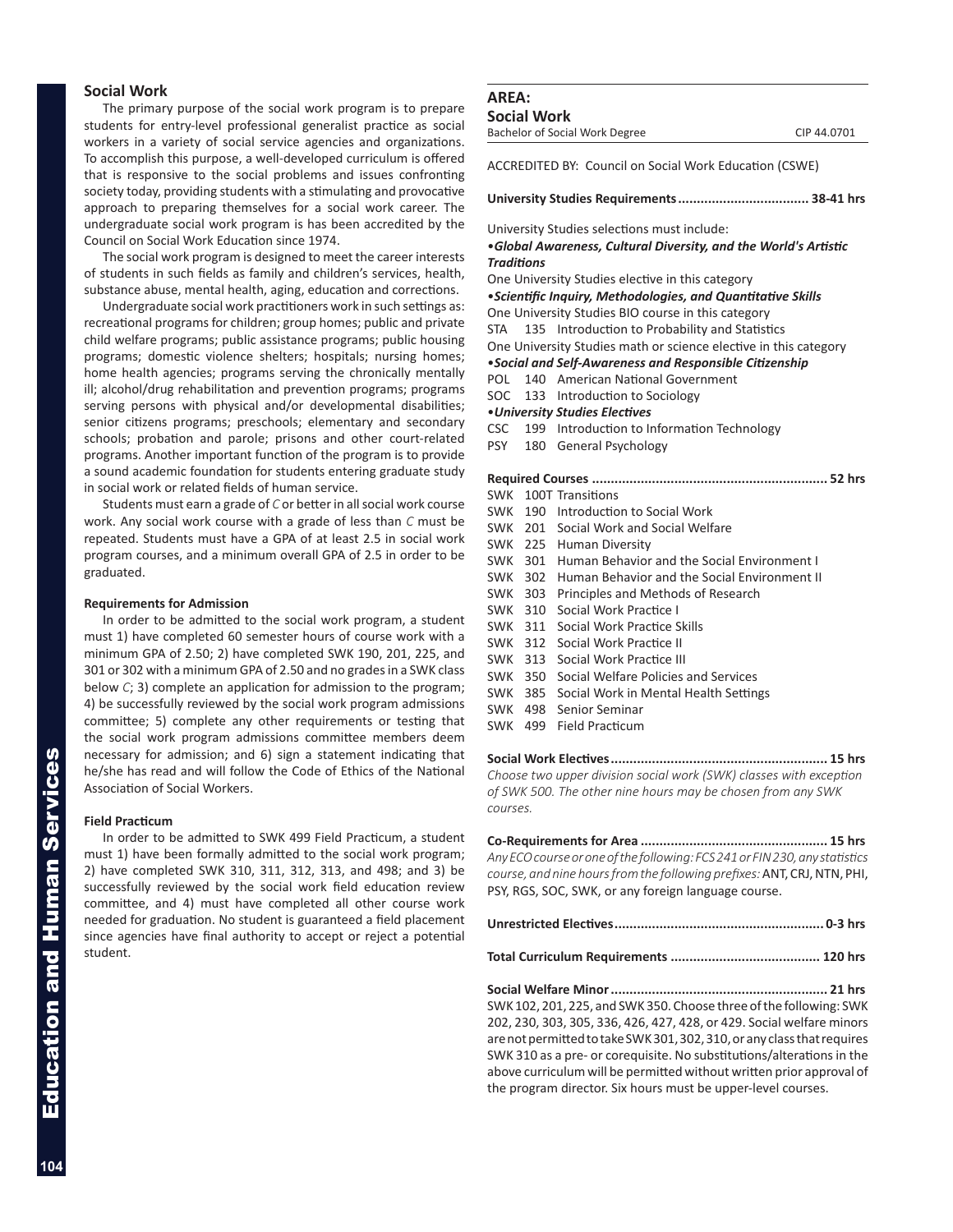| <b>CERTIFICATE:</b>            |             |
|--------------------------------|-------------|
| <b>Faith-Based Social Work</b> | CIP 44.0701 |

The undergraduate certificate in faith-based social work is designed to complement the desire of many social work students in undergraduate professional areas and in social science majors such as sociology and psychology to volunteer effectively in a faith-based setting. The certificate program's objectives are to provide students with an enhanced knowledge base in the area of church volunteer work, skills for working in mission fields and with congregations, and to acquaint students with best practices in in faith based settings. The certificate program is offered through interactive television and online through the course management system at Murray State University.

# **Requirements for Admission**

Students who are enrolled in an undergraduate degree program at Murray State University may be enrolled in the program upon permission of either the Program Coordinator or the major advisor upon the completion of 60 hours or junior status. Post-baccalaureate degree students are also eligible for this program upon permission of the Program Coordinator.

|  | SWK 338 Faith-Based Social Work |  |
|--|---------------------------------|--|

*Choose 12 hours from the following:*

|                | SWK 102 Introduction to the Human Services  |
|----------------|---------------------------------------------|
| <b>SWK</b>     | 190 Introduction to Social Work             |
| SWK 202        | Interviewing in the Human Services          |
|                | SWK 315 Addiction: Treatment and Society    |
|                | SWK 336 Family Violence                     |
|                | SWK 370 Gerontological Social Work Practice |
| SWK 426        | Spirituality and Social Work Practice       |
| <b>SWK 488</b> | Cooperative Education/Internship            |
| <b>SWK 489</b> | Cooperative Education/Internship            |
|                |                                             |

|  | Choose three hours from the following: |  |  |  |  |  |  |
|--|----------------------------------------|--|--|--|--|--|--|
|--|----------------------------------------|--|--|--|--|--|--|

| BIS     | 399 Seminar in Integrated Studies <sup>1</sup>  |
|---------|-------------------------------------------------|
|         | PSY 180 General Psychology                      |
|         | RGS 200 Introduction to Religious Studies       |
|         | RGS 300 Foundations of Judaism and Christianity |
| $-\sim$ |                                                 |

- RGS 309 Survey of World Religions
- RGS 322 History of Religion in the United States
- SOC 133 Introduction to Sociology

<sup>1</sup>May be taken by Bachelor of Integrated Studies declared major students only.

# **CERTIFICATE: Substance-Related and Addictive Disorders** CIP 51.1501

The undergraduate certificate in substance-related and addictive disorders is designed to complement two undergraduate professional areas, social work and criminal justice. It will also add value to the nonprofit leadership studies major, to traditional discipline areas such as sociology and psychology, and will enhance the management/human resources track and organizational communication degrees. The certificate program's objectives are to provide students with an enhanced knowledge base in the area of substance abuse, acquaint students with current trends in substance abuse research, and to acquaint students with best practices in working with substance abuse issues. The certificate program is offered through interactive television and online through the course management system at Murray State University.

# **Requirements for Admission**

Students who are enrolled in an undergraduate degree program at Murray State University may be enrolled in the program upon permission of either the Program Coordinator or the major advisor upon the completion of 60 hours or junior status. Post-baccalaureate degree students are also eligible for this program upon permission of the Program Coordinator.

|  | Choose 12 hours from the following:          |  |
|--|----------------------------------------------|--|
|  | HEA 470 Education for Drug Abuse Prevention  |  |
|  | HPE 370 Teaching Substance Abuse Education   |  |
|  | PSY 404 Drugs, Alcohol and Behavior          |  |
|  | SWK 315 Addiction Treatment and Society      |  |
|  | SWK 395 Substance Abuse Prevention           |  |
|  | SWK 427 Professional Practice in Drug Court  |  |
|  | SWK 428 History and Philosophy of Drug Court |  |
|  | SMK 429 Rehavioral Issues in Drug Court      |  |

- Behavioral issues in Drug Court
- SWK 488 Cooperative Education/Internship
- SWK 489 Cooperative Education/Internship

*Choose three hours from the following:*

- BIS 399 Seminar in Integrated Studies<sup>1</sup>
- CRJ 140 Introduction to Criminal Justice
- PSY 180 General Psychology
- SOC 133 Introduction to Sociology
- SWK 190 Introduction to Social Work

<sup>1</sup>May be taken by Bachelor of Integrated Studies declared major students only.

# **Gerontology**

Through this minor, students learn about the aging process, services for the elderly, and the techniques for working with the elderly. The 21-hour minor in social gerontology combines course work in several disciplines including sociology, social work, psychology and therapeutic recreation. A minor in gerontology provides students with the background they need to provide services to older people.

**Gerontology Minor............................................................. 21 hrs** GTY 264, 305, 341, 520, plus nine hours of limited electives. Six hours must be upper-level courses.

| <b>CERTIFICATE:</b> |             |
|---------------------|-------------|
| Gerontology         | CIP 30.1101 |

The undergraduate certificate in gerontology is designed to complement three undergraduate professional areas, social work, recreation, and nonprofit leadership. It will also add value to traditional social science discipline areas such as sociology and psychology, and will enhance the management/human resources track and organizational communication degrees. The certificate program's objectives are to provide students with an enhanced knowledge base in the area of gerontology, acquaint students with current trends in gerontological research, and to acquaint students with best practices in working with older clients and in agencies serving older adults. The certificate program is offered through interactive television and online through the course management system at Murray State University.

# **Requirements for Admission**

Students who are enrolled in an undergraduate degree program at Murray State University may be enrolled in the program upon permission of either the Program Coordinator or the major advisor upon the completion of 60 hours or junior status. Post-baccalaureate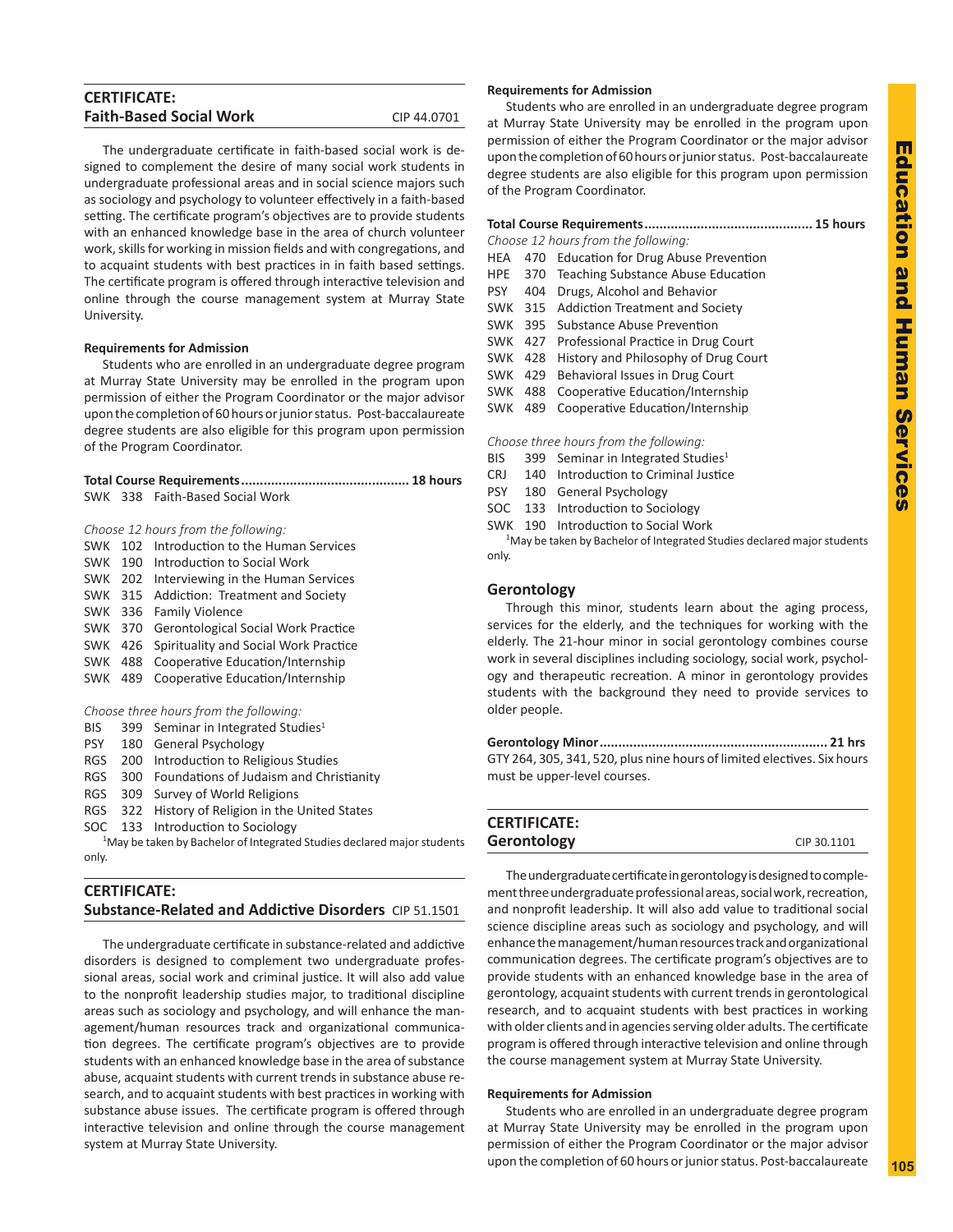degree students are also eligible for this program upon permission of the Program Coordinator.

|                                                                                     |     | Choose three hours from the following:          |  |
|-------------------------------------------------------------------------------------|-----|-------------------------------------------------|--|
| <b>BIS</b>                                                                          | 399 | Seminar in Integrated Studies <sup>1</sup>      |  |
| <b>PSY</b>                                                                          | 180 | <b>General Psychology</b>                       |  |
| REC.                                                                                | 101 | Introduction to Recreation and Leisure Services |  |
| SOC.                                                                                | 133 | Introduction to Sociology                       |  |
| SWK                                                                                 | 190 | Introduction to Social Work                     |  |
|                                                                                     |     |                                                 |  |
|                                                                                     |     | Choose 12 hours from the following:             |  |
| GTY                                                                                 | 207 | Inclusive Recreation                            |  |
| <b>GTY</b>                                                                          |     | 264 Psychology of Aging                         |  |
| GTY                                                                                 |     | 265 Psychology of Death                         |  |
| <b>GTY</b>                                                                          | 303 | <b>Community Leisure Organizations</b>          |  |
| <b>GTY</b>                                                                          | 330 | Death and Dying: Issues for Caregivers          |  |
| <b>GTY</b>                                                                          | 342 | Sociology of Retirement                         |  |
| <b>GTY</b>                                                                          | 521 | <b>Issues in Social Gerontology</b>             |  |
| GTY                                                                                 | 596 | The Minority Elderly                            |  |
| REC.                                                                                | 306 | Leisure and Aging                               |  |
| SWK                                                                                 | 305 | Sociology of Retirement                         |  |
| SWK                                                                                 | 370 | Gerontological Social Work Theory               |  |
| <b>SWK</b>                                                                          | 488 | Cooperative Education/Internship                |  |
| <b>SWK</b>                                                                          | 489 | Eating Disorders and Body Image Counseling      |  |
| <sup>1</sup> May be taken by Bachelor of Integrated Studies declared major students |     |                                                 |  |
| only.                                                                               |     |                                                 |  |

# **Nonprofit Leadership Studies**

The Nonprofit Leadership Studies program is designed to develop the next generation of nonprofit sector leaders, prepared to engage as highly effective and dedicated professionals committed to improving the quality of life for people around the world. The nonprofit sector is highly diverse, addressing issues and needs related to health services, education, social and legal services, civic and environmental advocacy, international relations and development, arts and culture, youth development and human services. Example organizations include the American Red Cross, Boy and Girl Scouts of America, Feeding America, Habitat for Humanity, Humane Society, National Urban League, United Way, World Vision, YMCA, 4-H and a range of institutions in the healthcare, higher education, and faithbased institutions.

The undergraduate program has two tracks: nonprofit management and outdoor recreation. Both tracks provide students with knowledge and skills in the areas of program development, marketing and public relations, financial resource development and management, cultural competency and diversity, volunteer and human resource management, as well as many other competencies needed to work in and lead nonprofit organizations. The Program integrates teaching, research, and service to develop the skills, provide the experiences, and nurture the spirit and passion required of effective leadership. Graduates from the Outdoor Recreation track are eligible to take the national examination to become Certified Park and Recreation Professionals (CRRP).

**Note**: With the exception of first semester freshmen, all students must have a cumulative GPA of 2.0 or higher and have completed all developmental courses prior to declaring Nonprofit Leadership Studies as a major. The major is offered as a B.A. or B.S. and requires a minor. (A second major can replace the required minor.)

# **MAJOR: Nonprofit Leadership Studies/Nonprofit Management Track** Bachelor of Arts/Bachelor of Science CIP 44.0702 **University Studies Requirements................................... 38-44 hrs** (See *Academic Degrees and Programs*.) University Studies selections must include: •*Social and Self-Awareness and Responsible Citizenship* NLS 290 Community Engagement and the Nonprofit Sector **Required Courses .......................................................... 29-32 hrs** NLS 100T Transitions NLS 300 Introduction to Philanthropy and the Nonprofit Sector NLS 302 Special Event Management NLS 306 Aging in American Society NLS 350 Program Development NLS 351 Leadership, Governance, and Board Development NLS 352 Human Resource and Volunteer Development NLS 400 Professional Internship NLS 402 Financial Resource Management and Fund Development NLS 410 Technology Skill for Community Organizations NLS 450 Senior Seminar **Nonprofit Management Track............................................. 24 hrs** *Choose fifteen hours from the following:* NLS 207 Diversity and Inclusion in a Global Society NLS 290 Community Engagement and the Nonprofit Sector NLS 305 Grant-making and Philanthropic Foundations NLS 370 Philanthropy, NGOs and International Development NLS 380 The Nonprofit Sector in Comparative Perspective: Study Abroad Experience NLS 430 NPOs and Community Development: Comprehensive Strategies for Impact NLS 465 Policy, Legal Issues, and Advocacy for Social Change in Nonprofit Organizations NLS 475 Social Entrepreneurship NLS 485 Seminar on Leadership Development **Career Related Electives ....................................................... 9 hrs** *With the support of the academic advisor, students select courses that align their professional and career goals.*  **Required Minor.................................................................. 21 hrs Unrestricted Electives........................................................ 2-8 hrs**

**Total Curriculum Requirements ........................................ 120 hrs**

# **Additional Degree Requirements**

- 2.00 cumulative grade point average
- 2.00 grade point average in courses taken at Murray State University
- 2.50 grade point average in major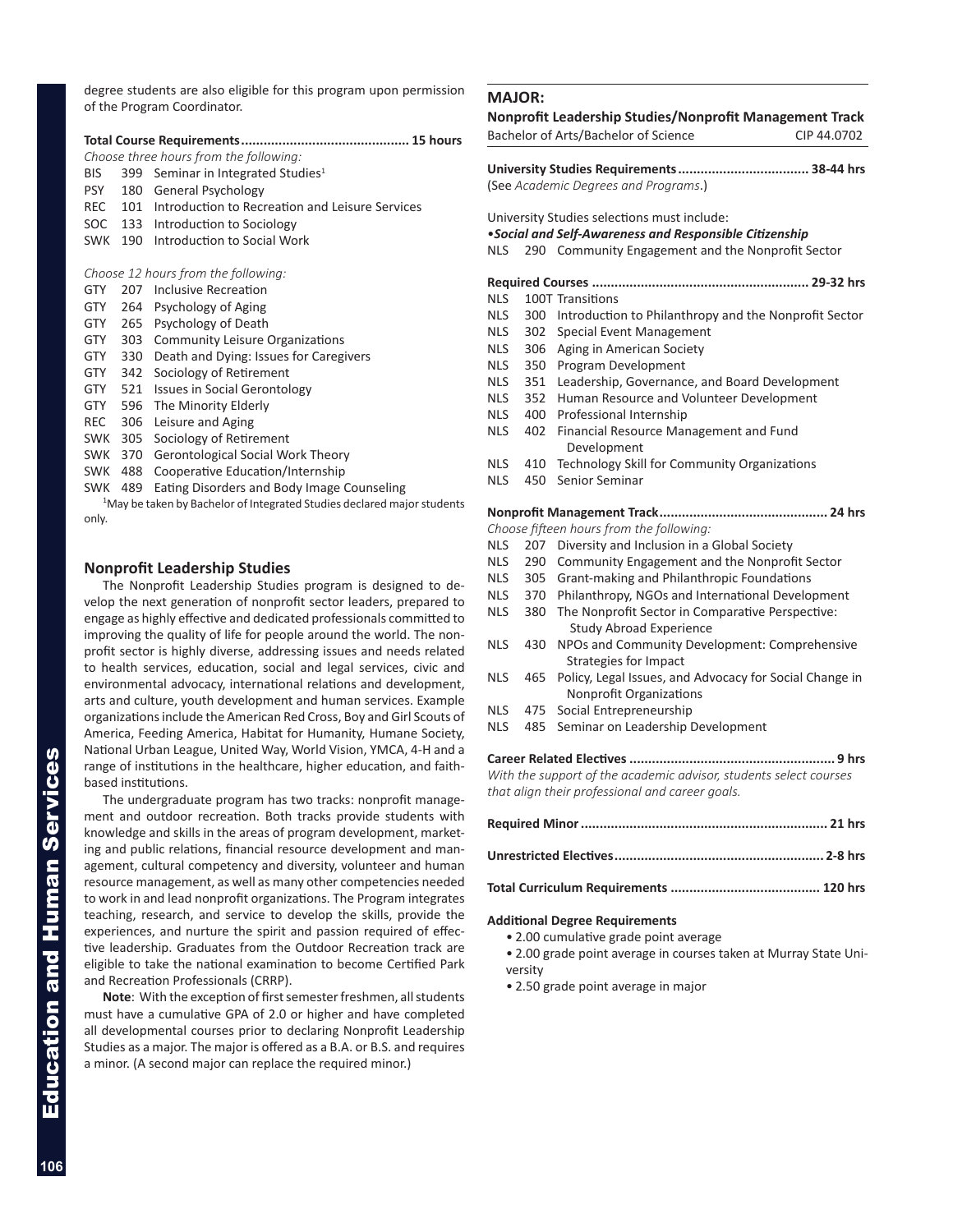# **MAJOR: Nonprofit Leadership Studies/Outdoor Recreation Track** Bachelor of Arts/Bachelor of Science CIP 44.0702 **University Studies Requirements................................... 38-44 hrs** (See *Academic Degrees and Programs*.) University Studies selections must include: •*Social and Self-Awareness and Responsible Citizenship* NLS 290 Community Engagement and the Nonprofit Sector **Required Courses .......................................................... 29-32 hrs** NLS 100T Transitions NLS 300 Introduction to Philanthropy and the Nonprofit Sector NLS 302 Special Event Management NLS 306 Aging in American Society NLS 350 Program Development NLS 351 Leadership, Governance, and Board Development NLS 352 Human Resource and Volunteer Development NLS 400 Professional Internship NLS 402 Financial Resource Management and Fund Development NLS 410 Technology Skill for Community Organizations NLS 450 Senior Seminar **Outdoor Recreation Track................................................... 24 hrs** *Choose fifteen hours from the following:* NLS 101 Introduction to Recreation and Leisure Services NLS 295 Wilderness and Remote First Aid NLS 301 Outdoor Adventure Skills NLS 311 Leadership of Adventure Education NLS 403 Managing Recreation Areas and Facilities NLS 405 Organization and Administration of Recreation NLS 460 Recreational Use of Natural Resources NLS 470 Interpretation of Cultural and Natural Resources **Career Related Electives .................................................... 2-8 hrs** *Chosen from the following:*  NLS 207 Diversity and Inclusion in a Global Society NLS 445 Research and Evaluation in Recreation NLS 480 Special Problems in Nonprofit Organizations REC 102 Camp Leadership and Campcraft REC 104 Rural Tourism REC 129 Basic Canoeing REC 150 Recreation Activity Leadership REC 161 Outdoor Cooking and Menu Planning REC 162 Backpacking and Outdoor Living REC 163 Caving REC 164 Rock Climbing REC 264 Intermediate Rock Climbing REC 304 Community Recreation Service Learning REC 350 Extended Backcountry Travel REC 490 National Recreation Sites and Rural Tourism Traveling Workshop **Required Minor.................................................................. 21 hrs**

**Total Curriculum Requirements ........................................ 120 hrs**

# **Additional Degree Requirements**

• 2.00 cumulative grade point average

• 2.00 grade point average in courses taken at Murray State University

• 2.50 grade point average in major

**Adventure Leadership Minor.............................................. 21 hrs** NLS 101, 295, 301, 311, and 460. Choose six hours from the following (three hours must be upper-level courses): NLS 104, 129, 150, 161, 162, 164, 340, 350, 410, 470, or 490.

**Community Recreation Minor............................................. 22 hrs** NLS 101, 207, 302, 306, 350, and 405. Choose three hours of electives from the following: NLS 104, 352, 403, 410, 470, or 490.

**Nonprofit Leadership Studies Minor................................... 21 hrs** NLS 300, 350, 351, 402, 465, and six hours of limited electives. Six hours must be upper-level courses.

# **Graduate Program**

The Master of Science in Nonprofit Leadership Studies is designed to prepare individuals for leadership roles and functions in mission-driven nonprofit sector organizations dedicated to improving the quality of life at the local, regional, national, and global levels. Commitment to innovation, social entrepreneurship, social change, engagement, and advocacy guide the curriculum. The core course content focuses on the full range of organizational leadership roles and management functions central to the successful pursuit of the public good missions across the nonprofit sector. They include but are not limited to organizational development and strategic planning, human resource development (staff and volunteer), financial resource development, legal issues and advocacy, and innovation and social change strategies. The 21 core course credit hours provide a dynamic foundation of information and skills for anyone aspiring to more effective nonprofit sector leadership. Twelve hours of elective courses will be chosen as a concentration area to deepen the individual's knowledge and skills in a focused area of nonprofit organization leadership and development. With approval of the academic advisor, a customized concentration area can be developed with a set of electives selected to complement specific career goals. All courses are available to be taken in person, via the Internet, or a combination of the two approaches. During the final semester of coursework, a comprehensive examination will be required to complete the program of study. The M.S. in Nonprofit Leadership Studies program started admitting students in the Spring of 2015.

# **Unconditional Admission**

Admission is based on a combination of the applicant's academic record, career goals, and ability to communicate in both written and oral forms. Applicants for the M.S. in Nonprofit Leadership Studies must submit both the MSU Graduate Application and a letter of application to the academic program that explains in detail the reasons for interest in the degree, related career goals, and leadership and management expertise, along with a current resume and three letters of reference. An interview with faculty in the program of study is required, based on established department criteria.

# **Conditional Admission**

Conditional admission may be granted to applicants who do not meet University GPA requirements of a 3.0 GPA (based on A equals 4.0), but who demonstrate capacity to succeed as evidenced through the academic program application process. A student who is admitted conditionally must maintain a GPA of 3.0. Failure to do so results in academic probation or academic suspension, per University policy.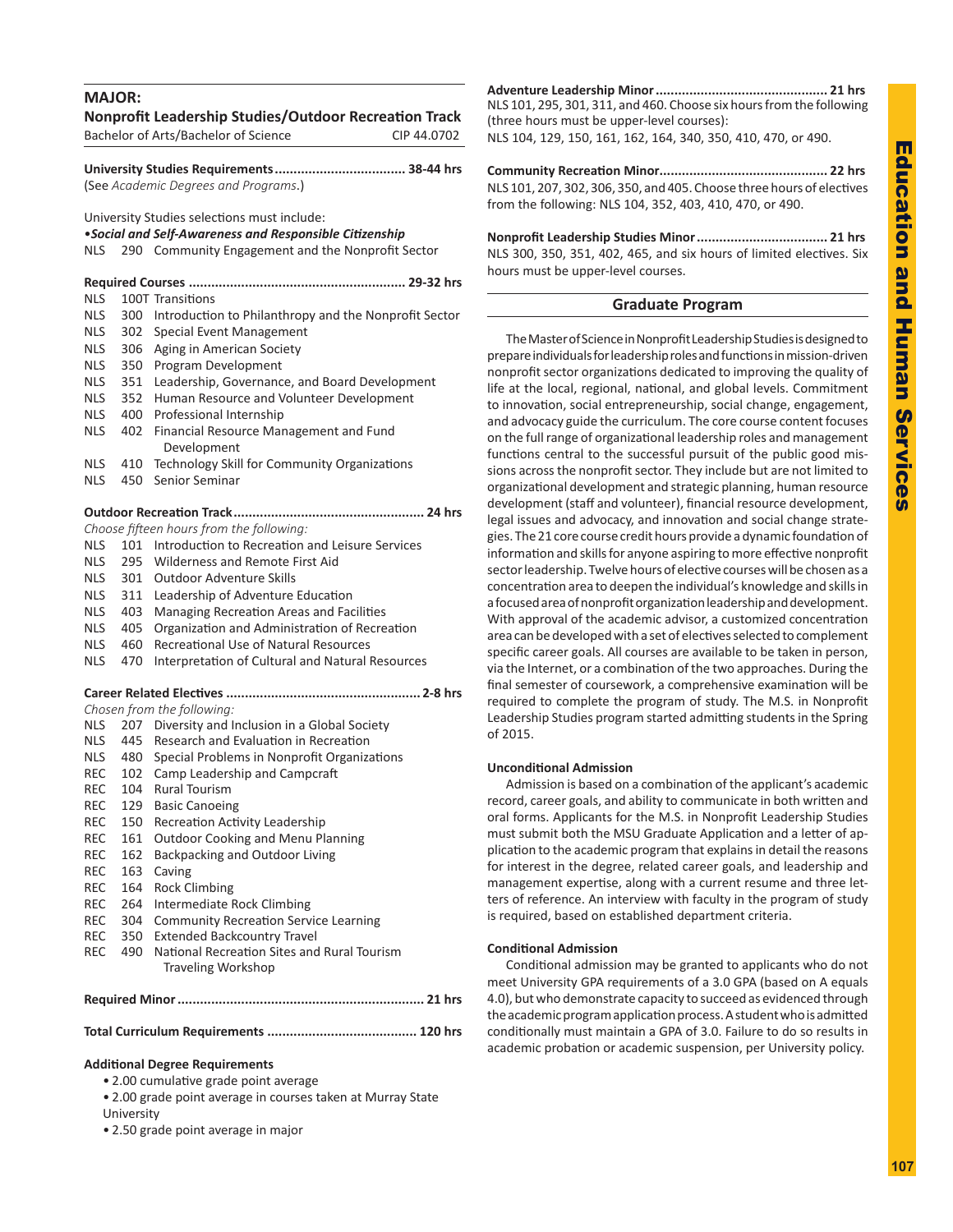| <b>Master of Science</b>            |             |
|-------------------------------------|-------------|
| <b>Nonprofit Leadership Studies</b> | CIP 44.0702 |

# **NON-THESIS TRACK ONLY**

|            | . 24 hours |                                                                                        |  |  |  |  |
|------------|------------|----------------------------------------------------------------------------------------|--|--|--|--|
| <b>NLS</b> |            | 600 The Nonprofit Sector and Civil Society                                             |  |  |  |  |
| <b>NLS</b> | 601        | Seminar on Nonprofit Organizations                                                     |  |  |  |  |
| <b>NLS</b> | 602        | Financial Resource Management and Development for<br>Nonprofit Organizations           |  |  |  |  |
| <b>NLS</b> |            | 625 Nonprofit Organization Development, Management,<br>and Leadership                  |  |  |  |  |
| <b>NLS</b> |            | 665 Policy, Legal Issues, and Advocacy for Social Change in<br>Nonprofit Organizations |  |  |  |  |
| <b>NLS</b> |            | 675 Social Entrepreneurship                                                            |  |  |  |  |
| <b>NLS</b> | 685        | Seminar on Leadership Development                                                      |  |  |  |  |
| ADM        | 630.       | Methods of Research                                                                    |  |  |  |  |

# **Concentration Electives.................................................. 12 hours**

*Students select one of the following concentrations:*

# **Customized Concentration**

*Students select 12 hours from the following with the approval of the advisor to complete the Customized Concentration. [No more than two courses (six credit hours) of the 12 hours of electives can be chosen with following prefixes: BUS, CIS, MGT or MKT.]*

ADM 624 School and Community Relations

- ADM 657 Educational Policy and Ethics
- CIS 653 Managerial Decision-Making
- CNS 635 Human Development
- HDL 655 Social Intelligence: Interpersonal Processes
- HDL 660 Developing Human Potential
- HDL 675 Assessment of Human Potential
- HDL 681 Leading and Developing Others
- HDL 682 Leading Organizations—Critical Thinking, Problem Solving and Decision Making
- HDL 683 Assessment and Application of Leadership Research
- HDL 684 Contemporary Issues in Leadership Development Seminar
- HDL 670 Multicultural and Diversity Issues in Leadership
- HDL 692 Individual, Group and Team Dynamics
- MGT 651 Seminar in Organizational Development
- MGT 654 Seminar in Human Resource Management
- MGT 657 Seminar in International Management

# **Human Development and Leadership Concentration**

- HDL 681 Leading and Developing Others
- HDL 682 Leading Organizations: Processes of Critical Thinking and Problem Solving
- HDL 683 Assessment and Application of Leadership Research
- HDL 684 Contemporary Issues in Leadership Development Seminar

# **Dual Degree Program**

The Master of Science in Nonprofit Leadership Studies offers two dual master's degree programs that allow students to complete two master's degrees by taking fewer credit hours. This alternative is practical in terms of both time and cost savings. Additionally, dual master's students will have a unique educational training making them more competitive in the job market.

The MS in Nonprofit and Leadership Studies can be paired with 1) the MA/MS in General Experimental Psychology (GEPSY) or 2) the MS in Human Development and Leadership (HDL).

# **Application and Admission**

Applicants must hold a bachelor's degree from an accredited

institution of higher education and must declare at the time of application the intention to pursue a dual degree in NLS/GEPSY or NLS/HDL. The normal criteria for admission to each program apply. If a student only meets the admission criteria of one program, the applicant must apply separately to that single degree program and is then required to meet the graduation requirements of that program.

**GEPSY** - Applicants must be accepted for unconditional admission by the NLS program as well as accepted for admission by the GEPSY program.

**HDL** - Applicants may be conditionally accepted in one or both programs of the dual degree, per individual programs' policies. Conditionally admitted students will have to adhere to the policies set in place by the program(s) that granted the conditional admission.

### **Academic standing**

Grade point averages (GPA) in the two programs are computed separately. To continue with the dual degrees, students must meet the academic standards in each program. Students failing in one program but meeting academic standards in the other may reapply for admission to the degree program in which the student is able to meet the academic standards and may transfer in completed course work that is applicable to that program.

# **Course Progression**

Students are required to work consistently toward both degrees. Students will be assigned one advisor from each program to support students' successful course progression, and students are expected to meet with each advisor at least once each semester to ensure both programs are being completed in a timely manner.

# **Graduation Criteria**

**General Experimental Psychology** - Students in the NLS/GEPSY program must complete the thesis required for the GEPSY program. The thesis committee will be chaired by a member of the graduate faculty from the psychology department. One member of the thesis committee will be from the graduate faculty of the NLS program. The choice of thesis topic should be a collaborative decision between the student and the thesis committee and should be a topic relevant to both psychology and nonprofit leadership. Successful completion of the GEPSY thesis will fulfill the comprehensive examination requirement for the NLS degree. The degrees in NLS and GEPSY must be awarded at the same time.

**Human Development and Leadership** - Students in the NLS/HDL program meet graduation criteria of each program. The final capstone course will fulfill the comprehensive examinations requirement of both programs. The degrees in NLS and HDL must be awarded at the same time.

# **MS in Nonprofit Leadership Studies and MA/MS in General Experimental Psychology**

**Total Course Requirements............................................. 51 hours**

# **Nonprofit Leadership Core Courses................................. 24 hours**

- NLS 600 The Nonprofit Sector and Civil Society
- NLS 601 Seminar on Nonprofit Organizations
- NLS 602 Financial Resource Management and Development for Nonprofit Organizations
- NLS 625 Nonprofit Organization Development, Management, and Leadership
- NLS 665 Policy, Legal Issues, and Advocacy for Social Change in Nonprofit Organizations
- NLS 675 Social Entrepreneurship
- NLS 685 Seminar on Leadership Development
- ADM 630 Methods of Research

**108**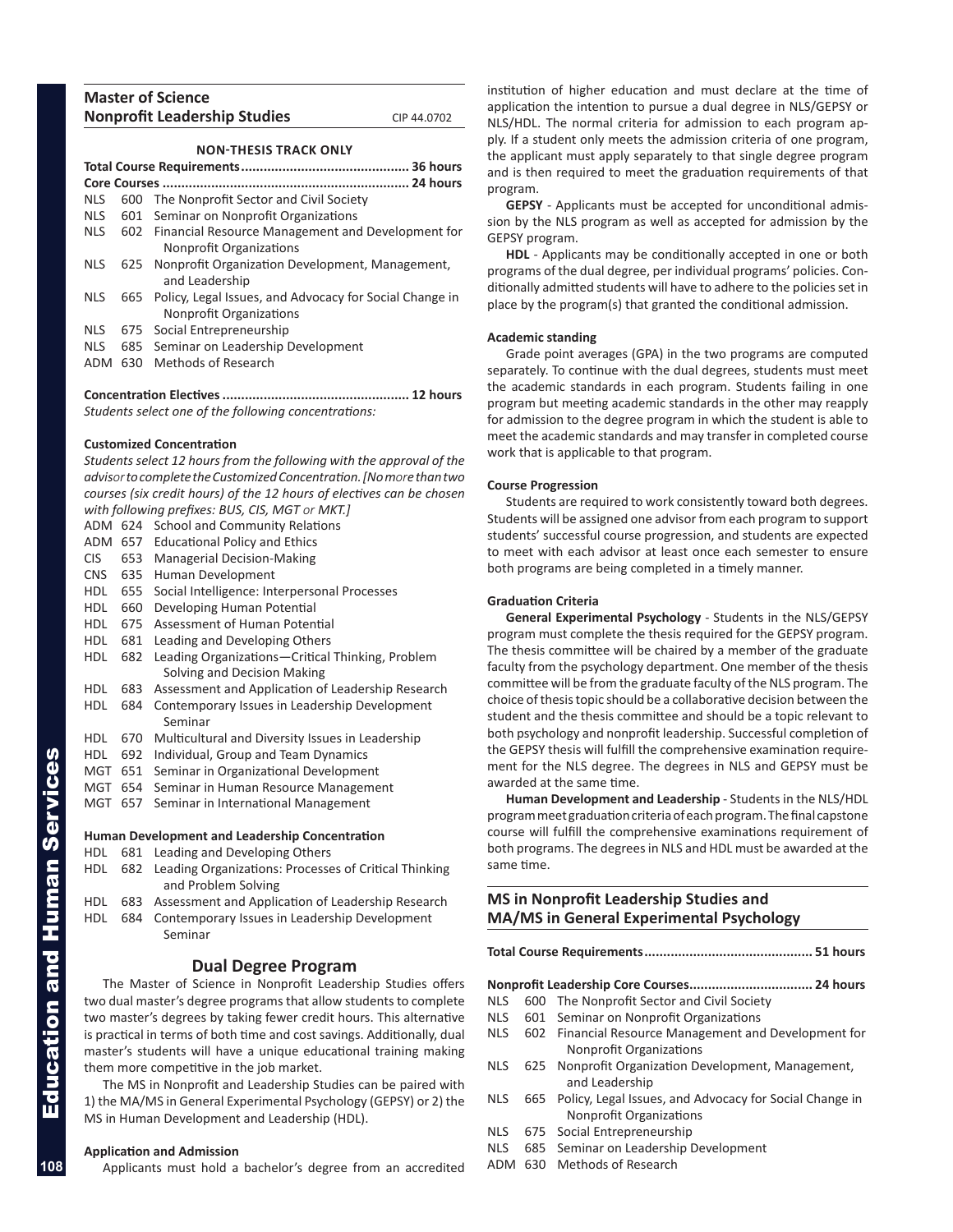# **General Experimental Psychology Core Courses.............. 27 hours Foundations of Behavior**

- PSY 610 Graduate Seminar in General Experimental Psychology
- PSY 621 Biological Bases of Behavior
- PSY 622 Cognitive Bases of Behavior
- PSY 623 Social Bases of Behavior
- PSY 624 Developmental Bases of Behavior

# **Research Foundations**

- PSY 651 Correlational Research Design and Statistics
- PSY 652 Univariate Research Design and Statistics

# **Thesis**

PSY 698 Thesis<sup>R</sup> PSY 699 Thesis<sup>R</sup>

# **Other Degree Requirements**

Oral defense and examination of the thesis. Competency in an approved foreign language (M.A. only).

# **MS in Nonprofit Leadership Studies and MS in Human Development and Leadership**

| <b>NLS</b> | 600 | The Nonprofit Sector and Civil Society                                                    |  |  |  |
|------------|-----|-------------------------------------------------------------------------------------------|--|--|--|
| <b>NLS</b> | 601 | Seminar on Nonprofit Organizations                                                        |  |  |  |
| <b>NLS</b> | 602 | Financial Resource Management and Development for<br>Nonprofit Organizations              |  |  |  |
| <b>NLS</b> | 625 | Nonprofit Organization Development, Management,<br>and Leadership                         |  |  |  |
| <b>NLS</b> | 665 | Policy, Legal Issues, and Advocacy for Social Change in<br><b>Nonprofit Organizations</b> |  |  |  |
| <b>NLS</b> | 675 | Social Entrepreneurship                                                                   |  |  |  |
| <b>NLS</b> | 685 | Seminar on Leadership Development                                                         |  |  |  |
|            |     |                                                                                           |  |  |  |
|            |     | Human Development and Leadership Core Courses 21 hours                                    |  |  |  |
| <b>CNS</b> | 635 | Human Development <sup>L</sup>                                                            |  |  |  |
| <b>HDL</b> | 625 | Legal and Ethical Issues                                                                  |  |  |  |
| <b>HDL</b> | 655 | Social Intelligence: Interpersonal Processes                                              |  |  |  |
| <b>HDL</b> | 660 | Developing Human Potential Seminar <sup>PT</sup>                                          |  |  |  |
| <b>HDL</b> | 670 | Multicultural and Diversity Issues in Leadership                                          |  |  |  |
| <b>HDL</b> | 675 | Assessment of Human Potential                                                             |  |  |  |
| <b>HDL</b> | 692 | Individual, Group and Team Dynamics                                                       |  |  |  |
|            |     |                                                                                           |  |  |  |
|            |     |                                                                                           |  |  |  |
|            |     | ADM 630 Methods of Research                                                               |  |  |  |
|            |     |                                                                                           |  |  |  |
|            |     | Select one of the following:                                                              |  |  |  |
|            |     | HDL 683 Assessment and Application of Leadership Research                                 |  |  |  |

NLS 680 Special Problems in Nonprofit Organizations

| <b>CERTIFICATE:</b>                 |             |
|-------------------------------------|-------------|
| <b>Nonprofit Leadership Studies</b> | CIP 44.0702 |

The Nonprofit Leadership Studies Certificate program is designed to support professionals working in leadership roles and those seeking to advance into leadership roles in the nonprofit sector. In addition, it supports those wanting to transition from government or business into the nonprofit sector. The certificate will help ensure a quality understanding of the role of the nonprofit sector in strengthening civil society. In addition, students will customize the set of courses taken to align with career interests across the field of practice. This program leads to a non-practice credential and is not approved by the Kentucky Educational Professional Standards Board.

# **Requirements for Admission**

Admission is based on applicants holding an undergraduate degree from an accredited higher education institution.

Applicants must comply with the Murray State University requirements (see *Graduate Admissions*). Additional requirements for unconditional admission are as follows:

- unconditional admission is based on an undergraduate GPA of 3.0 or higher;
- conditional admission for applicants with an undergraduate GPA below 3.0 requires a letter of application to the Program Director of the Nonprofit Leadership Studies Program describing the interest in the program. A student who is admitted conditionally must maintain a GPA of 3.0. Failure to do so results in academic probation or academic suspension, per University policy.

# **Total Course Requirements............................................. 12 hours**

*Required for the first semester:*

- NLS 600 The Nonprofit Sector and Civil Society *With academic advisor support, select three of the following courses:*
- NLS 601 Seminar on Nonprofit Organizations
- NLS 602 Financial Resource Management and Development
- NLS 625 Nonprofit Organization Development, Management, and Leadership
- NLS 665 Policy, Legal Issues, and Advocacy for Social Change in Nonprofit Organizations
- NLS 675 Social Entrepreneurship
- NLS 685 Seminar on Leadership Development

# **ENDORSEMENT: Environmental Education**

ACCREDITED BY: Kentucky Education Professional Standards Board

Students enrolled in a M.A.Ed. in elementary, middle, or secondary education may complete a 12-hour environmental education endorsement. Certified teachers are also eligible. This endorsement may be sought in any degree-seeking or planned teacher education program.

# **Requirements................................................................. 12 hours**

EDU 615 Introduction to Environmental Education

- EDU 664 Techniques of Teaching Environmental Education *Choose two of the following:*
- EDU 620 Internship in Environmental Education
- EDU 660 Special Problems in Environmental Education
- EDU 663 Workshops in Environmental Education
- EDU 665 Field Experiences in Environmental Education
- EDU 667 International Environmental Education
- EDU 668 Agriculture and the Environment in the Classroom
- EDU 669 Investigation and Evaluation of Issues in Environmental Education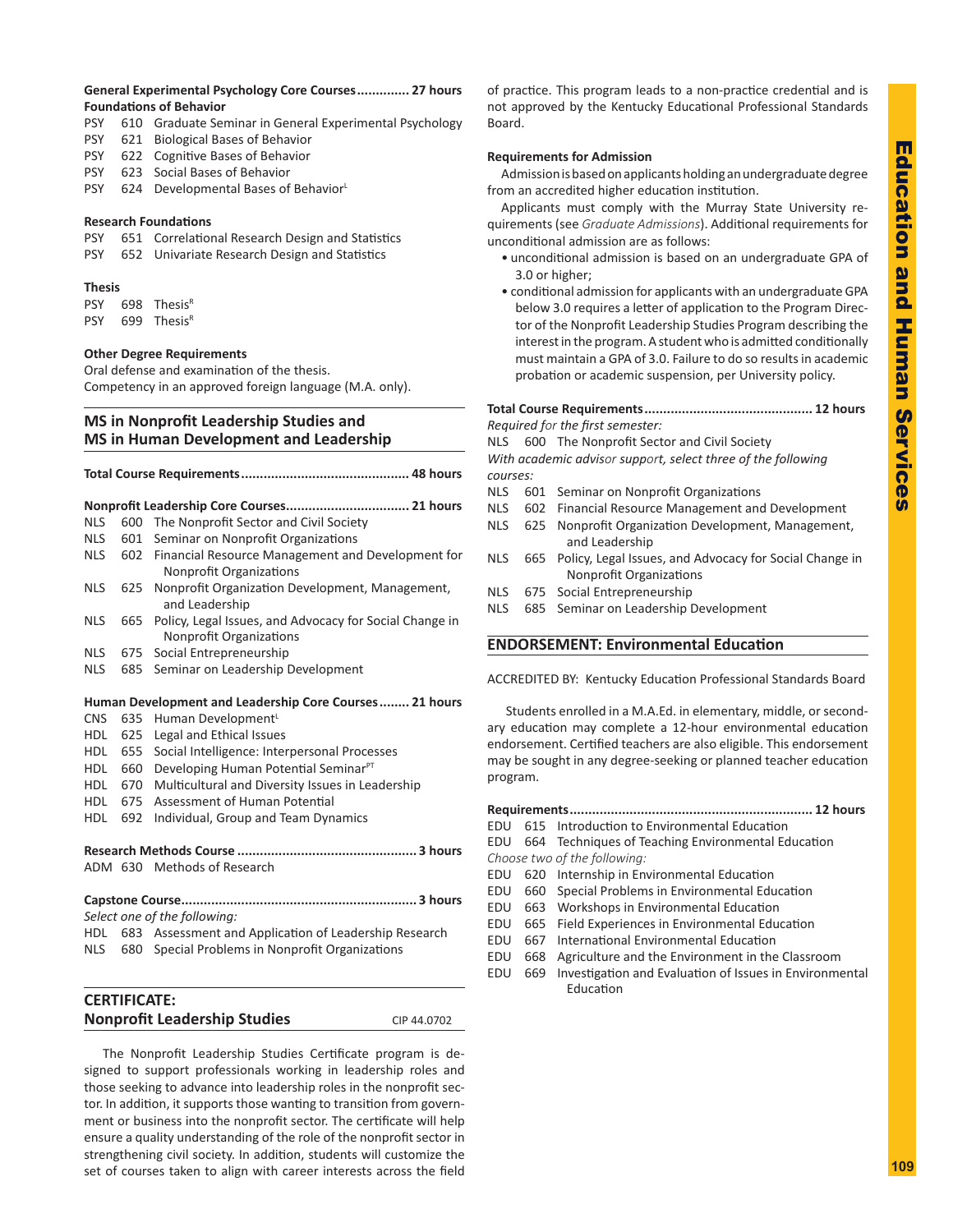# Department of Early Childhood and Elementary Education

3201 Alexander Hall

270-809-2500

**Chair:** Jacqueline Hansen. **Faculty:** Branch, Brown, Edington, Erikson, Fort, Gierhart, Gill, Grant, Hansen, Islam, Park, Patterson, Reed, Riley.

The Department of Early Childhood and Elementary Education prepares early childhood and elementary school teachers. Students completing one of the programs of study will be certified to apply to teach in an early childhood setting or in an elementary school. The programs are accredited by the Council for the Accreditation of Educator Preparation (CAEP) and the Kentucky Education Professional Standards Board.

The interdisciplinary early childhood education program prepares graduates to provide early intervention, care and educational services for infants, toddlers, preschool, and kindergarten children with and without disabilities and their families. The program includes courses in special education, early childhood, child development, and professional education. Center-based programs and public schools provide field and clinical experiences for majors.

The elementary education program prepares students to teach in elementary schools, kindergarten through fifth grade. Students are certified to teach all regular content areas to K-5 children. The four-year preparation program includes courses in University Studies, professional education, and elementary teaching methods. Students interact with children in local schools during the professional education courses taken each year of the program.

In addition to undergraduate degrees, the Department of Early Childhood and Elementary Education offers several Master of Arts in Education programs in teacher leader, interdisciplinary early childhood education, and reading and writing: literary specialist endorsement P-12. Students may also earn a Specialist in Education degree or endorsements in Instructional Computer Technology or in Environmental Education (housed in the Department of Community Leadership and Human Services).

Each of the master's programs provides for the renewal of the provisional teaching certificate and advancement to Rank I or Rank II classification. Interdisciplinary Early Childhood Education majors may seek initial certification at the graduate level by meeting all teacher education admission and student teaching requirements.

| <b>AREA:</b>      |                         |                                                                      |             |
|-------------------|-------------------------|----------------------------------------------------------------------|-------------|
|                   | <b>Bachelor of Arts</b> | <b>Elementary School Education (P-5)</b>                             | CIP 13.1202 |
|                   |                         | ACCREDITED BY: Council for the Accreditation of Educator Preparation |             |
|                   |                         | (CAEP); Kentucky Education Professional Standards Board              |             |
|                   |                         |                                                                      |             |
|                   |                         | (See Academic Degrees and Programs.)                                 |             |
|                   |                         | University Studies selections must include:                          |             |
|                   |                         | •Global Awareness, Cultural Diversity and the World's Artistic       |             |
| <b>Traditions</b> |                         |                                                                      |             |
|                   |                         | GSC 110 World Geography                                              |             |
|                   |                         | • Scientific Inquiry, Methodologies, and Quantitative Skills         |             |
|                   |                         | BIO 101 Biological Concepts                                          |             |
|                   |                         | MAT 140 College Algebra                                              |             |
|                   |                         | • Social and Self-Awareness and Responsible Citizenship              |             |
| EDP               |                         | 260 Psychology of Human Development                                  |             |

# •*University Studies Electives*

EDU 103 Issues and Practices of American Education

One advisor approved University Studies course

**Note:** Admission to the teacher education program also requires a grade of *B* or better in one English composition course, a University Studies math course, COM 161 and EDU 103 or EDU 104. Additional requirements for admission to teacher education and student teaching must be met. See advisor and/or Office of Teacher Education Services for details.

# **Professional Education ....................................................... 29 hrs**

- EDU 100T Transitions1
- EDU 222 Instructional Technology
- EDU 303 Strategies of Teaching
- EDU 403 Structures and Foundations of Education<sup>2</sup>
- ELE 383 Evaluation and Measurement in Elementary Education
- ELE 421 Student Teaching in Elementary P-5, IECE2
- SED 300 Educating Students with Disabilities

# **Elementary Education Courses............................................ 30 hrs**

- ELE 304 Teaching Elementary Mathematics
- ELE 305 Children's Literature for Early and Developing Readers
- ELE 307 Teaching Elementary Language Arts
- ELE 310 Classroom Environment and Student Engagement for Elementary Teachers
- ELE 390 Introduction to Kindergarten
- ELE 400 Strategies and Assessment for Teaching Mathematics in the Elementary School<sup>2</sup>
- ELE  $401$  Teaching Elementary Social Studies<sup>2</sup>
- ELE 402 Teaching Elementary Science<sup>2</sup>
- REA 306 Literacy Development in the Elementary School
- REA 412 Assessment and Strategies for Struggling Readers<sup>2</sup>

# **Related Education Courses.................................................. 15 hrs**

- ART 343 Art Materials and Techniques for the Classroom Teacher
- ELE 311 Health, Wellness, and Movement
- MAT 115 Mathematics for Middle and Elementary Teachers I
- MAT 215 Mathematics for Middle and Elementary Teachers II
- MUS 246 Music for Elementary Classroom Teachers

**Advisor Approved Electives ............................................... 6-8 hrs** Each student must complete two, advisor-approved university studies electives. These two courses should not replicate those used to meet university studies requirements.

# **Total Curriculum Requirements ................................. 125-127 hrs**

<sup>1</sup>Students may be required to take GUI 100 to support their academic efforts. 2 Admission to Teacher Education required for all 400-level courses. Students

shall not enroll in any educator preparation courses restricted to admitted candidates. (16 KAR 5:020)

### **AREA:**

# **Elementary School Education (P-5)**

Bachelor of Science CIP 13.1202

ACCREDITED BY: Council for the Accreditation of Educator Preparation (CAEP); Kentucky Education Professional Standards Board

**University Studies Requirements .................................. 39-41 hrs** (See *Academic Degrees and Programs.*)

University Studies selections must include: **•***Global Awareness, Cultural Diversity and the World's Artistic Traditions*

GSC 110 World Geography

Education and Human Services

**Education and Human Services**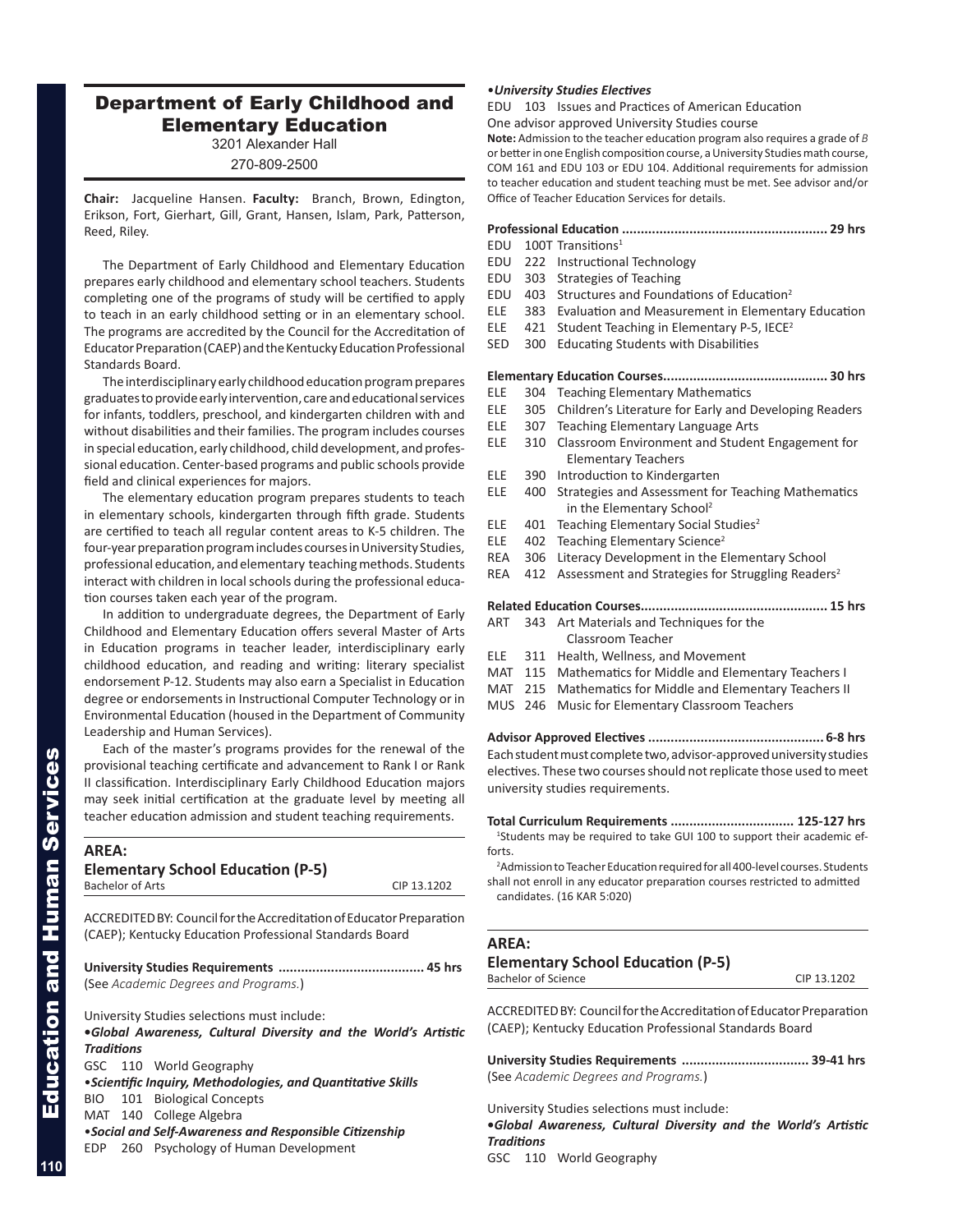# •*Scientific Inquiry, Methodologies, and Quantitative Skills*

BIO 101 Biological Concepts

MAT 140 College Algebra one approved AST, CHE, GSC, or PHY elective

# •*University Studies Electives*

EDP 260 Psychology of Human Development

EDU 103 Issues and Practices of American Education

**Note:** Admission to the teacher education program also requires a grade of *B* or better in one English composition course, a University Studies math course, COM 161 and EDU 103 or EDU 104. Additional requirements for admission to teacher education and student teaching must be met. See advisor and/or Office of Teacher Education Services for details.

- $EDU$  100T Transitions<sup>1</sup>
- EDU 222 Instructional Technology
- EDU 303 Strategies of Teaching
- EDU 403 Structures and Foundations of Education<sup>2</sup>
- ELE 383 Evaluation and Measurement in Elementary Education
- ELE 421 Student Teaching in Elementary P-5, IECE
- SED 300 Educating Students with Disabilities

# **Elementary Education Courses............................................ 30 hrs**

- ELE 304 Teaching Elementary Mathematics
- ELE 305 Children's Literature for Early and Developing Readers
- ELE 307 Teaching Elementary Language Arts
- ELE 310 Classroom Environment and Student Engagement for Elementary Teachers
- ELE 390 Introduction to Kindergarten
- ELE 400 Strategies and Assessment for Teaching Mathematics in the Elementary School<sup>2</sup>
- ELE 401 Teaching Elementary Social Studies<sup>2</sup>
- ELE 402 Teaching Elementary Science<sup>2</sup>
- REA 306 Literacy Development in the Elementary School
- REA 412 Assessment and Strategies for Struggling Readers<sup>2</sup>

# **Related Education Courses.................................................. 15 hrs**

- ART 343 Art Materials and Techniques for the Classroom Teacher
- ELE 311 Health, Wellness, and Movement
- MAT 115 Mathematics for Middle and Elementary Teachers I
- MAT 215 Mathematics for Middle and Elementary Teachers II
- MUS 246 Music for Elementary Classroom Teachers

**Advisor Approved Electives ............................................. 9-12 hrs** Each student must complete three, advisor-approved university studies electives. These three courses should not replicate those taken to meet university studies requirements.

# **Total Curriculum Requirements ................................. 122-127 hrs**

<sup>1</sup>Students may be required to take GUI 100 to support their academic efforts.

<sup>2</sup> Admission to Teacher Education required for all 400-level courses. Students shall not enroll in any educator preparation courses restricted to admitted candidates. (16 KAR 5:020)

# **Graduate Programs**

# **Master of Arts in Education Elementary Teacher Leader** CIP 13.1202

ACCREDITED BY: Council for the Accreditation of Educator Preparation (CAEP); Kentucky Education Professional Standards Board.

# **Total Course Requirements............................................. 30 hours**

- EDU 600 Introduction to Teacher Leadership
- EDU 631 Classroom Management and Student Motivation
- EDU 633 Curriculum Development
- EDU 637 Instruction for Diverse Learners
- EDU 639 Research to Improve Student Learning<sup>R, 1</sup>
- EDU 640 Exit Seminar in Teacher LeadershipL

# **Academic Emphasis**

Choose either the elementary emphasis courses or the literacy emphasis courses listed below:

# **Elementary**

*Students may choose elementary concentration supporting the teaching field or an educational endorsement concentration.*

- ELE 601 Integrating Social Studies in the Curriculum
- ELE 602 Integrating Language Arts in the Curriculum
- ELE 603 Integrating Mathematics in the Curriculum
- ELE 608 Integrating Science Across the Curriculum
- REA 612 Foundations of Literacy

1 Students must complete EDU 600 before enrolling in EDU 639.

# **Literacy**

*Please note that this program does not lead to endorsement as a literacy specialist. Students interested in pursuing a Literacy Specialist Endorsement should complete the Master of Arts in Education: Reading and Writing program.*

- REA 612 Foundations of Literacy
- REA 618 Content Area Literacy K-12
- REA 626 Word Study: Phonics, Spelling and Vocabulary

*and choose three credit hours from the following or other literacy electives approved by advisor:*

- ELE 602 Integrating Language Arts in the Curriculum
- ELE 616 Research in Children's Literature
- ENG 604 Purchase Area Writing Project I
- ENG 605 Purchase Area Writing Project II
- LIB 617 Research in Young Adult Literature
- REA 624 Kentucky Reading Project <sup>1</sup>Students must complete EDU 600 before enrolling in EDU 639.

# **Specialist in Education Teacher Education and Professional Development** CIP 13.1206

ACCREDITED BY: Council for the Accreditation of Educator Preparation (CAEP); Kentucky Education Professional Standards Board.

|--|--|

- EDP 675 Advanced Educational Psychology
- EDU 622 Philosophy of Education
- EDU 798 Specialty Study<sup>L, R</sup>
- ELE 647 Curriculum in the Elementary School
- *or* MID 640 Middle School Curriculum *or*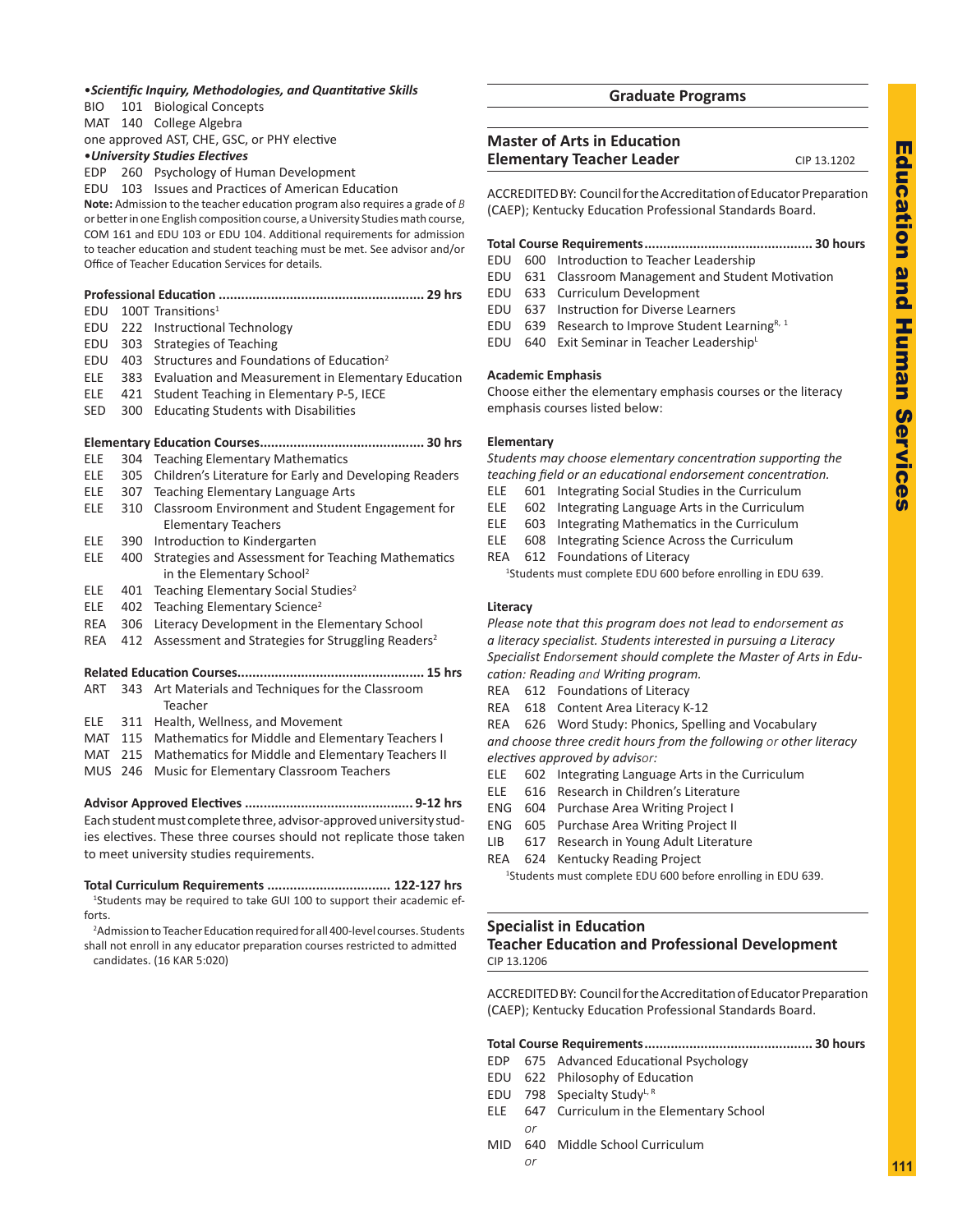SEC 641 Building the Curriculum of the Secondary School Electives (15 hrs)

 *Approved in advance by the student's specialist committee.*

### **Other Degree Requirements**

Defense of specialty study. See MSU/COEHS requirements.

| <b>Master of Arts in Education</b> |             |
|------------------------------------|-------------|
| <b>Reading and Writing</b>         | CIP 13.1315 |

ACCREDITED BY: Council for the Accreditation of Educator Preparation (CAEP); Kentucky Education Professional Standards Board.

# **NON-THESIS TRACK ONLY**

|  |  | EDU 631 Classroom Management and Student Motivation          |  |
|--|--|--------------------------------------------------------------|--|
|  |  | EDU 637 Instruction for Diverse Learners                     |  |
|  |  | EDU 639 Research to Improve Student Learning <sup>L, R</sup> |  |

# **Reading Concentration**

REA 612 Foundations of Literacy REA 618 Content Area Literacy K-12 REA 628 Literacy Assessment REA 638 Assessment and Instruction of Children with Reading Difficulties

REA 639 Supervised Practicum in Reading<sup>PT</sup> Limited reading/writing electives approved in advance by the student's education advisor (6 hrs)

At least one course with a major emphasis on writing (e.g. ENG 604/605, ELE 602, REA 626) MUST be included.

# **AREA:**

### **Interdisciplinary Early Childhood Education (Birth to Primary)** Bachelor of Science/Bachelor of Arts CIP 13.1210

ACCREDITED BY: Council for the Accreditation of Educator Preparation (CAEP); Kentucky Education Professional Standards Board

**University Studies Requirements................................... 38-41 hrs** (See *Academic Degrees and Programs.*)

University Studies selections must include:

*•Scientific Inquiry, Methodologies, and Quantitative Skills*

BIO 101 Biological Concepts

MAT 117 Mathematical Concepts (or higher)

Math or Science elective (B.S. only)

**•***Global Awareness, Cultural Diversity and the World's Artistic Traditions*

THD 104 The Theatrical Experience

Foreign Language (B.A. only 6 hours)

*•Social and Self-Awareness and Responsible Citizenship*

SOC 133 Introduction to Sociology

**•***World's Historical, Literary, and Philosophical Traditions*

Literature, Philosophy, or Fine Arts elective (B.A. only)

*•University Studies Electives*

CSC 199 Introduction to Information Technology

PSY 180 General Psychology (B.S. only)

**Note:** Certification requires a grade of *B* or better in one English composition course and a *B* or better in a University Studies math course, COM 161, and EDU 103 or EDU 104. Additional requirements for admission to teacher education and student teaching must be met. See advisor and/or Office of Teacher Education Services for details.

| ART        | 343 | Art Materials and Techniques for the for the<br>Classroom Teacher |
|------------|-----|-------------------------------------------------------------------|
| EDP        | 260 | Psychology of Human Development                                   |
| EDU        |     | 100T Transitions                                                  |
| EDU        | 103 | Issues and Practices of American Education                        |
| EDU        | 403 | Structures and Foundations of Education                           |
| ELE        | 421 | Student Teaching in Elementary P-5, IECE                          |
|            |     | Interdisciplinary Early Childhood Courses  51 hrs                 |
| <b>CDI</b> | 340 | Speech and Language Development                                   |
| ELE        | 301 | Language and Early Literacy for Early Childhood                   |
| ELE        | 302 | Music and Movement for Young Children                             |
| ELE        | 308 | Teaching Mathematics and Science in Early Childhood               |
| <b>ELE</b> | 390 | Introduction to Kindergarten                                      |
| ELE        | 410 | <b>Collaboration and Communication in IECE</b>                    |
|            |     | Environments                                                      |
| ELE        | 439 | Early Childhood Assessment and Program<br>Development             |
| ELE        | 455 | Curriculum and Methods for Infants and Toddlers                   |
| <b>ELE</b> | 474 | IECE Practicum <sup>1</sup>                                       |
| <b>FCS</b> | 250 | Early Childhood Development                                       |
| <b>FCS</b> | 310 | Program Planning for Preschool Children                           |
| <b>FCS</b> | 311 | Child Guidance                                                    |
| SED        | 300 | <b>Educating Students with Disabilities</b>                       |
| SED        | 404 | Special Education Procedures and Strategies for IECE              |
| SED        | 409 | Instructional Procedures-Students with MSD                        |
| SED        | 526 | Education of Young Children with Disabilities                     |
| <b>SWK</b> | 405 | <b>Child Abuse and Neglect</b>                                    |
|            |     |                                                                   |

**Total Curriculum Requirements ........................................ 120 hrs**

<sup>1</sup>Admission to Teacher Education required. Students shall not enroll in any educator preparation courses restricted to admitted candidates. (16 KAR 5:020)

# **Graduate Program**

# **Master of Arts in Education Interdisciplinary Early Childhood Education** CIP 13.1210

ACCREDITED BY: Council for the Accreditation of Educator Preparation (CAEP); Kentucky Education Professional Standards Board.

This program leads to eligibility for certification in interdisciplinary early childhood education (birth to primary). Appropriate undergraduate majors for program entry are child development, early childhood education, special education, communication disorders, or other human service fields.

# **IECE CERTIFICATION**

# **Total Course Requirements............................................. 33 hours**

- EDU 639 Research to Improve Student Learning<sup>L, R</sup>
- ELE 604 Advanced Studies in Kindergarten
- ELE 605 Introduction to Interdisciplinary Early Childhood Education
- FCS 625 Advanced Child Development Programs
- SED 604 Special Education Procedures and Strategies for IECE
- SED 626 Education of Young Children with Disabilities
- SED 640 Practicum  $(1 \text{ hr})^{\text{PT}, 1}$ 
	- *or*
- ELE 612 Infant-Toddler Practicum<sup>PT</sup> *and*
- ELE 613 Clinical Experiences IECEPT

Education and Human Services

**Education and Human Services**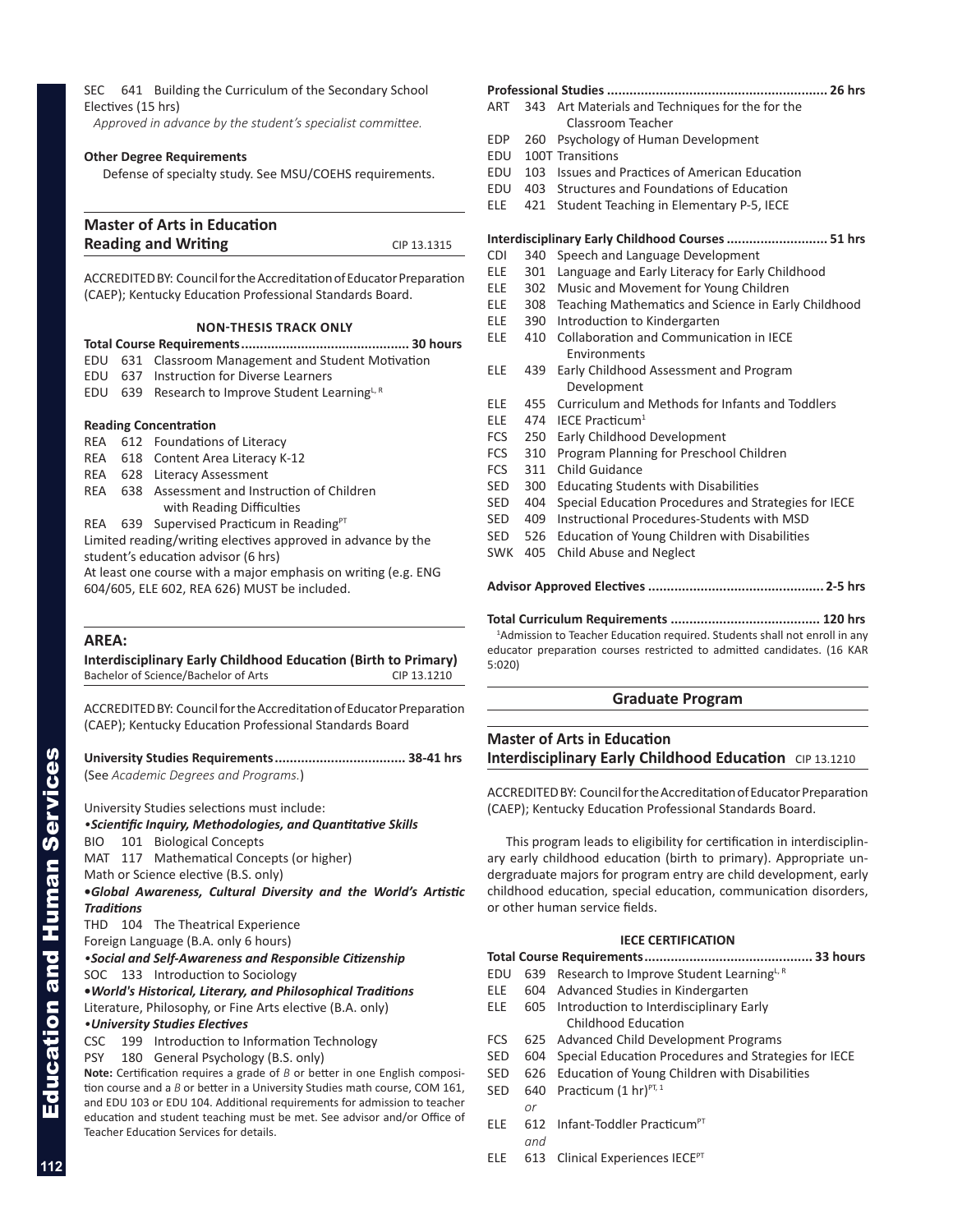- SED 652 Assessment and Program Planning Infants, Toddlers, Preschoolers and Families
- SED 653 Methods and Materials for Infants, Toddlers and Preschoolers

Elective (3 hrs) with early childhood emphasis chosen with advisor approval. SED 602, 645, ELE 606 or ELE 620 are recommended.

### **IECE TEACHER LEADERSHIP**

**Minimum Course Requirements..................................... 30 hours**

|  | EDU 600 Introduction to Teacher Leadership                  |  |  |  |
|--|-------------------------------------------------------------|--|--|--|
|  | EDU 631 Classroom Management and Student Motivation         |  |  |  |
|  | EDU 637 Instruction for Diverse Learners                    |  |  |  |
|  | EDU $639$ Research to Improve Student Learning <sup>R</sup> |  |  |  |
|  | EDU 640 Exit Seminar in Teacher Leadership <sup>L</sup>     |  |  |  |
|  | SED 653 Methods and Materials for Infants, Toddlers and     |  |  |  |
|  | Preschoolers                                                |  |  |  |

# **IECE Concentration ............................................................... 9 hrs**

- ELE 604 Advanced Studies in Kindergarten
- FCS 625 Advanced Child Development Programs
- SED 652 Assessment and Program Planning Infants, Toddlers, Preschoolers and Families

**Electives............................................................................... 6 hrs** *IECE elective courses chosen with advisor approval.* 

SED 602, 645, ELE 606 or ELE 620 are recommended.

<sup>1</sup>Students seeking initial certification in education (not currently certified in any educational area) must meet all requirements for admission to Teacher Education and Student Teaching. In order to meet these requirements, students may be required to complete additional undergraduate coursework. Students seeking initial certification in education must complete ELE 612 and 613 and should consult with their advisor and the Director of Teacher Education for additional requirements. Students certified in any education area must take SED 640 to add IECE certification.

# **Other Degree Requirements**

Students must receive a "pass" on the graduate portfolio. Students seeking initial certification must meet all requirements for admission to Teacher Education and Student Teaching. Teacher certification requirements are subject to change. Please refer to the Education Professional Standards Board (EPSB) website at www. kyepsb.net for current requirements or contact 502-564-4606 or 888-598-7667.

# **ENDORSEMENT: Instructional Computer Technology**

ACCREDITED BY: Kentucky Education Professional Standards Board

Students seeking the M.A.Ed. in elementary, middle, or secondary education may complete a 12-hour instructional computer technology endorsement. Students may seek certificate endorsement in instructional computer technology by completing any combination of 12 hours in the following courses.

### **Requirements................................................................. 12 hours**

- EDU 606 Preparation of Curriculum Materials
- EDU 626 Integration Educational Technology
- *Choose two courses from the following:*
- ADM 670 Topics in Educational Technology
- CTE 667 Emerging Trends in Instructional Technology
- SED 614 Advanced Instructional Technology

An instructional computer technology endorsement also requires one year of successful teaching experience. The endorsement is valid for grades P-12.

# Department of Educational Studies, Leadership and Counseling

3201 Alexander Hall

270-809-6471

**Chair:** Susana Bloomdahl. **Faculty:** Bakes, L. Clark, T. Clark, Dodson, Dunham, Koren, Littlepage, Patel, Pender Baum, Pharis, Wilson, Wu, Xu.

The Department of Educational Studies, Leadership and Counseling offers a full range of graduate programs in leadership and counseling. The programs, which range from a Master's degree to a Doctor of Education, are fully-accredited and designed to provide candidates with the highest quality experiences. Program areas are: (1) postsecondary education administration; (2) school administration, including school principal, supervisor of instruction, director of special education, director of pupil personnel, and superintendent; (3) school counseling, (4) school psychology, including individual intellectual assessment endorsement; (5) clinical mental health counseling; (6) human development and leadership; (7) gifted and talented education; and (8) library media.

# **Education Programs**

Program Director: Randy Wilson Location: 3201 Alexander Hall

# **Doctor of Education in P-20 and Community Leadership**

The Doctor of Education in P-20 and Community Leadership is designed to foster innovation and creative leadership for experienced educational and community leaders through advanced degree experiences. There are four areas of specialization for the Doctorate of Education in P-20 and Community Leadership: (1) pK-12 Leadership, (2) Postsecondary Leadership, (3) Science, Technology, Engineering, and Mathematics Leadership, and (4) Agriculture Education Leadership.

# **Requirements for Admission**

The program is designed for candidates who have both the academic requirements and sufficient professional preparation and experiences to suggest success at the doctoral level, as well as success as P-20 leaders. The minimum requirements articulated below qualify applicants for consideration, but do not guarantee admission. Admission is granted on a competitive basis.

# **Unconditional**

Admission requirements to the Ed.D. program are as follows:

- An earned master's degree from a regionally accredited institution of higher education with a GPA of 3.0 or above.
- **Note:** STEM Specialization requires a Masters degree in a STEM area;
- a recent (less than five years) Graduate Record Examination (GRE) score detailing Verbal Reasoning, Quantitative Reasoning and Analytical Writing categories;
- a professional resume;
- three confidential professional letters of recommendation and a completed recommendation form attesting to leadership ability and scholarship of the applicant;
- a minimum of three years of successful leadership experience in a pK-12, postsecondary or related community setting;
- a letter of application that addresses applicant's qualifications and purpose for pursuing the doctorate;
- samples of professional and/or academic writing; and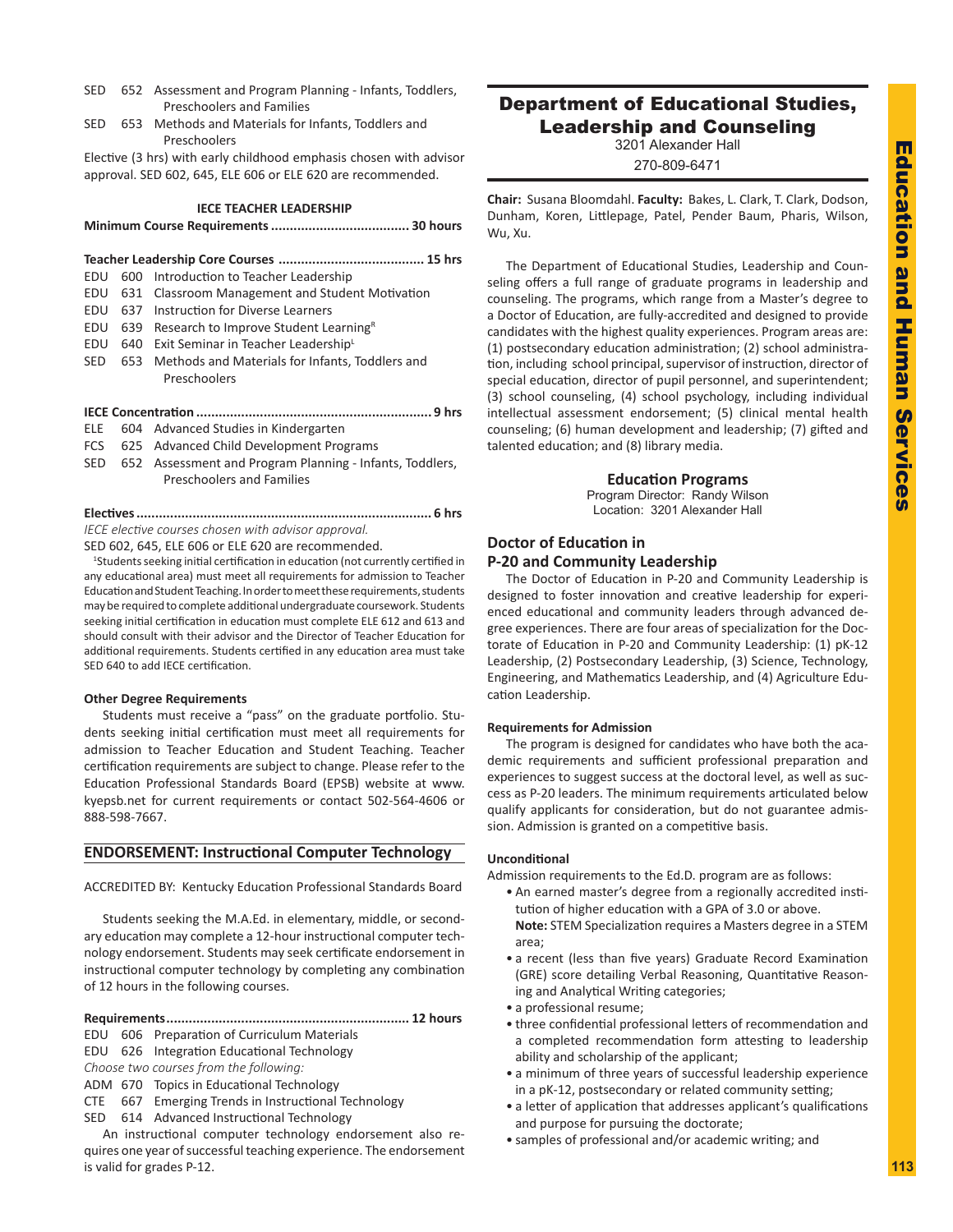- a statement of support from the applicant's employer or a written plan for how the applicant will meet the demands of the program and maintain professional responsibilities; and
- an interview with the program faculty.

Admission is not based on any sole factor but on a combination of the applicant's academic record and application materials, which describe professional and leadership experiences and academic abilities. Finalists for admission will complete an interview with program faculty to ensure a match between applicant's abilities and the program's goals and objectives.

Application deadlines will be posted on the Department of Educational Studies, Leadership and Counseling website for each admission cycle. Applicants should obtain a Program Application by contacting the program at www.murraystate.edu/p20 or 270-809- 2793.

# **Other Degree Requirements**

Satisfactory progress through the Ed.D. program requires the following:

- maintenance of a 3.0 overall GPA,
- completion of the early program qualifying exam with a passing score,
- completion of the written and oral qualifying comprehensive examination with a passing score,
- completion of the requirements for clinical field experiences,
- successful defense of the Dissertation Proposal, and
- successful defense of the Dissertation.

Detailed information about these and other policies, such as academic honesty, dissertation guidelines and comprehensive exams, is available from the Department of Educational Studies, Leadership and Counseling and in the Doctor of Education in P-20 and Community Leadership Program Handbook.

# **Exit Criteria**

Candidates must have a 3.0 overall GPA to qualify for graduation. Verification of required clinical experience. Successful defense of dissertation.

# **Doctor of Education P-20 and Community Leadership/pK-12 Specialization** CIP 13.0401

**Total Course Requirements............................................. 60 hours Core Courses ...................................................................... 42 hrs** ADM 725 Advanced Methods of Quantitative Research in Education ADM 730 Advanced Educational Research ADM 735 Institutional Research, Assessment and Accreditation ADM 800 Seminar in Individual Leadership Development ADM 810 Leadership and Ethics in a Diverse Society ADM 820 Foundations of P-20 Education ADM 830 Development of P-20 Learners ADM 900 Clinical Practice I: P-20 Leadership ADM 910 Clinical Practice II: P-20 Leadership ADM 920 Dissertation Seminar I1 ADM 930 Dissertation Seminar II2 ADM 940 Dissertation Seminar III<sup>3</sup> COM 887 Seminar in Organizational Leadership MGT 801 Educational Entrepreneurism **Specialization Area ............................................................. 18 hrs** ADM 750 Philanthropy and Community Engagement: Institutional Advancement in Education ADM 755 The Role of Community Partnerships and Outreach in Education

ADM 760 Executive Leadership

Nine (9) hours of approved electives

<sup>1</sup>Students must pass Qualifying Exam before enrolling in ADM 920.

<sup>2</sup>All ADM 920 course requirements must be met to continue to ADM 930.

3 Students must maintain enrollment in ADM 940 until successful defense.

# **Doctor of Education**

**P-20 and Community Leadership/Postsecondary Specialization** CIP 13.0401

**Total Course Requirements............................................. 60 hours**

|     | ADM 725 Advanced Methods of Quantitative Research<br>in Education                                    |  |  |  |
|-----|------------------------------------------------------------------------------------------------------|--|--|--|
|     | Advanced Educational Research                                                                        |  |  |  |
|     | Institutional Research, Assessment and Accreditation                                                 |  |  |  |
|     | Seminar in Individual Leadership Development                                                         |  |  |  |
|     | Leadership and Ethics in a Diverse Society                                                           |  |  |  |
|     | Foundations of P-20 Education                                                                        |  |  |  |
|     | Development of P-20 Learners                                                                         |  |  |  |
|     | Clinical Practice I: P-20 Leadership                                                                 |  |  |  |
| 910 | Clinical Practice II: P-20 Learner                                                                   |  |  |  |
| 920 | Dissertation Seminar I <sup>1</sup>                                                                  |  |  |  |
| 930 | Dissertation Seminar II <sup>2</sup>                                                                 |  |  |  |
| 940 | Dissertation Seminar III <sup>3</sup>                                                                |  |  |  |
| 887 | Seminar in Organizational Leadership                                                                 |  |  |  |
| 801 | <b>Educational Entrepreneurism</b>                                                                   |  |  |  |
|     | 730<br>ADM 735<br>800<br>ADM<br>ADM 810<br>ADM 820<br>ADM 830<br>ADM 900<br>ADM<br>ADM<br>ADM<br>COM |  |  |  |

# **Specialization Area ............................................................. 18 hrs**

PSE 750 Academic Program Management and Evaluation

- PSE 755 Postsecondary Instructional Support Systems
- PSE 760 Organization and Operations in Postsecondary Education

Nine hours of approved electives

<sup>1</sup> Students must pass Qualifying Exam before enrolling in ADM 920.

<sup>2</sup> All course requirements must be met to continue to ADM 930. 3 Students must maintain enrollment in ADM 940 until successful defense.

# **Doctor of Education P-20 and Community Leadership/STEM Specialization** CIP 13.0401

|         |     | ADM 725 Advanced Methods of Quantitative Research<br>in Education |  |  |
|---------|-----|-------------------------------------------------------------------|--|--|
| ADM 730 |     | Advanced Educational Research                                     |  |  |
| ADM 735 |     | Institutional Research, Assessment and Accreditation              |  |  |
| ADM 800 |     | Seminar in Individual Leadership Development                      |  |  |
| ADM 810 |     | Leadership and Ethics in a Diverse Society                        |  |  |
| ADM     | 820 | Foundations of P-20 Education                                     |  |  |
| ADM 830 |     | Development of P-20 Learners                                      |  |  |
| ADM 900 |     | Clinical Practice I: P-20 Leadership                              |  |  |
| ADM 910 |     | Clinical Practice II: P-20 Learner                                |  |  |
| ADM 920 |     | Dissertation Seminar I <sup>1</sup>                               |  |  |
| ADM 930 |     | Dissertation Seminar II <sup>2</sup>                              |  |  |
| ADM 940 |     | Dissertation Seminar III <sup>3</sup>                             |  |  |
| COM     | 887 | Seminar in Organizational Leadership                              |  |  |
| MGT     | 801 | Educational Entrepreneurism                                       |  |  |

**114**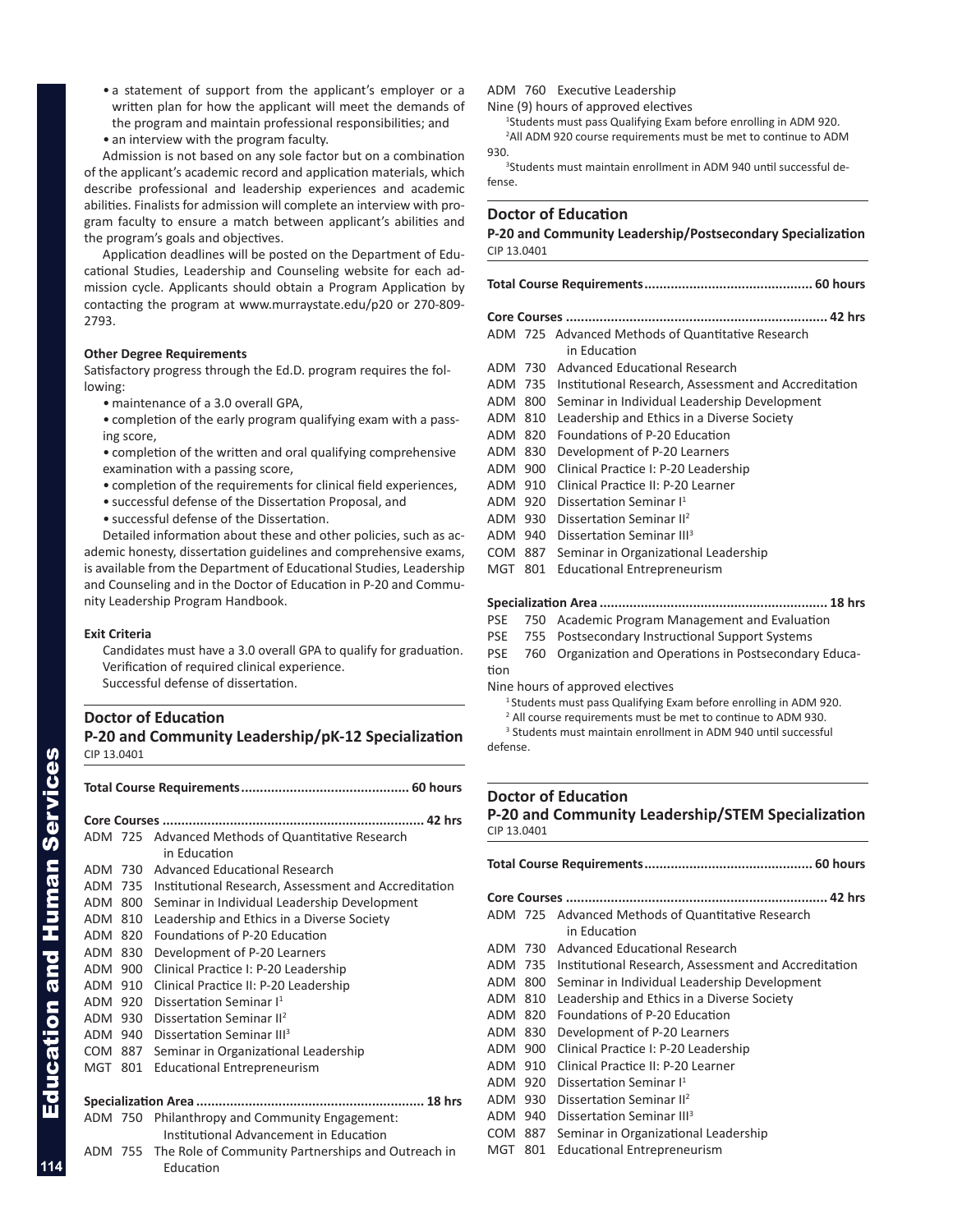### **Specialization Area ............................................................. 18 hrs**

STM 901 Professional Studies in STEM Education I

STM 902 Professional Studies in STEM Education II

STM 904 Contemporary Issues in STEM Policy and Education

Nine hours of approved STEM area electives in the student's area.

- <sup>1</sup> Students must pass Qualifying Exam before enrolling in ADM 920.
- <sup>2</sup> All course requirements must be met to continue to ADM 930.

3 Students must maintain enrollment in ADM 940 until successful defense.

# **Doctor of Education**

| P-20 and Community Leadership/Agricultural |             |
|--------------------------------------------|-------------|
| <b>Education Leadership Specialization</b> | CIP 13.0401 |
|                                            |             |

|--|

| ADM 725    |     | Advanced Methods of Quantitative Research            |  |
|------------|-----|------------------------------------------------------|--|
|            |     | in Education                                         |  |
| ADM 730    |     | Advanced Educational Research                        |  |
| ADM        | 735 | Institutional Research, Assessment and Accreditation |  |
| ADM        | 800 | Seminar in Individual Leadership Development         |  |
| ADM 810    |     | Leadership and Ethics in a Diverse Society           |  |
| ADM        | 820 | Foundations of P-20 Education                        |  |
| ADM        | 830 | Development of P-20 Learners                         |  |
| <b>ADM</b> | 900 | Clinical Practice I: P-20 Leadership                 |  |
| ADM 910    |     | Clinical Practice II: P-20 Learner                   |  |
| ADM 920    |     | Dissertation Seminar I <sup>1</sup>                  |  |
| ADM        | 930 | Dissertation Seminar II <sup>2</sup>                 |  |
| ADM 940    |     | Dissertation Seminar III <sup>3</sup>                |  |
| <b>COM</b> | 887 | Seminar in Organizational Leadership                 |  |
| <b>MGT</b> | 801 | <b>Educational Entrepreneurism</b>                   |  |
|            |     |                                                      |  |
|            |     |                                                      |  |
| AED        | 900 | Trends and Advocacy in Agricultural Leadership       |  |
| AED        | 910 | Agricultural Education Stewardship in Practice       |  |
| AED        | 920 | Seminar in Agricultural Education Leadership         |  |
| AED        | 930 | Training and Presentation Development Strategies     |  |
|            |     | for Agricultural Audiences                           |  |
|            |     |                                                      |  |

AED 940 Agricultural Education Supervision in Practice AED/AGR elective (3 hrs)

<sup>1</sup> Students must pass Qualifying Exam before enrolling in ADM 920.

<sup>2</sup> All course requirements must be met to continue to ADM 930.

3 Students must maintain enrollment in ADM 940 until successful

defense.

# **Postsecondary Education Administration**

Program Coordinator: Ben Littlepage Location: 3201 Alexander Hall

The Master of Arts in Postsecondary Education Administration prepares individuals for careers in 2-year and 4-year postsecondary institutions and fields related to higher education through the service regionally, nationally, and internationally. The curriculum provides students with a foundation of research, administration, leadership, development theory, multicultural and diversity issues, group/team dynamics, and legal/ethic issues. One 150-clock hour internship provides the depth of experience needed for careers in postsecondary education and related fields.

# **Requirements for Admission**

The program is designed for candidates who have a desire to move into leadership positions within a 2-year or 4-year postsecondary institution. The program allows for full-time or part-time study. If a student desires to complete the degree on a part-time basis, it is

strongly recommended that the student be employed in a postsecondary setting to facilitate the completion of Internship requirements. The minimum requirements articulated below qualify applicants for consideration, but do not guarantee admission. Admission is granted on a competitive basis.

# **Unconditional**

Admission requirements are as follows:

- an earned bachelor's degree from a regionally accredited institution of higher education with a GPA of 3.0 or above;
- application for admission to the MSU Graduate School;
- application for admission to the Master of Arts in Postsecondary Education Administration program;
- three confidential professional letters of recommendation attesting to leadership ability and scholarship of the applicant;
- two writing samples as defined by the criteria on the application for admission to the Master of Arts in Postsecondary Education Administration program; and
- a successful interview with the graduate faculty (if necessary).

Admission is not based on any sole factor but on a combination of the applicant's academic record and application materials, which describe professional and leadership experiences and academic abilities. Finalists for admission will complete an interview with program faculty to ensure a match between applicant's abilities and the program's goals and objectives.

Application deadlines will be posted on the Department of Educational Studies, Leadership and Counseling website for each admission cycle. Applicants should obtain a Program Application by contacting the department at www.murraystate.edu/pse or 270-809-2793.

# **Exit Criteria**

Candidates must have a 3.0 overall GPA to qualify for graduation.

Verification of required Internship experiences.

Successful completion of the capstone research project or case study analysis.

Detailed information about these and other policies, internship guidelines, and the capstone research project, is available at the Postsecondary Education Administration Program website, www. murraystate.edu/pse.

# **Master of Arts Postsecondary Education Administration** CIP 13.0406

| . 36 hours |     |                                                       |  |
|------------|-----|-------------------------------------------------------|--|
| ADM 630    |     | Methods of Research                                   |  |
| ADM 735    |     | Institutional Research, Assessment and Accreditation  |  |
| CNS.       |     | 635 Human Development                                 |  |
| PSE        | 615 | Introduction to Student Affairs in Higher Education   |  |
| PSE        | 616 | College Students in the United States                 |  |
| PSE.       | 630 | Globalization and Internalization of Higher Education |  |
| PSE.       | 700 | History and Foundations of American Higher Education  |  |
| PSE        | 710 | Higher Education and the Law                          |  |
| PSE        | 740 | Contemporary Issues in Postsecondary Education        |  |
| PSE        | 755 | <b>Postsecondary Instructional Support Systems</b>    |  |
| PSE        | 760 | Organization and Operations in Postsecondary          |  |
|            |     | Education                                             |  |
|            |     |                                                       |  |

PSE 720 Internship I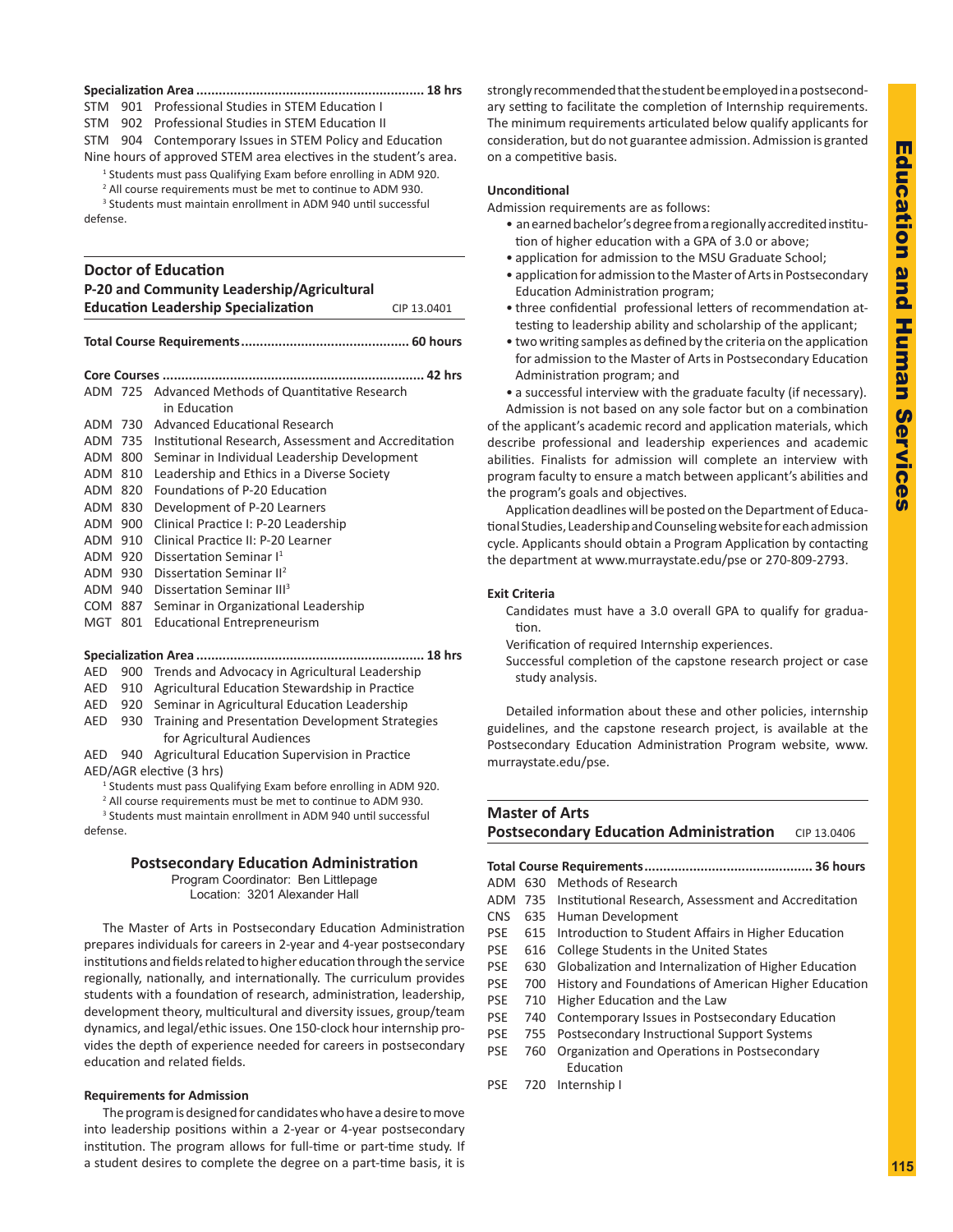| <b>College Advising</b> | CIP 13.1102 |
|-------------------------|-------------|
| <b>CERTIFICATE:</b>     |             |

The Certificate in College Advising equips individuals with counseling-based advising skills and an organizational understanding for postsecondary education. Although the certificate program is open to individuals who meet the admissions criteria, ideal candidates are those who work or desire to work in the counseling or postsecondary education administration field, workforce development, or career centers.

# **Requirements for Admission**

Students who hold an undergraduate degree, graduate degree, or those currently enrolled in a graduate program may apply for the Certificate in College Advising.

Applicants must comply with Murray State University requirements (see *Graduate Admissions*). Additional requirements for unconditional admission are as follows:

- a recent (less than five years) Graduate Record Examination (GRE) score; or an earned master's degree in Postsecondary Education Administration, Higher Education Administration, or related field, from a regionally accredited college or university;
- a written statement of intent for admission into the Certificate for College Advising program;
- a current resume; and
- three letters of recommendation from people able to address the applicant's potential to be successful in college advising.
- Conditional admission will be determined by the Coordinator of the Certificate in College Advising.

# **Total Course Requirements............................................. 12 hours**

- CNS 619 Foundational Counseling Techniques
- CNS 686 Career Counseling
- PSE 616 College Students in the United States
- PSE 740 Contemporary Issues in Postsecondary Education

### **Other Degree Requirements**

Students must complete the 12 credit-hour curriculum and a culminating project to successfully complete the certificate program. Through the culminating project, students will integrate disparate concepts from each of the certificate courses in the form of a synthesized case study. In the culminating project, the student will craft a detailed story of a college student, develop a plan of action that reflects key concepts from the core curriculum, and identify an appropriate theory that would be used to guide a professional in working with the case study subject. Students will discuss the basis for their culminating project with the certificate coordinator.

| pK-12 School Administration Programs |
|--------------------------------------|
| Program Coordinator: Richard Dodson  |
| Location: 3201 Alexander Hall        |

| <b>Specialist in Education</b>  |             |
|---------------------------------|-------------|
| <b>Education Administration</b> | CIP 13.0499 |

ACCREDITED BY: Council for the Accreditation of Educator Preparation (CAEP).

The Specialist in Education: Education Administration is designed for individuals pursuing district-level certification in K-12 education. This is a 21-hour program in addition to a 30-hour Master of Arts in Education: Education Administration degree. Upon completion of the 30-hour education administration master's degree, the student may reapply to the Education Administration Specialist program and complete the remaining 21 hours.

*NOTE: Total program hours must equal or exceed 60 hours beyond the bachelor's degree. Additional advisor-approved elective(s) may be required with chair approval, curriculum may be used for only certification or rank change.*

# **Requirements for Admission**

Admission requirements are as follows:

- earned Master of Arts in Education: Education Administration degree;
- a valid Kentucky Teaching Certificate; and
- a minimum of five (5) years of experience as a professional educator at time of application.

# **Total Course Requirements........................................ 21-30 hours**

- ADM 667 Pupil Personnel Accounting<sup>1</sup>
- SED 650 Administration of Special Education Programs
- ADM 669 Seminar in School Administration<sup>R</sup>
- ADM 677 Crisis Management in Educational Settings<sup>1</sup>
- ADM 739 Roles and Responsibilities of the School  $Superintendent<sup>L</sup>$
- ADM 749 School District Management
- ADM 759 Instructional Planning in Education
- ADM 779 The Superintendency Capstone $PT, 2$
- *or*
- ADM 798 Specialty Study<sup>3</sup>

Advisor approved electives as needed (0-9 hrs)

### **Exit Criteria**

*or*

Verification of field experiences.

- Successful defense of specialty study or capstone project.
- 1 Field experience required
- <sup>2</sup> Capstone project embedded in final course.
- <sup>3</sup> Students not admitted to superintendent program must take ADM 798.

# **Master of Arts in Education Education Administration** CIP 13.0499

ACCREDITED BY: Council for the Accreditation of Educator Preparation (CAEP).

The Master of Arts in Education Administration is designed for individuals seeking initial professional certification for Kentucky Instructional Leadership-School Principal (Level 1), and/or certification as a Career and Technical Education principal. This degree is required for admission to other Kentucky Professional Administrative Certificate programs. Coursework is aligned with the Interstate School Leader Licensure Consortium (ISLLC) standards, the Technology Standards for School Administrator (TSSA), and the Kentucky Dispositions, Dimensions and Functions for School Leaders (KDF). There are over 500 hours of documented field experience required, which occur with a diversity of students in different contexts (elementary, secondary) and at different levels of engagement (observing, participating, leading). Admission to the program is competitive, selective, and collaborative. Pursuant to 16 KAR 3:050, Murray State University and partner school districts collaborate to co-select candidates, co-design program experiences, and coordinate resources to support candidate field-experience (i.e., release time, access to data, mentoring). Applicants must be affiliated with a partner school district through employment or through a Statement of Sponsorship. For certification as Kentucky Instructional leadership-School Principal (Level 1) applicants must possess a master's degree, making this a second master's degree. Career and Technical Education applicants with initial certification at the associate degree level, may enter the program as a first master's degree and are restricted to the CTE Principal certificate with an earned bachelor's degree.

**116**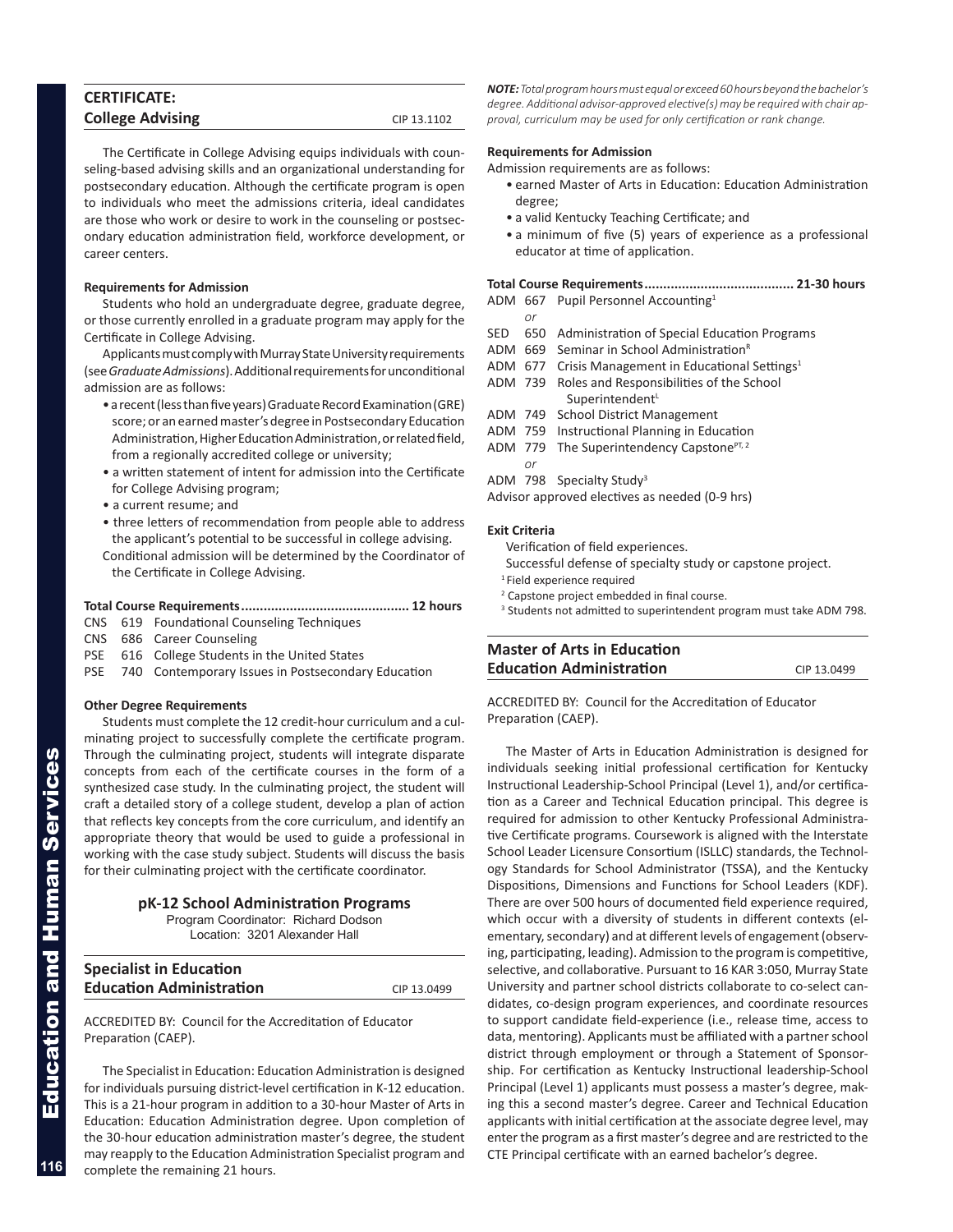# **Admission Requirements**

- an earned master's degree from a regionally accredited college or university;
- documented affiliation with a partner school district;
- a minimum of three (3) years of teaching experience at time of application; and
- a valid Kentucky Teaching Certificate or an approved waiver of Kentucky certification.

# **Procedures for Admission**

This program is organized and delivered through a regional cohort model. Applicants should contact the Department of Educational Studies, Leadership and Counseling to obtain a schedule of cohorts, application deadline dates, and a departmental application. All application materials must be submitted by the advertised deadline for consideration for the cohort. These materials include:

- completed departmental and university graduate applications;
- current professional resume reflecting leadership experiences;
- requested letters of reference and completed rating sheets; and
- requested essays.

All application materials will be screened and interviews schedule by a selection committee for each cohort. Following the interviews, applicants will be notified of the admission decision by the department.

# **Total Course Requirements................................................. 30 hrs MA and Level 1 Certification**

ADM 601 School Leadership and Culture<sup>L</sup>

# ADM 602 Socio-Political Dimensions of School Leadership<sup>1</sup>

- ADM 611 School-wide Instructional Leadership<sup>1</sup>
- ADM 612 Development of School Personnel<sup>1</sup>
- ADM 631 Organization and Operation of Schools
- ADM 632 Principal Internship  $I^{PT, 1}$
- ADM 671 Principal Internship  $H^{R,1}$
- ADM 672 Legal and Ethical Issues in Schools
- ADM 681 Instructional Leadership for Diverse Learners
- ADM 682 Principal Internship III<sup>1</sup>

# **Exit Criteria**

Verification of internship and field experience hours. Successful defense of capstone project. Must have at least a 3.00 cumulative GPA. <sup>1</sup> Field experience required.

# **Certification Procedures**

For certification as Instructional Leadership-School Principal Level 1, the candidate must show proof of an earned Master of Arts in Education: Education Administration and passing scores of the following tests: 1) School Leader Licensure Assessment (#1494) and 2) the Kentucky Principal test with chair approval, a program may be developed only for certification and rank change purposes.

Within five years of receipt of the Level 1 certificate, the program for Level 2 must be completed.

**Level II Principal Certification ............................................... 6 hrs** ADM 669 Seminar in School Administration

# Advisor approved elective based upon candidate needs (3 hrs)

# **Career and Technical Education Principal Concentration Requirements for Admission**

• an earned master's degree from a regionally accredited college or university;

- **NOTE:** Occupation-based candidates: earned bachelor's degree in appropriate area from a regionally accredited college or university;
- documented affiliation with a partner school district or technical center;
- a minimum of three (3) years of teaching experience at time of application; and
- a valid Kentucky Teaching Certificate in CTE area or an approved waiver of Kentucky certification.

# **Procedures for Admission**

This program is organized and delivered through a regional cohort model. Applicants should contact the Department of Educational Studies, Leadership and Counseling to obtain a schedule of cohorts, application deadline dates, and a departmental application. All application materials must be submitted by the advertised deadline for consideration for the cohort. These materials include:

• completed departmental and university graduate applications;

- current professional resume reflecting leadership experiences;
- requested letters of reference and completed rating sheets; and
- requested essays.

All application materials will be screened and interviews schedule by a selection committee for each cohort. Following the interviews, applicants will be notified of the admission decision by the department.

# **Total Course Requirements................................................. 30 hrs MA and Career and Technical Education Certification**

- ADM 601 School Leadership and Culture<sup>L</sup>
- ADM 602 Socio-Political Dimensions of School Leadership<sup>1</sup>
- ADM 611 School-wide Instructional Leadership<sup>1</sup>
- ADM 612 Development of School Personnel<sup>1</sup>
- ADM 671 Principal Internship  $H^{R,1}$
- ADM 672 Legal and Ethical Issues in Schools
- ADM 681 Instructional Leadership for Diverse Learners
- ADM 682 Principal Internship  $III^{PT, 1}$
- CTE 672 Managing CTE Learning Facilities<sup>1</sup>
- CTE 676 Organization and Administration of Career and Technical Education<sup>1</sup>

1 Field experience required.

# **Exit Criteria**

Verification of internship and field experience hours. Successful defense of capstone project.

# **Certification Procedures**

For certification as a Career and Technical Education Principal, the candidate must show proof of an earned master's in education administration and passing scores of the following tests: 1) School Leader Licensure Assessment (#1494) and 2) the Kentucky Principal test. With chair approval, a program may be developed for certification and rank change only.

**Note:** Candidates completing the program as a second master's may also earn certification as School Principal Level 1 by completing ADM 631.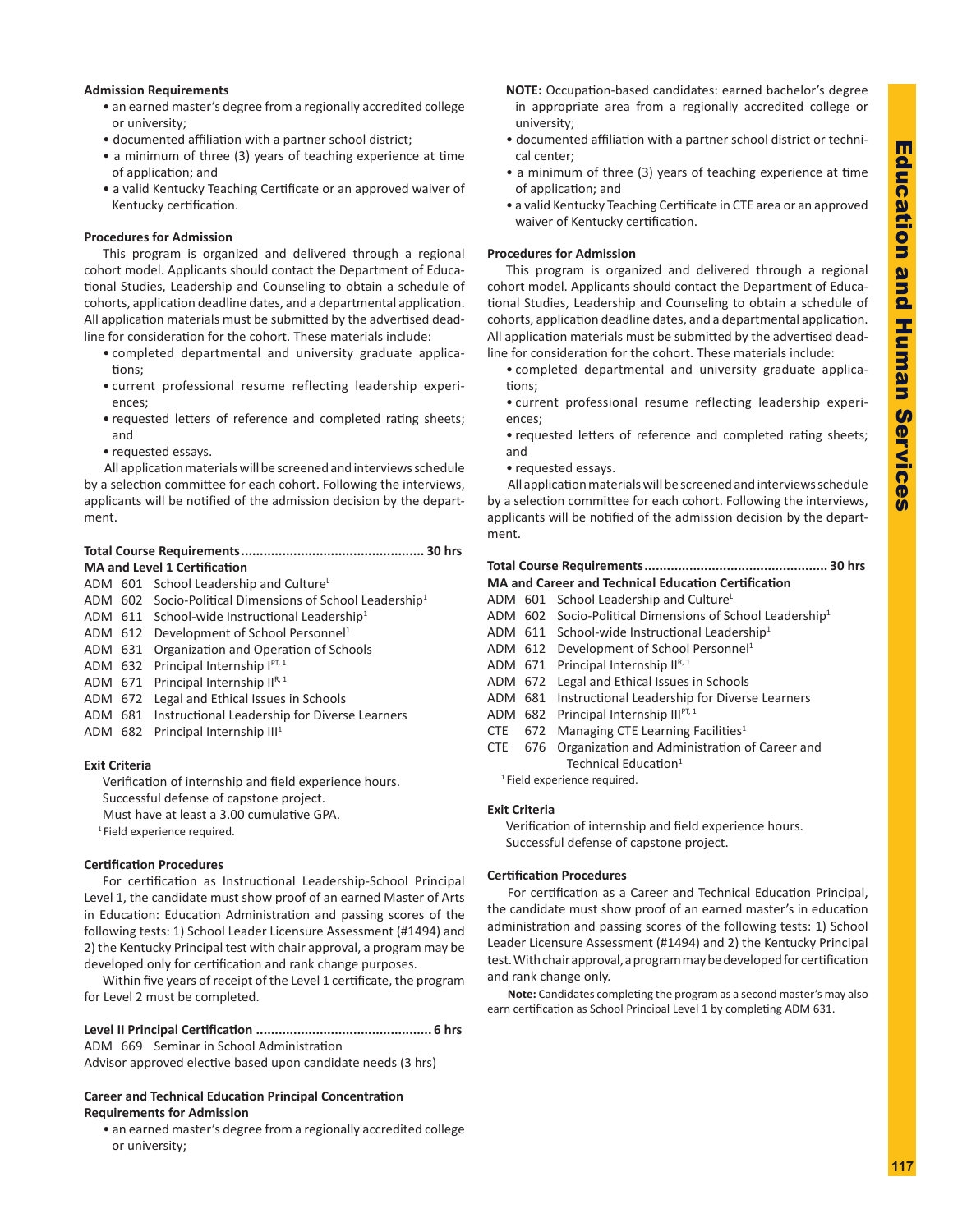# **Master of Arts in Education (Middle or Secondary Education) with School Improvement Leader Concentration**

Students seeking a middle or secondary M.A.Ed. or +30 program in middle or secondary education, may complete a 12-hour school improvement leader concentration as part of the program requirements. Course experiences within the concentration are designed to support teachers as they serve in leadership roles such as School-Based Decision Making councils. This concentration does not lead to administrative certification or endorsement.

**Total Course Requirements............................................. 12 hours**

ADM 627 School Law and Finance for Teachers<sup>L</sup>

ADM 656 School Improvement Processes for Teachers ADM 657 Educational Policy and Ethics Advisor approved ADM elective (3 hrs)

| <b>Master of Arts in Education</b> |             |
|------------------------------------|-------------|
| <b>Library Media</b>               | CIP 13.1334 |

The Master of Arts in Education in Library Media offers two areas of emphasis. The certified teacher course of study is offered for students with a teaching certificate that would like certification as a school media librarian. The initial certification course of study is appropriate for students with no teaching certificate that would like to begin an education career as a school media librarian.

# **Requirements for Admission**

All applicants to the library media program should meet the minimum requirements outlined below.

- an earned bachelor's degree from a regionally accredited institution with a minimum GPA of 2.75;
- application for admission to the MSU Graduate School; and
- application for admission to the library media program.

Admission is not based on any sole factor, but a combination of the applicant's academic record and application materials.

| EDU  |     | 626 Integrating Educational Technology                      |
|------|-----|-------------------------------------------------------------|
|      |     | EDU 633 Curriculum Development                              |
| EDU  |     | 639 Research to Improve Student Learning <sup>R</sup>       |
|      |     |                                                             |
|      |     |                                                             |
| LIB  |     | 600 Libraries and Education <sup>1</sup>                    |
| LIB  |     | 620 Library Administration                                  |
| LIB  |     | 630 Organizing and Managing Library Collections             |
| LIB  | 640 | 21st Century Skills and Services                            |
| LIB. | 699 | Exit Seminar in Library Media Education <sup>L,2</sup>      |
|      |     |                                                             |
|      |     | <b>CERTIFIED TEACHER TO ADD LIBRARY MEDIA CERTIFICATION</b> |
|      |     |                                                             |

# **Clinical Experience............................................................ 3 hours**

- *Choose three of the four following courses:*
- LIB 626 Administration Practicum in Library Media<sup>PT</sup>
- LIB 636 Cataloging Practicum in Library Media $P<sup>T</sup>$
- LIB 646 21st Century Skills Practicum in Library Media $P<sup>T</sup>$
- LIB 656 Technology Practicum in Library Media $P<sup>T</sup>$

**Electives........................................................................... 9 hours** *(Limited to library media or library media related courses approved in advance by the student's advisor.)* ELE 616 Research in Children's Literature

*or*

- LIB 617 Research Young Adult Literature
- LIB 601 Learning and Libraries
- *or*
- LIB 604 Library in the School Curriculum
- LIB 610 Collection Management
	- <sup>1</sup> LIB 600 must be take during the first semester of the program. <sup>2</sup> LIB 699 must be taken in the last semester of the program.

# **INITIAL CERTIFICATION**

Students seeking initial certification in education (not currently certified in any educational area) must pass the Praxis Core Academic Skills Test for Educators (CASE) and attend an on-campus *Admission to Teacher Education* orientation before admission to the program. During the first few semesters of the program, the must meet all requirements for admission to Teacher Education (16 KAR 5:020), including but not limited to, completing 200 hours of field experience, in compliance with 16 KAR 5:040 (3). Fifty of these hours will come from LIB 600 and the remaining 150 hours of field experience will come from three of the four practicum classes. In order to meet the requirements for admission to Teacher Education, students may be required to complete additional graduate or undergraduate coursework. Students seeking initial certification in education should consult with their advisor and the Director of Teacher Education for requirements.

|     |    | Choose three of the following four courses:                                   |
|-----|----|-------------------------------------------------------------------------------|
| LIB |    | 626 Administration Practicum in Library Media                                 |
| LIB |    | 636 Collections Practicum in Library Media                                    |
|     |    | LIB 646 21st Century Skills Practicum in Library Media                        |
| LIB |    | 656 Technology Practicum in Library Media                                     |
|     |    |                                                                               |
|     |    |                                                                               |
|     |    | LIB $613$ Clinical Experience in Library Media <sup>1</sup>                   |
|     |    |                                                                               |
|     |    |                                                                               |
| ELE |    | 616 Research in Children's Literature                                         |
|     | or |                                                                               |
| LIB |    | 617 Research Young Adult Literature                                           |
| LIB |    | 601 Learning and Libraries                                                    |
|     | or |                                                                               |
| LIB |    | 604 Library in the School Curriculum                                          |
|     |    | <sup>1</sup> Requires admission to Teacher Education and admission to Student |

Teaching.

# **Other Degree Requirements**

Students must maintain a minimum GPA of 3.0 and successfully complete the program portfolio. Students must achieve a passing score on the Praxis II for Library Media Specialist (5311), and if the candidate is going for initial certification, a passing score on the Principles of Learning and Teaching Test (5622, 5623, 5624).

# **Student Teaching Requirements**

Requirements for student teaching are described in the introductory section of the College of Education and Human Services. Questions should be directed to the office of Teacher Education Services, 270-809-2054.

**118**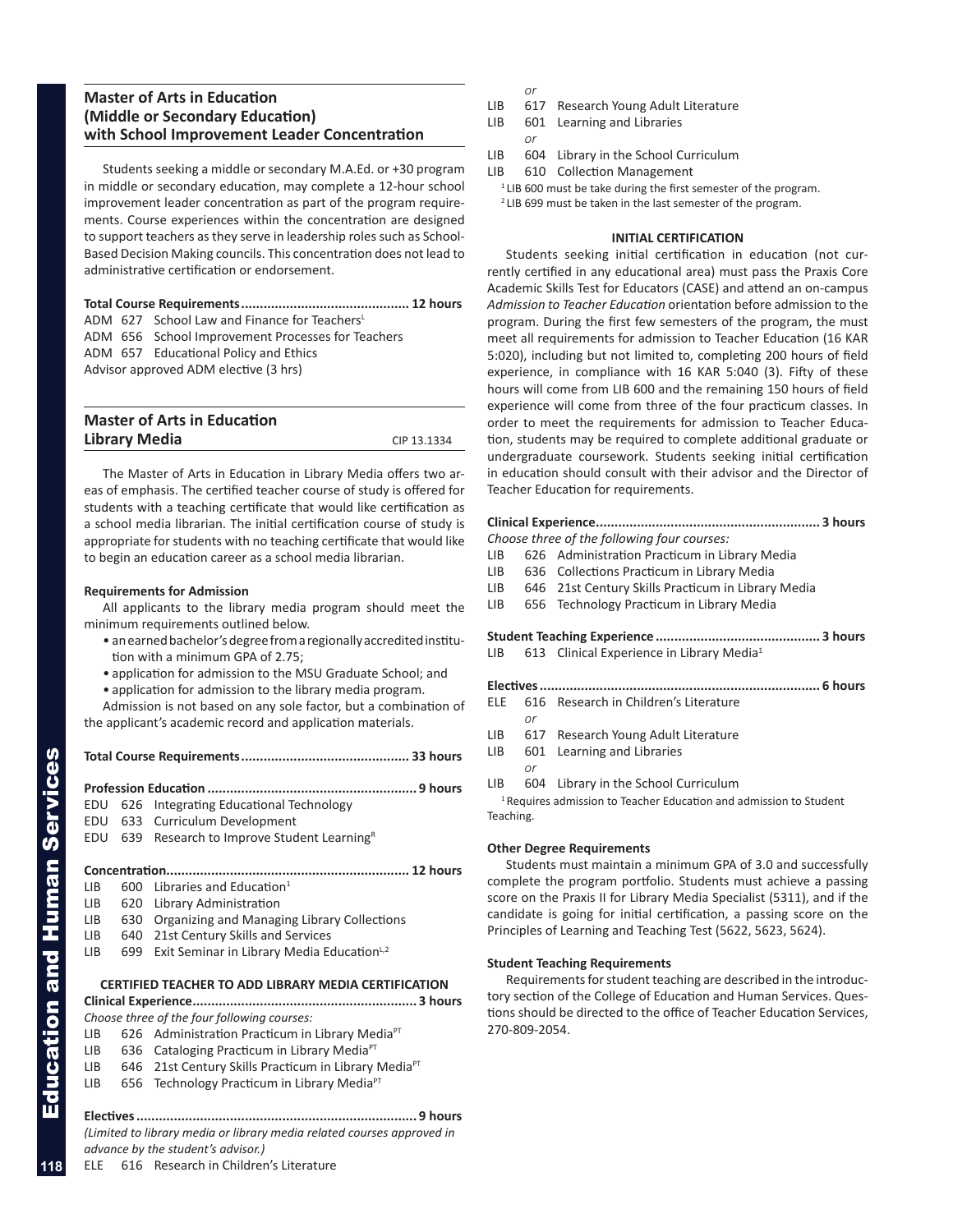# **ENDORSEMENT: Gifted Education**

Students enrolled in M.A.Ed. or +30 program in elementary, middle, or secondary education may complete a 12-hour gifted education endorsement. Certified teachers are also eligible. The courses for the certificate include:

# **Total Course Requirements............................................. 12 hours**

- GTE 691 Nature and Needs of the Gifted Student<sup>L</sup>
- GTE 692 Methods and Materials for Teaching Gifted Students GTE 694 Supervised Practicum in Gifted Education $PT$
- *Choose one of the following:*
- EDU 621 Advanced Methods of Teaching<sup>1</sup>
- EDU 637 Instruction for Diverse Learners<sup>1</sup>
- GTE 693 Educational Programs for Gifted Students

<sup>1</sup>This course may not be used as an elective when required within a graduate level program.

A gifted education endorsement also requires one year of successful teaching experience. The endorsement is valid for grades K-12; however, assignment to a full-time self-contained gifted education class shall be restricted to the level of the base certificate. The endorsement shall have the same duration as the base certificate.

Exit Assessment: GPA of 3.0 or higher in endorsement courses, with completed GTE 694, and a portfolio score of 82 or above. Individuals applying for this endorsement September 1, 2009 or after, must successfully complete Praxis II Gifted Education (5358).

# **Kentucky Administrator Professional Endorsements**

There are four Kentucky administrative endorsements that may be obtained at the post-master's degree level. These endorsements are a) Instructional Leadership-School Superintendent, b) Instructional Leadership-Supervisor of Instruction c) Director of Pupil Personnel, and d) Director of Special Education. All programs are aligned to the Interstate School Leader Licensure Standards and the Technology Standards for School Administrators.

# **Requirements for Admission**

Applicants to these programs must have the following:

- earned Master of Arts in Education: Education Administration degree;
- a valid Kentucky Teaching Certificate;
- a minimum of three (3) years of teaching experience at time of application; and
- additional requirements as listed with each endorsement as appropriate.

# **ENDORSEMENT: Instructional Leadership-School Superintendent**

Applicants should apply to the MSU Graduate School and obtain a program application from www.murraystate.edu/elc.

# **Requirements for Admission**

Pursuant to 16 KAR 3:010, applicants must submit the following:

a) a valid Kentucky Professional Certificate;

b) evidence of a minimum of three years of teaching experience at time of application;

c) evidence of at least two years of experience in a position of school principal, supervisor of instruction, guidance counselor, director of pupil personnel; director of special education, school business administrato, local district coordinator of vocational education, or a coordinator, administrator, or supervisor of district-wide services. Other administrative experience may be substituted for this requirement with the approval of the Education Professional Standards Board.

d) an admission portfolio that includes a written statement from a supervisor or education agency representative attesting to the skills and evidence of the applicant's suitability in the following areas:

1. The ability to improve student achievement;

2. Knowledge of school laws related to school finance, school operations, and personnel matters;

3. The ability to implement curriculum, instruction, and assessment;

- 4. A commitment to ongoing professional growth;
- 5. Effective communication skills; and

6. The ability to build relationships, foster teamwork, and develop networks.

e) Proof the applicant completed a master's degree program.

# **Total Course Requirements............................................. 12 hours**

ADM 739 Roles and Responsibilities of the School

- Superintendent<sup>L</sup>
- ADM 749 School District Management
- ADM 759 Instructional Planning in Education
- ADM 779 The Superintendency Capstone $PT, 1$

<sup>1</sup> Must be unconditionally admitted to superintendent program to enroll.

### **Exit Criteria**

- Successful defense of the Capstone Project.
- Verification of all field experience and mentor hours.

# **ENDORSEMENT:**

# **Instructional Leadership-Supervisor of Instruction**

|  | ADM 669 Seminar in School Administration |
|--|------------------------------------------|
|  | ADM 749 School District Management       |

**Level II Total Course Requirements................................... 3 hours** ADM 759 Instructional Planning in Education

# **ENDORSEMENT: Director of Pupil Personnel**

|  | ADM 667 Pupil Personnel Accounting       |
|--|------------------------------------------|
|  | ADM 669 Seminar in School Administration |

# **Level II Total Course Requirements................................... 6 hours**

- ADM 677 Crisis Management in Educational Settings *or*
- COM 639 Seminar in Conflict Resolution

*or*

HDL 692 Group Processes and Team Development

# **ENDORSEMENT: Director of Special Education**

In addition to the requirements listed for all Kentucky Administrator Professional Endorsements, applicants must:

- qualify for a Kentucky teaching certificate or a school psychology certificate *and*
- provide evidence of three years of experience as a teacher or school psychologist, with at least one year as a teacher of exceptional children or school psychologist.

### **Level I Total Course Requirements.................................... 6 hours**

- SED 603 Special Education Law and Procedures
- SED 650 Administration of Special Education Program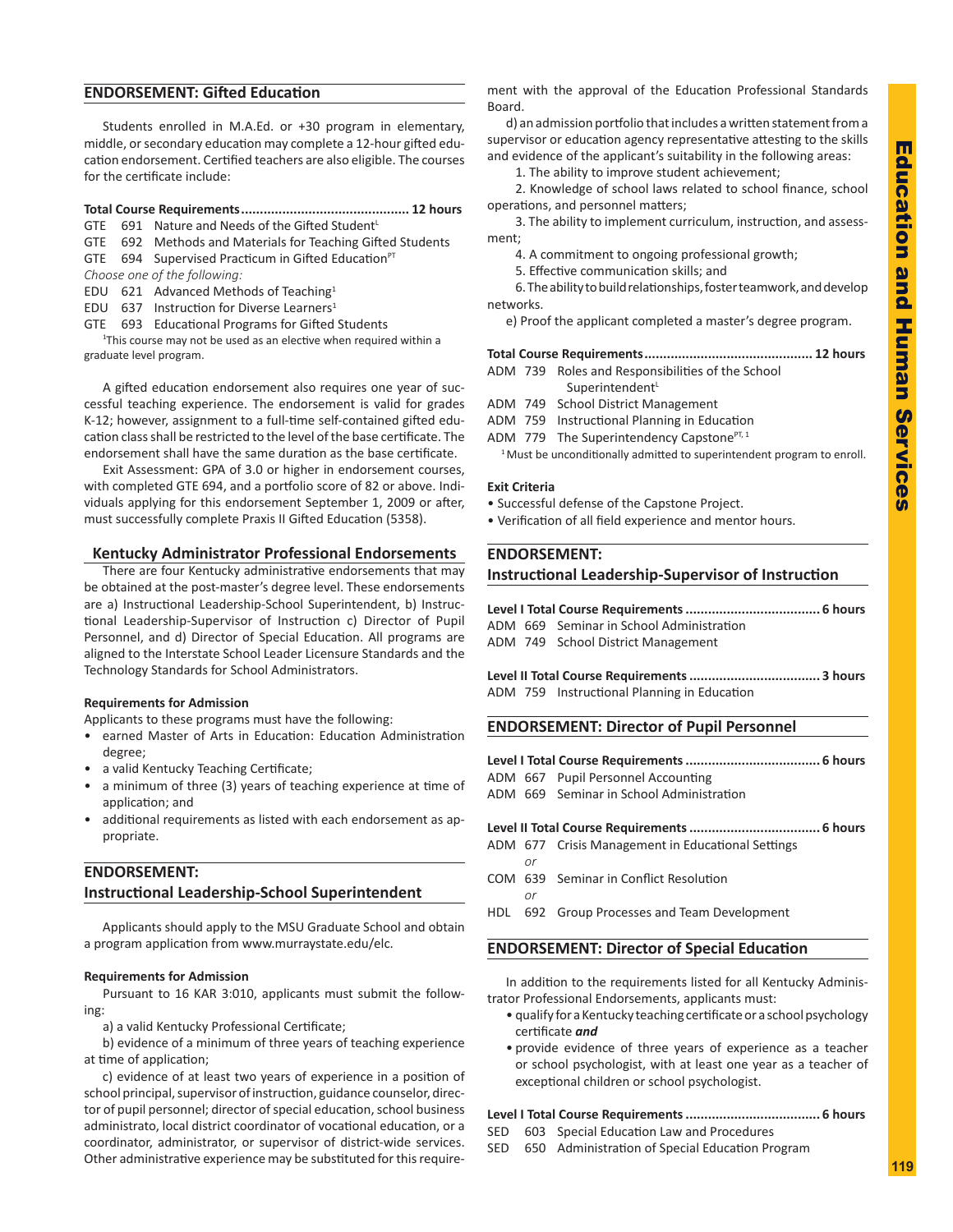# **Level II Total Course Requirements................................... 3 hours**

ADM 749 School District Management

*or* ADM 759 Instructional Planning in Education

# **Counseling Programs**

Programs Coordinator: Samir Patel Location: 3201 Alexander Hall

The department offers the Specialist in Education degree, the Master of Arts in Education degree, and a Master of Science in Human Development and Leadership. The department also offers non-degree programs leading to post-master's certification endorsements in school counseling and a sixth-year school psychology program.

| <b>Specialist in Education</b> |             |
|--------------------------------|-------------|
| <b>Counseling</b>              | CIP 13.1101 |

ACCREDITED BY: Council for the Accreditation of Educator Preparation (CAEP)

There are three concentrations for the Ed.S. in Counseling: school counseling, clinical mental health counseling, and school psychology.

Students completing the Ed.S. in School Counseling are eligible for rank change (Rank I). Students who have completed the 48 hour M.A.Ed. in School Counseling and who are interested in obtaining mental health licensure will need to complete the Clinical Mental Health Counseling concentration. *Note***:** Applicants holding a master's degree that is less than 48 hours or is from another institution will undergo a transcript evaluation and may be required to take additional coursework to ensure equivalence to the current degree requirements.

# **Requirements for Admission**

Admission is not based on any one factor but on a combination of the applicant's academic record, work experience, potential for becoming an effective and ethical mental health professional and the match between the program training objectives and the applicant's professional goals.

Applicants must meet Murray State requirements listed in *Graduate Admissions* as well as submit:

- a MSU Graduate School application;
- an application to the counseling program. The program application may be obtained by contacting the Department of Educational Studies, Leadership and Counseling or through the department's website;
- a written statement of intent reflecting graduate level writing ability;
- three letters of recommendation from people able to address the applicant's potential as a counseling professional;
- a current resume; and
- have an interview with the Counseling Program Admissions Committee.

**Note:** Admission to the program does not guarantee graduation, certification, or licensure. The following nonacademic conditions may result in dismissal if they are observed to impair the student's ability to work in class, practicum, or internship settings: 1) personal concerns, 2) interpersonal relationship problems, 3) personal attitudes or values that conflict with effective counseling relationships, and 4) unethical behavior.

# **Conditional Admission**

Conditional admission may be granted to applicants deficient in a single area as space permits. Exceptions will be made on a case-bycase basis. Students admitted conditionally must obtain a *B* or better grade in each of their first nine credit hours of program study to gain unconditional status.

# **school COUNSELING CONCENTRATION**

Upon successful completion of the 48-hour Masters of Arts in Education in School Counseling program, students can complete an additional 12 credit hours to earn the Specialist in Education Degree (Ed.S.) in School Counseling.

Students who complete this program are eligible for a rank change (Rank I). Note: This is a non-mental health licensure concentration.

# **Exit Criteria**

Students must successfully complete the Ed.S. School Counseling concentration courses with no more than two *C*'s or below within the Master's and Ed.S. coursework and maintain a 3.0 GPA.

**Total Course Requirements............................................. 60 hours** *48 credit hours transferred from M.A. in School Counseling, plus the following courses:*

CNS 625 Legal and Ethical Issues

CNS 694 Advanced Counseling and Supervision

CNS 722 Substance Use and Addictions Counseling

CNS 734 Marriage, Couples and Family Counseling

# **CLINICAL MENTAL HEALTH COUNSELING CONCENTRATION**

ACCREDITED BY: Council for Accreditation of Counseling and Related Education Professions (CACREP)

The curriculum of the Clinical Mental Health Counseling concentration consists of 60 credit hours. Graduates of this program will be eligible to take the National Counselor Exam (NCE). In addition graduates will also become eligible for the Licensed Professional Counselor Associate status (LPCA) in the state of Kentucky.

# **Exit Criteria**

Students must successfully complete the Ed.S. Clinical Mental Health Counseling concentration courses with no more than two *C*'s or below, maintain a 3.0 GPA, pass the Midpoint Clinical Application Exam taken after 33 credit hours, complete an oral defense, and pass the exit exam.

# **Total Course Requirements............................................. 60 hours**

- ADM 630 Methods of Research<sup>R</sup>
- CNS 617 Introduction to Counseling
- CNS 618 Issues in Mental Health Counseling
- CNS 619 Foundational Counseling Techniques<sup>1</sup>
- CNS 624 Theories of Counseling
- CNS 625 Legal and Ethical Issues
- CNS 635 Human Development
- CNS 671 Multicultural Counseling
- CNS 676 Clinical Diagnosis and Treatment Planning
- CNS 683 Tests and Measurements
- CNS 686 Career Counseling
- CNS 692 Group Counseling
- CNS 694 Advanced Counseling and Supervision
- CNS 722 Substance Use and Addictions Counseling
- CNS 734 Marriage, Couples and Family Counseling
- CNS 752 Trauma and Crisis Counseling
- CNS  $790$  Practicum<sup>PT</sup>
- CNS 794 Internship I
- CNS 795 Internship II

# Approved Electives (3 hrs)

- *Chosen from the following:*
- CNS 746 Wellness and Prevention Approaches
- CNS 748 Expressive Activities Counseling
- CNS 760 Eating Disorders and Body Image Counseling <sup>1</sup>A grade of *A* or *B* must be received in CNS 619 to continue in program.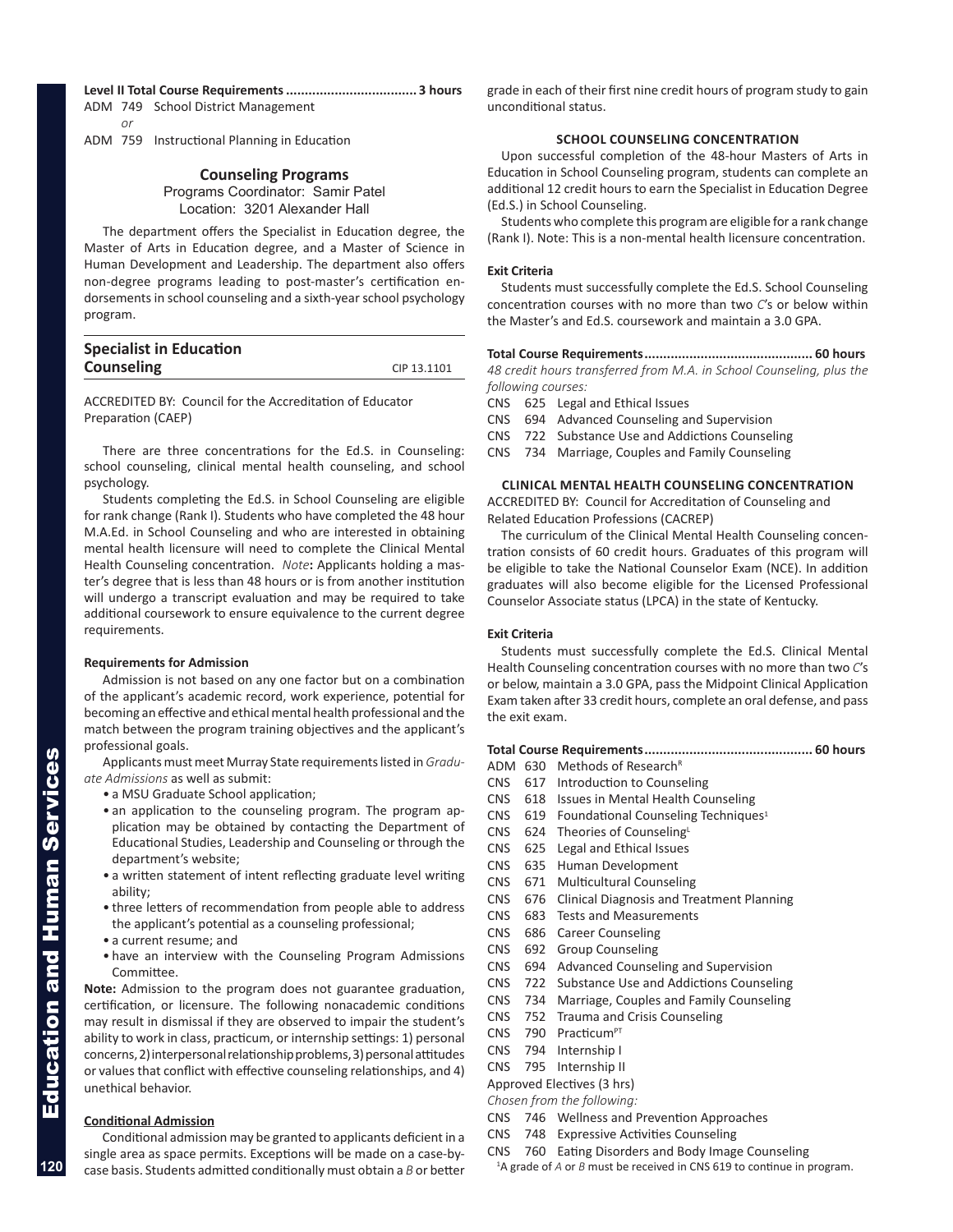# **SCHOOL PSYCHOLOGY CONCENTRATION**

The Ed.S. in School Psychology concentration is a 66 credit hour program which leads to Standard Kentucky Certification in School Psychology and Rank I. Applicants should have a bachelor's degree in psychology, special education, or other mental health related fields.

Prerequisites:

- Master's degree in a related field (e.g., counseling, psychology, communication disorders, or special education) from a regionally accredited institution;
- three letters of recommendation;
- a written goals statement;
- personal interview;
- GRE (V=146, Q=140; V+Q=286 minimum).

# **Total Course Requirements............................................. 66 hours**

**Provisional Certification ..................................................60 hrs1, 2** ADM 630 Methods of ResearchR

|  | ADIVI 030 IVIELIIOUS OI RESEAILII                       |
|--|---------------------------------------------------------|
|  | ADM 725 Advanced Methods of Quantitative Research       |
|  | in Education                                            |
|  | CNS 619 Foundational Counseling Techniques <sup>3</sup> |
|  | CNS 624 Theories of Counseling                          |
|  | CNS 635 Human Development                               |
|  | CNS 671 Multicultural Counseling                        |

- CNS 676 Clinical Diagnosis and Treatment Planning
- CNS 677 Psycho-Educational Assessment
- CNS 683 Tests and Measurements
- CNS 688 Professional School Psychology
- CNS 689 Individual Testing
- CNS 690 Advanced Individual Testing
- CNS 692 Group Counseling
- CNS 694 Advanced Counseling and Supervision
- CNS 790 Practicum4
- CNS 798 Specialty Study
- SED 603 Special Education Law and Procedures
- SED 608 Functional Behavior Analysis
- SED 613 Advanced Behavior Support
	- *or*
- SED 645 Strategies for Students with Autism

SED 625 Instructional Techniques for Children and Youth with Mild Disabilities

# **Standard Certification..........................................................6 hrs5**

CNS 794 Internship IPT

CNS 795 Internship II

1 Allows individual to do internship.

<sup>2</sup>Candidates must take PRAXIS specialty area examination in school psychology and obtain a minimum score of 161 before provisional school psychology certification can be awarded.

<sup>3</sup>A grade of *A* or *B* must be received in CNS 619 to continue in program.

4 Practicum in school psychology.

<sup>5</sup>Candidate must have valid provisional certification in school psychology before internship can be contracted.

# **Master of Arts in Education School Counseling** CIP 13.1101

ACCREDITED BY: Council for the Accreditation of Educator Preparation (CAEP); Council for Accreditation of Counseling and Related Education Professions (CACREP)

The Master of Arts in Education in School Counseling is a 48 credit hour program designed to prepare individuals to work in mental health, consultative, and leadership positions in P-12 school settings.

# **Requirements for Admission**

Admission is not based on any sole factor but on a combination of the applicant's academic record, work experience, potential for becoming an effective and ethical counselor and the match between the program training objectives and the applicant's professional goals.

Applicants must meet Murray State requirements listed in *Graduate Admissions* as well as submit:

- a MSU Graduate School application;
- an application to the counseling program. The program application may be obtained by contacting the Department of Educational Studies, Leadership and Counseling or on the department's website;
- a written statement of intent reflecting graduate level writing ability;
- three letters of recommendation from people able to address the applicant's potential as a counseling professional;
- a current resume; and
- have an interview with the Counseling Program Admissions Committee.

**Note:** Admission to the program does not guarantee graduation or certification. The following nonacademic conditions may result in dismissal if they are observed to impair the student's ability to work in class, practicum, or internship settings: 1) personal concerns, 2) interpersonal relationship problems, 3) personal attitudes or values that conflict with effective counseling relationships, and 4) unethical behavior.

# **Conditional Admission**

Conditional admission may be granted to applicants deficient in a single area as space permits. Exceptions will be made on a case-bycase basis. Students admitted conditionally must obtain a *B* or better grade in each of their first nine credit hours of program study to gain unconditional status.

# **Exit Criteria**

Students must successfully complete the 48-credit hour M.A.Ed. in School Counseling courses with no more than two *C*'s or below and a 3.0 GPA, pass the Midpoint Clinical Application Exam taken after 33 credit hours, pass the oral defense, and pass the exit exam.

# **Requirements for School Counseling Certificate**

The following is required to be recommended for a Provisional School Counseling Certificate (grades P-12).

1. Hold a baccalaureate degree from a regionally accredited college or university.

2. Satisfactorily complete M.A.Ed. in School Counseling requirements with a minimum 3.0 GPA.

3. Satisfactorily complete practicum and internship experiences in school counseling as prescribed by state regulations.

4. Pass Midpoint Clinical Application Exam after the candidate has completed 30 credit hours with a minimum GPA of 3.0. Eligible for rank change with passing score and 33 credit hours of school counseling coursework.

5. Pass exit exam.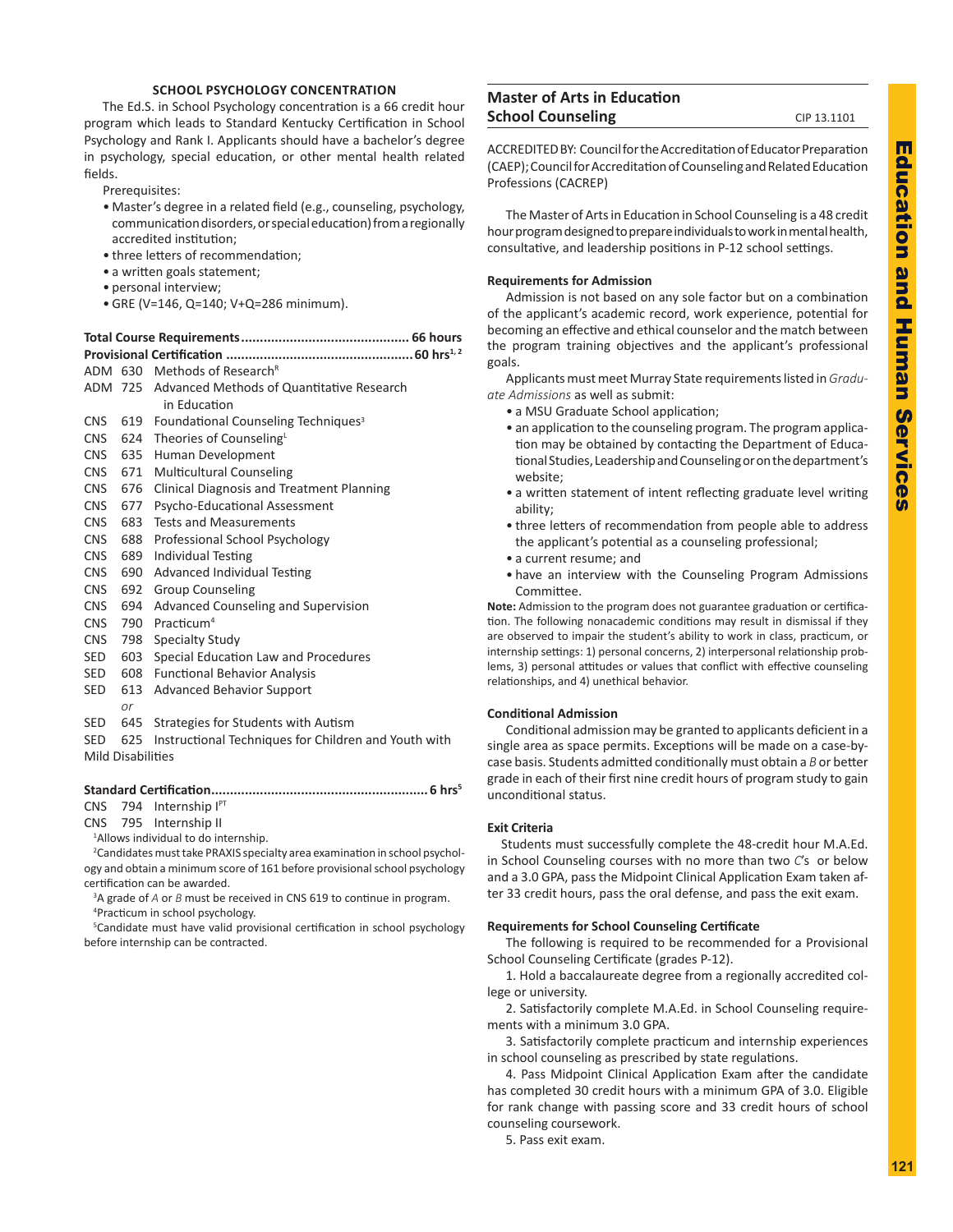**Total Course Requirements ....................................48 hours** ADM 630 Methods of Research<sup>R</sup> CNS 617 Introduction to Counseling CNS 619 Foundational Counseling Techniques<sup>1</sup> CNS 624 Theories of CounselingL CNS 635 Human Development CNS 671 Multicultural Counseling CNS 676 Clinical Diagnosis and Treatment Planning CNS 683 Tests and Measurements CNS 686 Career Counseling CNS 689 Individual Testing CNS 692 Group Counseling CNS 720 Elementary School Counseling CNS 725 Middle/Secondary School Counseling CNS 790 Practicum<sup>PT</sup> CNS 794 Internship I

CNS 795 Internship II

<sup>1</sup>A grade of *A* or *B* must be received in CNS 619 to continue in program.

# **ENDORSEMENT: Standard Certification in School Counseling**

ACCREDITED BY: Council for the Accreditation of Educator Preparation (CAEP).

According to the Kentucky Education Professional Standards Board (EPSB), standard certification requires: 1) current provisional certification in school counseling (received upon successful completion of an approved master's degree in school counseling); 2) one year of full time employment as a certified school counselor with a valid Kentucky teaching certificate or two years work experience as a certified school counselor who does not hold a valid Kentucky teaching certificate; and 3) complete an additional six credit hours of approved course work in school counseling. Courses used toward provisional certification cannot be counted toward standard certification.

# **Requirements for Admission**

Submit a copy of provisional certification and a letter from current or past supervisor verifying employment as a school counselor with a graduate application form to Murray State University Graduate Admissions.

# **Total Course Requirements............................................... 6 hours**

- CNS 625 Legal and Ethical Issues
- *Choose one of the following:*
- CNS 676 Clinical Diagnosis and Treatment Planning
- CNS 694 Advanced Counseling and Supervision
- CNS 722 Substance Use and Addictions Counseling
- CNS 734 Marriage, Couples and Family Counseling
- CNS 746 Wellness and Prevention Approaches
- CNS 748 Expressive Activities Counseling
- CNS 752 Trauma and Crisis Counseling
- CNS 760 Eating Disorders and Body Image Counseling

**Note:** Courses taken for standard certification may be applied towards the specialist degree in education or other future certifications if listed in the curriculum.

# **ENDORSEMENT: Individual Intellectual Assessment for the School Counselor**

This program endorsement is designed to meet state certification requirements for a practicing school counselor to perform district-wide assessments.

# **Prerequisites**

- School counselor certification: provisional or standard.
- Experience as a certified and practicing school counselor.

**Note: Courses taken toward this certification must be current (within five years) before the practicum can be scheduled.**

**Total Course Requirements............................................. 15 hours**

- CNS 677 Psycho-Educational Assessment
- CNS 683 Tests and Measurements
- CNS 689 Individual Testing
- CNS 690 Advanced Individual Testing
- CNS 790 Practicum1

1 Practicum in school psychology.

# **CERTIFICATION: School Psychology - 6th year program**

This program leads to a standard certificate in school psychology. Prerequisites are:

- master's degree in a related field (e.g., counseling, psychology, communication disorders, special education) from a regionally accredited institution;
- completion of CNS 619 or equivalent;
- three letters of recommendation;
- written goals statement;
- personal interview;
- GRE (V=146, Q=140; V+Q=286 minimum)

**Note:** Courses taken in the master's degree may be utilized where appropriate with the approval of the student's advisor.

|--|--|--|--|--|

- **Provisional Certification1,2 ............................................. 54 hours**
- ADM 630 Methods of Research<sup>R</sup>
- ADM 725 Advanced Methods of Quantitative Research in Education
- CNS 624 Theories of CounselingL
- CNS 635 Human Development
- CNS 671 Multicultural Counseling
- CNS 676 Clinical Diagnosis and Treatment Planning
- CNS 677 Psycho-Educational Assessment
- CNS 683 Tests and Measurements
- CNS 688 Professional School Psychology
- CNS 689 Individual Testing
- CNS 690 Advanced Individual Testing
- CNS 692 Group Counseling
- CNS 694 Advanced Counseling and Supervision
- CNS 790 Practicum<sup>PT, 3</sup>

*or*

- SED 603 Special Education Law and Procedures
- SED 608 Functional Behavior Analysis
- SED 613 Advanced Behavior Support
- SED 645 Strategies for Students with Autism
- SED 625 Instructional Techniques for Children and Youth with Mild Disabilities

**Note:** Rank I or Rank II will be recommended with the provisional certification depending on the individual's entire academic record.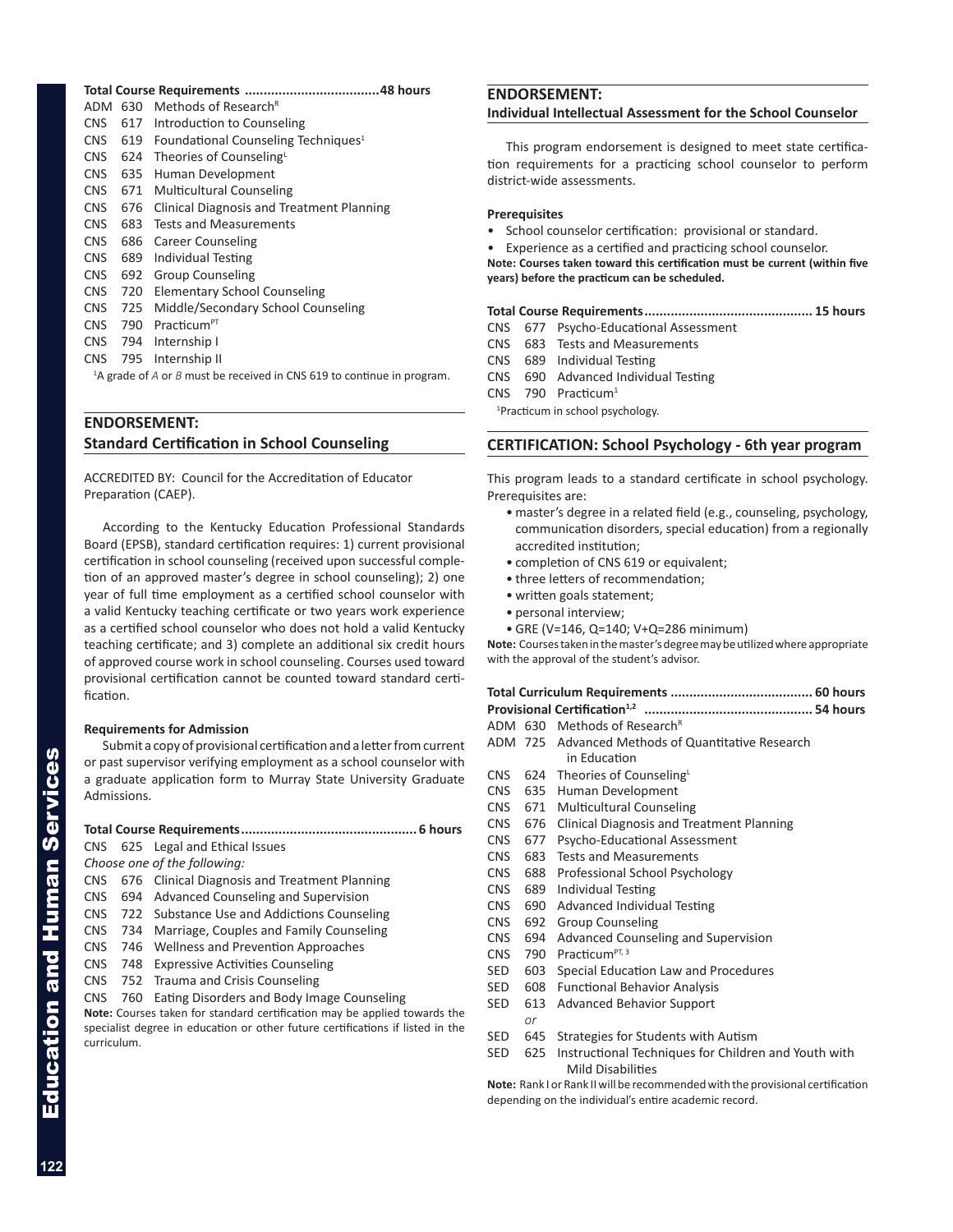# Education and Education and Human Services Human Service

# **Standard Certification4 .................................................... 6 hours**

CNS 794 Internship I

CNS 795 Internship II

1 Allows individual to do internship.

2 Candidates must take PRAXIS speciality area examination in school psychology and obtain a minimum score of 161 before provisional school psychology certification can be awarded.

3 Practicum in school psychology.

4 Candidate must have valid provisional certification in school psychology before internship can be contracted.

# **Master of Science Human Development and Leadership** CIP 44.0201

The Master of Science in Human Development and Leadership will prepare individuals for leadership roles and functions to successfully work with individuals, groups, and teams in for-profit and non-profit businesses and organizations at the local, regional, national, and global levels. The 21 core course hours will provide a solid foundation of information and skills for anyone with leadership responsibilities in organizations. Twelve hours of concentration area courses expand the individual's knowledge and skill base to focus on his/her career path. The transdisciplinary approach of Human Development and Leadership provides a broad base of leadership development courses with depth achieved through application of core course assignments to the concentration area and current/future career goals. The M.S. in Human Development and Leadership program totals 33 semester hours.

# **Requirements for Admission**

# **•Unconditional Admission**

Admission is not based on any sole factor, but on a combination of the applicant's academic record, career goals, and ability to communicate through writing. Applicants to the M.S. in Human Development and Leadership should submit both the MSU Graduate Application and a departmental application. A 3.0 GPA must be maintained to remain in the program. Failure to do so results in academic probation or academic suspension, per University policy.

# **•Conditional Admission**

Conditional admission may be granted to applicants who do not meet University GPA requirements of a 3.0 GPA (based on *A* equals 4.0), but who demonstrate his/her capacity to succeed as evidenced through the department application. A student who is admitted conditionally must maintain a GPA of 3.0. Failure to do so results in academic probation or academic suspension, per University policy.

|     |     | ADM 630 Methods of Research <sup>R</sup>                 |
|-----|-----|----------------------------------------------------------|
|     | or  |                                                          |
| POL | 660 | Research                                                 |
|     |     | COM 639 Seminar in Conflict Resolution                   |
|     | or  |                                                          |
|     |     | HDL 655 Social Intelligence: Interpersonal Processes     |
|     |     | CNS 635 Human Development <sup>L</sup>                   |
|     |     | HDL 625 Legal and Ethical Issues                         |
| HDL |     | 660 Developing Human Potential Seminar <sup>PT</sup>     |
|     |     | HDL 670 Multicultural and Diversity Issues in Leadership |
|     |     | HDL 692 Individual, Group and Team Dynamics              |
|     |     |                                                          |

# **Emphasis/Electives......................................................... 12 hours**

*Choose 12 hours from any one of the following areas or with the approval of advisor, design 12 hours to meet specific career goals. These courses must be approved when filing student's program.*

# **Criminal Justice**

*Choose any four approved CRJ courses such as:*

- CRJ 605 Seminar in Administration of Justice
- CRJ 610 Seminar in Criminal Justice Issues
- CRJ 620 Mass and Serial Murder
- CRJ 622 Issues in Policing
- CRJ 633 Juvenile Delinquency
- CRJ 637 Juvenile Justice Procedures
- CRJ 644 Graduate Cooperative Education
- CRJ 645 Graduate Internship
- CRJ 650 Constitutional and Legal Issues in Criminal Justice
- CRJ 655 Crime Prevention
- CRJ 673 Victimology
- CRJ 675 Comparative Criminal Justice Systems
- CRJ 695 Special Problems

# **Educational Administration**

- ADM 600 Introduction to Educational Leadership
- ADM 624 School and Community Relations
- ADM 645 Educational Resource Management
- ADM 664 School Principal

# **Educational Data Management and Analytics**

- HDL 631 Educational Data Management Techniques
- HDL 632 Advanced Statistical Analyses of Educational Data
- HDL 633 Educational Data Mining
- HDL 634 Observation and Interview Data Assessment

# **Environmental Education**

- EDU 615 Introduction to Environmental Education
- EDU 664 Techniques of Teaching Environmental Education *and two of the following:*
- EDU 660 Special Problems in Environmental Education
- EDU 663 Workshops in Environmental Education
- EDU 665 Field Experiences in Environmental Education
- EDU 667 International Environmental Education
- EDU 669 Investigating and Evaluating Issues in Environmental Education

# **Industrial Supervision**

- IET 684 Engineering Economic Analysis
- IET 691 Industrial Operations
- IET 693 Systems Management Technology
- IET 695 Industrial Supervision

# **Instructional Development**

- EDU 606 Preparation of Curriculum Materials
- EDU 622 Philosophy of Education
- EDU 625 Theory and Practice in Classroom Management
- EDU 626 Integration of Educational Technology

# **Intercultural Communications**

- CNS 684 Problems
- COM 640 Seminar in Intercultural Communication
- JMC 600 Seminar in International Mass Communication
- JMC 601 Media, Culture, Gender and Race

### **Leadership Development**

- NLS 685 Seminar on Leadership Development
- HDL 681 Leading and Developing Others
- HDL 682 Leadership Processes: Critical Thinking, Problem Solving and Decision Making
- *and one of the following courses:*
- HDL 683 Assessment and Application of Leadership Research
- HDL 684 Contemporary Issues in Leadership Development Seminar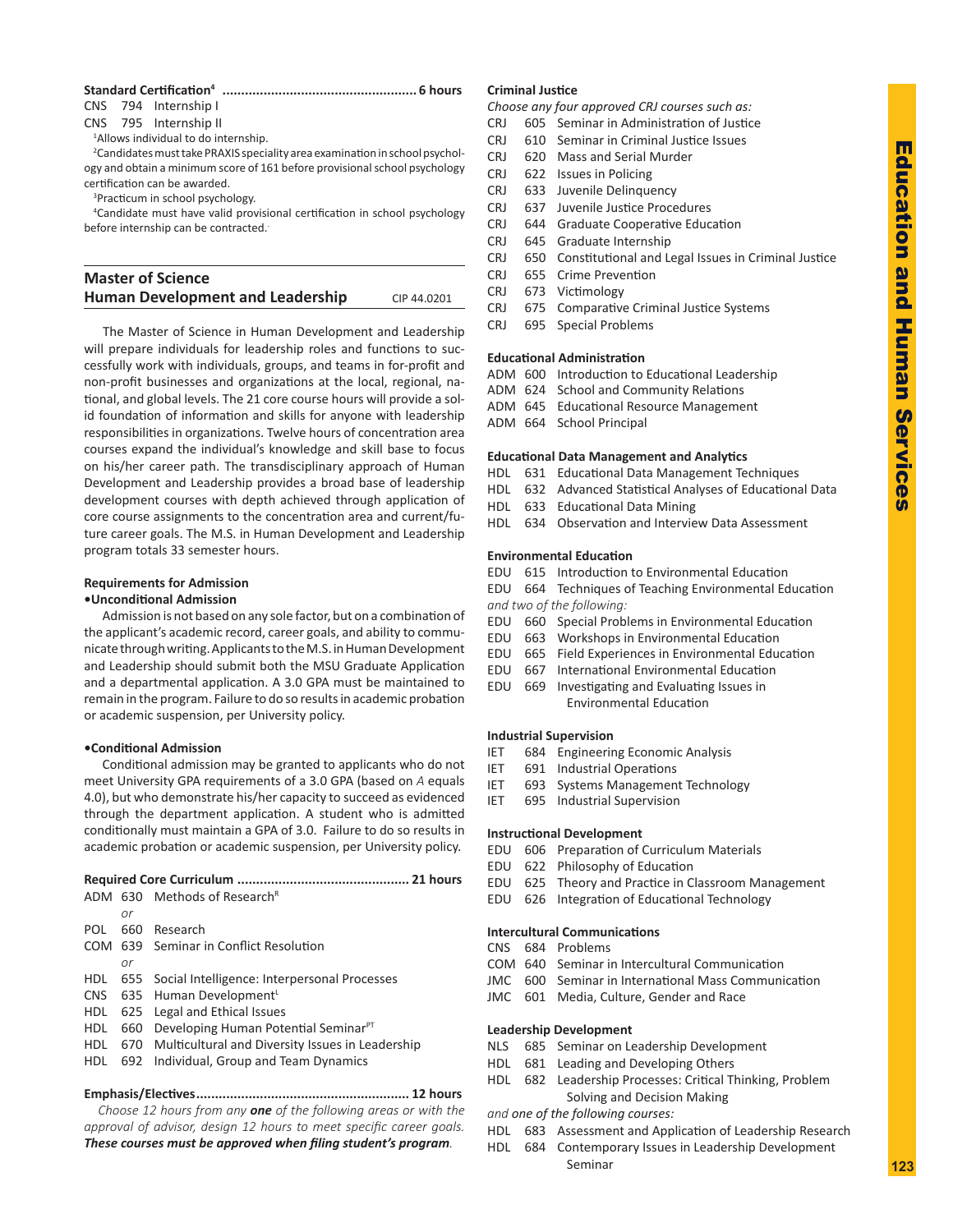# **Non-Profit Leadership**

|  |  | NLS 600 The Nonprofit Sector and Civil Society |  |
|--|--|------------------------------------------------|--|
|--|--|------------------------------------------------|--|

|       | NES 600 THE NONDROIL SECTOR AND CIVIL SOCIETY                                         |
|-------|---------------------------------------------------------------------------------------|
|       | Choose any three of the six listed below:                                             |
| NLS.  | 601 Seminar on Nonprofit Organizations                                                |
| NLS   | 602 Financial Resource Management and Development                                     |
| NLS.  | 625 Nonprofit Organization Development, Management<br>and Leadership                  |
| NLS.  | 665 Policy, Legal Issues and Advocacy for Social Change in<br>Nonprofit Organizations |
| NLS.  | 675 Social Entrepreneurship                                                           |
| NLS - | 685 Seminar on Leadership Development                                                 |
|       |                                                                                       |

# **Public Administration**

|  | Choose any four of the five listed below: |  |  |  |  |  |
|--|-------------------------------------------|--|--|--|--|--|
|--|-------------------------------------------|--|--|--|--|--|

|  | POL 670 Foundations of Public Administration |
|--|----------------------------------------------|
|  | POL 671 Public Policy Analysis               |
|  | POL 673 Public Budgeting and Finance         |
|  | POL 674 Public Organizations                 |
|  | POL 681 Human Resource Administration        |

# **Other Degree Requirements**

Successful completion of the program with a 3.0 GPA is required. Students must also pass the comprehensive exam, to be taken during the final semester of courses.

**NOTE:** The HDL program (including the emphasis areas) leads to a nonpractice credential and is not EPSB approved.

| <b>CERTIFICATE:</b>                     |             |
|-----------------------------------------|-------------|
| <b>Human Development and Leadership</b> | CIP 44.0201 |

The Human Development and Leadership Certificate program is designed for individuals working in positions such as administrative, program development, or direct information and provides skills for those with leadership responsibilities or for those wanting to move toward assuming a greater leadership role. The four courses focus on the self, working with diverse individuals and cultures, developing an understanding of and how to utilize assessments in non-clinical settings, and understanding the process of working in and with groups. The successful completion of the Human Development and Leadership Certificate is indicated on the student's transcript.

### **Requirements for Admission**

Students with an undergraduate degree or those currently enrolled in a graduate or professional degree program may apply for the Human Development and Leadership Certificate program. Persons who already hold a graduate degree may also apply for the certificate program.

Applicants to the HDL Certificate Program should submit both the MSU Graduate Application and a Departmental application. Admission is not based on any sole factor but on a combination of the applicant's academic record, career goals, and ability to communicate through writing. Students must maintain a GPA of 3.0. Failure to do so results in Academic Probation or Academic Suspension, per University policy.

**Total Course Requirements............................................. 12 hours**

- HDL 660 Developing Human Potential Seminar $PT$
- HDL 670 Multicultural and Diversity Issues in Leadership
- HDL 675 Assessment of Human Potential

HDL 692 Individual, Group and Team Dynamics

# **Other Degree Requirements**

Successful completion (with a GPA of 3.0) of twelve hours of graduate-level coursework to include the four courses listed above. Students may transfer up to six credit hours of similar graduate study. This program leads to a non-practice credential and is not approved by the EPSB.

# Center for Communication Disorders

125 Alexander Hall

270-809-2446

**Academic Director:** Robert Lyons. **Faculty:** Branson, A. Brown, S. Brown, Coulter, Hart, Kleinhans, Schaaf, Smetana, Young.

The Center for Communication Disorders is comprised of preprofessional undergraduate and professional graduate training and programs. Degrees offered in this program include a Bachelor of Arts and Bachelor of Science in Communication Disorders and a Master of Science in Speech-Language Pathology. Students in the undergraduate communication disorders program are encouraged to study abroad.

The Master of Science in Speech-Language Pathology at Murray State University is accredited by the Council on Academic Accreditation in Audiology and Speech-Language Pathology of the American Speech-Language Hearing Association, 2200 Research Boulevard, #310, Rockville, MD 20850, 800-498-2071 or 301-296-5700. The graduate program leads to certification by the American Speech-Language-Hearing Association and to Kentucky state licensure in speech-language pathology.

# **Requirements for Admission**

Students may not enroll in CDI 325, 345, or 400-level CDI classes until they have been admitted to the undergraduate communication disorders program. All student who have an overall grade point average of 3.0 or better will be admitted once they have completed 40 semester hours.

Once admitted to the program, the student must maintain an overall GPA of 3.00 and an area GPA of 3.00. Any student whose GPA falls below this minimum may not continue in the area until the GPA requirements are met.

| <b>AREA:</b><br><b>Communication Disorders</b> |                                                     |                                                                                                             |  |  |  |  |
|------------------------------------------------|-----------------------------------------------------|-------------------------------------------------------------------------------------------------------------|--|--|--|--|
|                                                | Bachelor of Science/Bachelor of Arts<br>CIP 51.0204 |                                                                                                             |  |  |  |  |
|                                                |                                                     | University Studies Requirements 39-43 hrs<br>(See Academic Degrees and Programs.)                           |  |  |  |  |
|                                                |                                                     | University Studies selections must include:<br>• Scientific Inquiry, Methodologies, and Quantitative Skills |  |  |  |  |
|                                                |                                                     | One biological science course                                                                               |  |  |  |  |
| <b>CHE</b>                                     | 105<br>or                                           | Introductory Chemistry (or higher)                                                                          |  |  |  |  |
|                                                |                                                     | PHY 105 The Science of Sound (or higher)                                                                    |  |  |  |  |
|                                                |                                                     | • Social and Self-Awareness and Responsible Citizenship                                                     |  |  |  |  |
| <b>PSY</b>                                     | 180                                                 | <b>General Psychology</b>                                                                                   |  |  |  |  |
|                                                |                                                     |                                                                                                             |  |  |  |  |
| <b>CDI</b>                                     |                                                     | 100T Transitions                                                                                            |  |  |  |  |
| CDI.                                           | 205                                                 | Introduction to Communication Disorders                                                                     |  |  |  |  |
| CDI.                                           |                                                     | 215 Clinical Phonetics                                                                                      |  |  |  |  |
| CDI.                                           |                                                     | 310 Anatomy and Physiology                                                                                  |  |  |  |  |
| <b>CDI</b>                                     | 315                                                 | Speech Science                                                                                              |  |  |  |  |
| <b>CDI</b>                                     | 325                                                 | Pediatric Speech Disorders I <sup>1</sup>                                                                   |  |  |  |  |
| <b>CDI</b>                                     | 340                                                 | Speech and Language Development                                                                             |  |  |  |  |
| <b>CDI</b>                                     | 345                                                 | Pediatric Language Disorders II <sup>1</sup>                                                                |  |  |  |  |
| <b>CDI</b>                                     | 405                                                 | Audiology <sup>1</sup>                                                                                      |  |  |  |  |
| CDI.                                           | 440                                                 | Neurogenic Communication Disorders <sup>1</sup>                                                             |  |  |  |  |
| <b>CDI</b>                                     | 451                                                 | Aural Rehabilitation <sup>1</sup>                                                                           |  |  |  |  |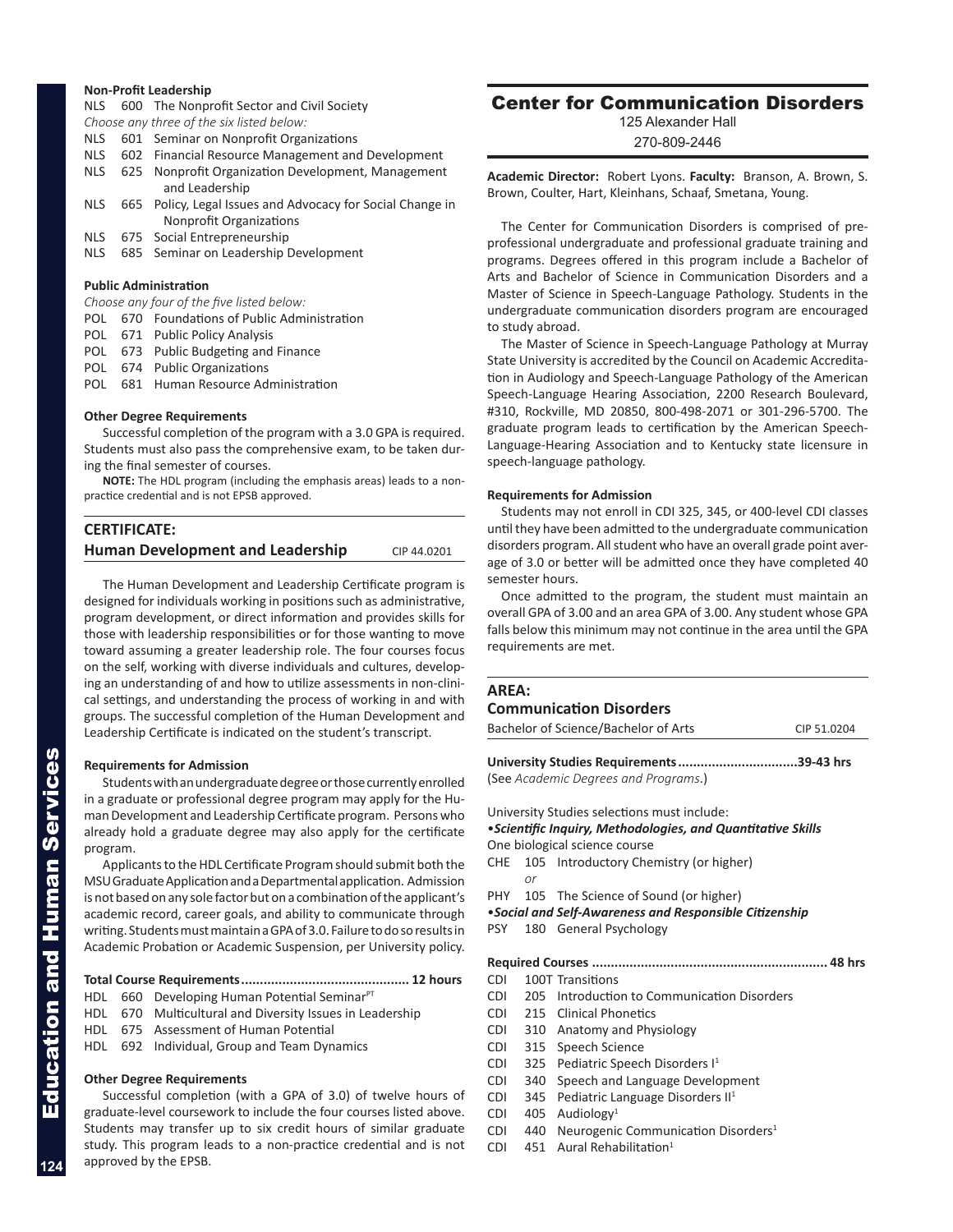| CDI        | 465 | Neuroanatomy and Physiology for Applied<br>Health Sciences <sup>1</sup> |
|------------|-----|-------------------------------------------------------------------------|
| CDI        | 470 | Pediatric Speech Disorders II <sup>1</sup>                              |
| CDI        | 472 |                                                                         |
| CDI        | 474 | Pediatric Language Disorders II <sup>1</sup>                            |
|            |     | Elementary Clinical Skills (2 semesters) <sup>1</sup>                   |
| CDI        | 480 | School Services for Communication Disorders <sup>1</sup>                |
| CDI        | 482 | Augmentative Alternative Communication <sup>1</sup>                     |
|            |     |                                                                         |
| <b>EDP</b> | 260 | Psychology of Human Development                                         |
|            | or  |                                                                         |
| <b>PSY</b> | 260 | Lifespan Development                                                    |
| STA        | 135 | Introduction to Probability and Statistics                              |
|            | or  |                                                                         |
| <b>PSY</b> | 300 | Principles and Methods of Statistical Analysis                          |
| SED        | 300 | <b>Educating Students with Disabilities</b>                             |
|            |     |                                                                         |
|            |     |                                                                         |
|            |     | Choose from the following. Six hours must be upper-level electives.     |
| <b>BIO</b> | 120 | Scientific Etymology                                                    |
| <b>BIO</b> | 220 | <b>Clinical Terminology</b>                                             |
| COM 131    |     | Introduction to Interpersonal Communication                             |
| COM 331    |     | Interpersonal Communication                                             |
| COM 340    |     | Intercultural Communication                                             |
| COM        | 353 | Team Communication and Leadership                                       |
| COM 367    |     | <b>Communication and Critical Thought</b>                               |
| COM 384    |     | <b>Communication Skills for Professionals</b>                           |
| ENG        | 228 | <b>Standard English Usage</b>                                           |
| ENG.       | 310 | Introduction to English Linguistics                                     |
| <b>GTY</b> | 305 | Services to Older Americans                                             |
| HCA        | 301 | Overview of the Health Care Delivery System                             |
| HEA        | 195 | First Aid and Safety                                                    |
| HEA        | 415 | Communication Techniques for Health Care Providers                      |
| <b>PSY</b> | 261 | Child Psychology                                                        |
| <b>PSY</b> | 264 | Psychology of Aging                                                     |
| <b>PSY</b> | 265 | Psychology of Death                                                     |
| <b>PSY</b> | 310 | <b>Health Psychology</b>                                                |
| <b>PSY</b> | 326 | Psychology of Language                                                  |
| <b>PSY</b> | 471 | <b>Behavior Modification</b>                                            |
| <b>REC</b> | 306 | Leisure and Aging                                                       |
| SED        | 408 | <b>Functional Behavior Analysis</b>                                     |
| SED        | 526 | Education of Young Children with Severe Disabilities                    |
| SOC        | 343 | Minorities in the United States                                         |
|            |     | One course offered through Study Abroad                                 |
|            |     | Other advisor approved elective                                         |
|            |     |                                                                         |
|            |     |                                                                         |
| CDI        | 480 | School Services for Communication Disorders                             |

- COM 161 Introduction to Public Speaking
- CSC  $199$  Introduction to Information Technology<sup>3</sup>

EDP 260 Psychology of Human Development<sup>3</sup>

**Note:** A teaching certificate is required to obtain a tenured position as an SLP in Kentucky schools. Specific undergraduate courses must be taken and grade requirements met before a student can meet qualifications for admission to teacher education. Students should meet with academic advisors to ensure they meet these requirements.

# **Total Curriculum Requirements ........................................ 120 hrs**

<sup>1</sup>Students must be admitted to the Communication Disorders program and maintain an overall and area GPAs of at least 3.00.

<sup>2</sup>These courses are required only for students pursuing public school certification. Although these courses are taken at the bachelor's level, requirements for certification are completed at the master's level.

<sup>3</sup>May be taken as a University Studies elective.

# **Graduate Program**

The accredited graduate program in speech-language pathology emphasizes an evidenced-based approach to human communication disorders. Master's degree graduates meet academic and practicum requirements for ASHA certification (except for the Clinical Fellowship and Praxis in Speech-Language Pathology) and Kentucky state licensure in speech-language pathology. Practicum experiences at the MSU Speech-Language and Hearing Clinic and off campus provide opportunities to develop skills in the prevention, evaluation and treatment of communication disorders in relation to the broader biopsychosocial aspects of the human condition.

# **Requirements for Admission**

Applicants must meet the Murray State University requirements (see *Graduate Admissions*). Additional requirements for unconditional admission are as follows.

- **•** Complete application for admission to Murray State University Graduate School by deadline;
- **•** Complete application to the graduate program in speechlanguage pathology by the deadline issued by the Center for Communication Disorders;
- A baccalaureate degree in communication disorders or equivalent from a regionally accredited institution;
- At least a 3.0 undergraduate grade point average.
- Submission of official Graduate Record Examination scores by program application deadline.
- Successful completion of courses in biology, physics or chemistry, and statistics.
- Successful completion of the following prerequisite courses (or their equivalents) at time of application.
- CDI 215 Clinical Phonetics
- CDI 310 Anatomy and Physiology
- CDI 315 Speech Science
- CDI 325 Pediatric Speech Disorders I
- CDI 340 Speech and Language Development
- CDI 345 Pediatric Language Disorders I
- CDI 405 Audiology
- CDI 451 Aural Rehabilitation
- CDI 465 Neuroanatomy and Physiology for Applied Health Sciences
- CDI 470 Pediatric Speech Disorders II
- CDI 472 Pediatric Language Disorders II

Additional courses may be required to meet certification and/or graduate degree requirements.

Additional course work completed prior to graduate study must be approved by the student's advisor and the academic director in order to be used for certification and/or licensure requirements.

Students who are not native speakers of English must demonstrate competence in written and spoken English. This can be done by submitting a satisfactory score on the GRE as well as the TOEFL or IELTS, taken within two years of the date of application. The Graduate Program in Speech-Language Pathology requires a minimum score of 114 on the internet-based TOEFL (ibT) with no band less than 22 on Reading and Listening, 26 on Speaking, and 24 on Writing. An overall score of 8 is required on the IELTS with no band less than 7.0. The TOEFL or IELTS scores must be on file in the Graduate School prior to receipt of the application for graduate study.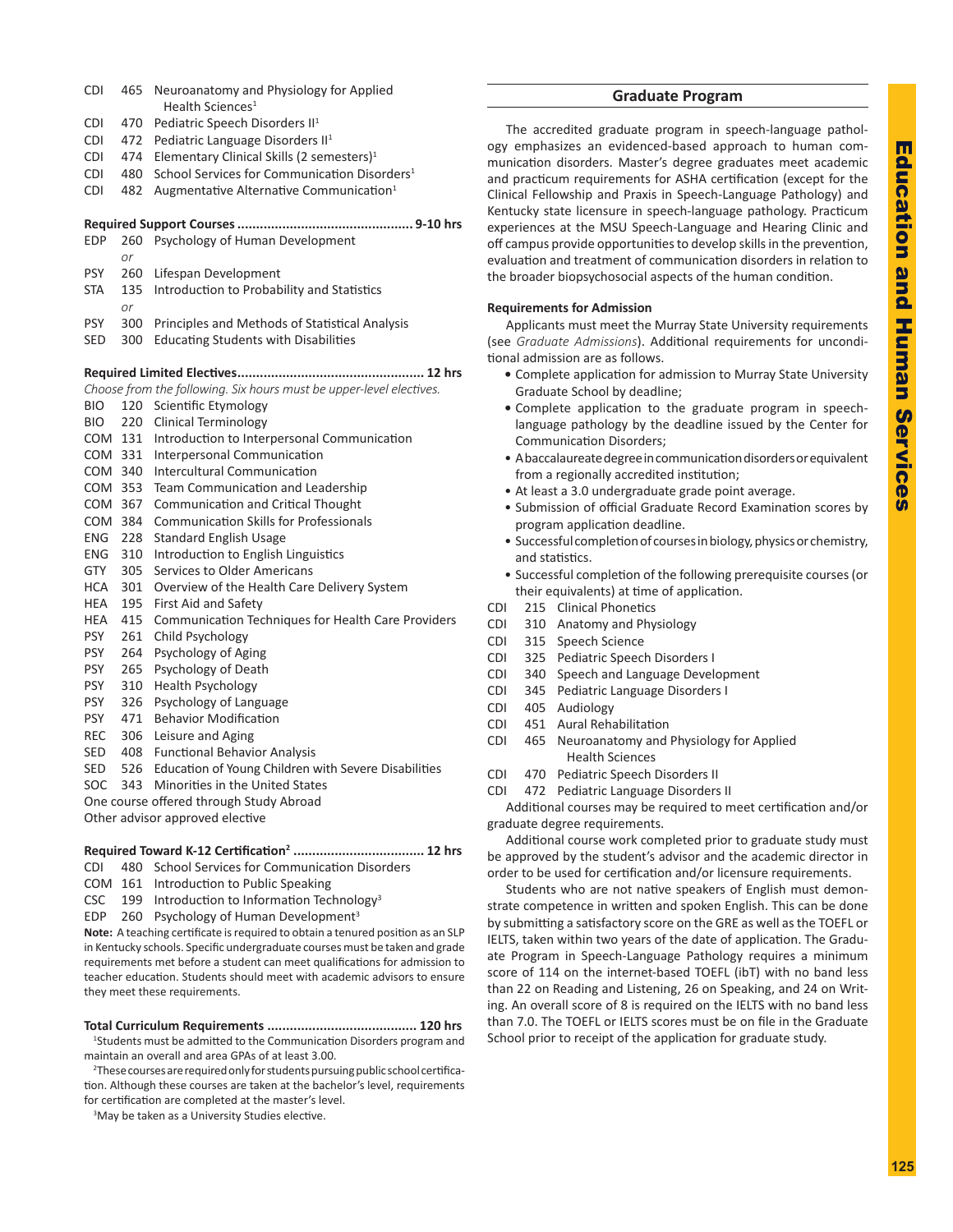| <b>Master of Science</b>  |             |
|---------------------------|-------------|
| Speech-Language Pathology | CIP 51.0204 |

ACCREDITED BY: Council on Academic Accreditation in Audiology and Speech-Language Pathology of the American Speech-Language Hearing Association; Council for the Accreditation of Educator Preparation (CAEP)

# **THESIS REQUIREMENTS**

| CDI.       | 611 | Seminar: Current Trends and Issues (2 hrs)                     |  |  |  |
|------------|-----|----------------------------------------------------------------|--|--|--|
| <b>CDI</b> | 620 | Phonological Disorders <sup>L</sup>                            |  |  |  |
| <b>CDI</b> | 624 | Disorders of Voice                                             |  |  |  |
| <b>CDI</b> | 625 | <b>Fluency Disorders</b>                                       |  |  |  |
| <b>CDI</b> | 646 | Research Methods for Speech-Language Pathologists <sup>R</sup> |  |  |  |
| <b>CDI</b> | 647 | Early Language Development and Disorders                       |  |  |  |
| <b>CDI</b> | 648 | School-Age Language Disorders                                  |  |  |  |
| <b>CDI</b> | 660 | Motor Speech Disorders                                         |  |  |  |
| <b>CDI</b> | 664 | Introduction to Clinical Practicum                             |  |  |  |
| <b>CDI</b> | 670 | Practicum Seminar <sup>PT</sup>                                |  |  |  |
| <b>CDI</b> | 672 | Diagnostic Methods                                             |  |  |  |
| CDI.       | 674 | Clinical Practicum (4 hrs)                                     |  |  |  |
| CDI.       | 680 | <b>Adult Neurogenic Communication Disorders</b>                |  |  |  |
| CDI.       | 686 | <b>Swallowing Disorders</b>                                    |  |  |  |
| CDI.       | 698 | <b>Thesis</b>                                                  |  |  |  |
| CDI.       | 699 | <b>Thesis</b>                                                  |  |  |  |
|            |     | <b>Optional Approved Elective</b>                              |  |  |  |
|            |     |                                                                |  |  |  |

# **Professional Semester(s):**

- CDI 601 Professional Issues
- CDI 676 Medical/Clinical Placement *and*
- CDI 621 Student Teaching in Speech-Language Pathology *or*
- CDI 640 Individualized School Placement *or*
- CDI 694 Advanced Clinical Practicum

*Under unusual circumstances, the graduate advisor may substitute CDI 695 or appropriate related coursework for a required course.*

# **Other Degree Requirements**

Four hundred (400) clock hours of supervised clinical experiences in practice of speech-language pathology, one of CAA's certification requirements.

Oral defense and examination of the thesis.

# **NON-THESIS REQUIREMENTS**

**Total Course Requirements............................................. 61 hours** Same as above with the following substitution for thesis:

- CDI 611 Seminar: Current Trends and Issues (4 hrs)
- CDI 674 Clinical Practicum (7 hrs)

# **Other Degree Requirements**

The Certificate of Clinical Competence (CCC), a nationally recognized credential, requires an applicant for certification to complete a minimum of 400 clock hours of supervised clinical experience in the practice of speech-language pathology (Standard V-C). Twentyfive hours must be spent in clinical observation, and 375 hours must be spent in direct client/patient contact.

Successful completion of a Written Comprehensive Examination.

Graduate students in speech-language pathology or graduates of the program interested in teacher certification need to contact the Director of Teacher Education Services (TES). The individual will work with TES to determine how they can meet teacher certification requirements. Additional coursework is required.

# **CERTIFICATE: Interdisciplinary Brain Injury Studies** CIP 51.0201

The purpose of this certificate is to prepare professionals from a broad range of disciplines to play a leadership role in providing services and support to individuals who have acquired brain injury and their caregivers. The curriculum emphasizes an interdisciplinary perspective of the cognitive impairments and concomitant behavioral issues facing individuals and their families as well as a biopsychosocial approach to neurorehabilitation. This certificate program benefits speech-language pathologists, occupational therapists, physical therapists, special educators, classroom teachers, nurses, psychologists, counselors, social workers, and personnel in vocational rehabilitation.

# **Requirements for Admission**

Graduate degree candidates preparing for careers in public service and program administration that relate to understanding and meeting the needs of this population or are in an allied health profession are eligible to apply for this certificate. Applicants must comply with Murray State University requirements (see *Graduate Admissions*).

Additional requirements for unconditional admission are as follows:

• an earned master's degree in an appropriate discipline from a regionally accredited college or university with an overall GPA of 3.0; or

• acceptance into a graduate program at Murray State University in one of the following programs: speech-language pathology, special education, education, nursing, psychology or counseling with an undergraduate overall GPA of 3.0;

• a written statement of intent for admission into the Interdisciplinary Brain Injury Studies Certificate program, that includes a) description of discipline relevant experiences with this population and b) description of interdisciplinary experiences with this population;

• a current resume;

• applicants who are not native speakers of English must demonstrate competence in written and spoken English. This can be done by submitting a satisfactory score on the IELTS with an overall score of 7 with no band less than 6.

Accepted students must maintain a GPA of 3.0. Failure to do so results in academic probation or academic suspension per University policy.

# **Total Course Requirements............................................. 12 hours**

- CDI 611 Seminar on Current Trends and Issues (two semesters/two credits per semester)
- CDI 665 Neuroanatomy for Allied Health Professions
- CDI 690 Interdisciplinary Leadership Project
- Approved elective (3 hrs)

# **Other Degree Requirements**

Students must complete the 12 credit-hour curriculum and the individualized interdisciplinary brain injury leadership project to successfully complete the certificate program. Through the culminating project, students will integrate the knowledge and skills obtained from the certificate courses in the form of an artifact that represents key functions for those who would assume leadership roles in to providing specialized services and supports to individuals across the lifespan with acquired brain injuries and their families. This leadership project may address any of the concepts from the core curriculum in the form of an evidence-based literature review or case study, research proposal or grant project, or development and delivery of in-service training.